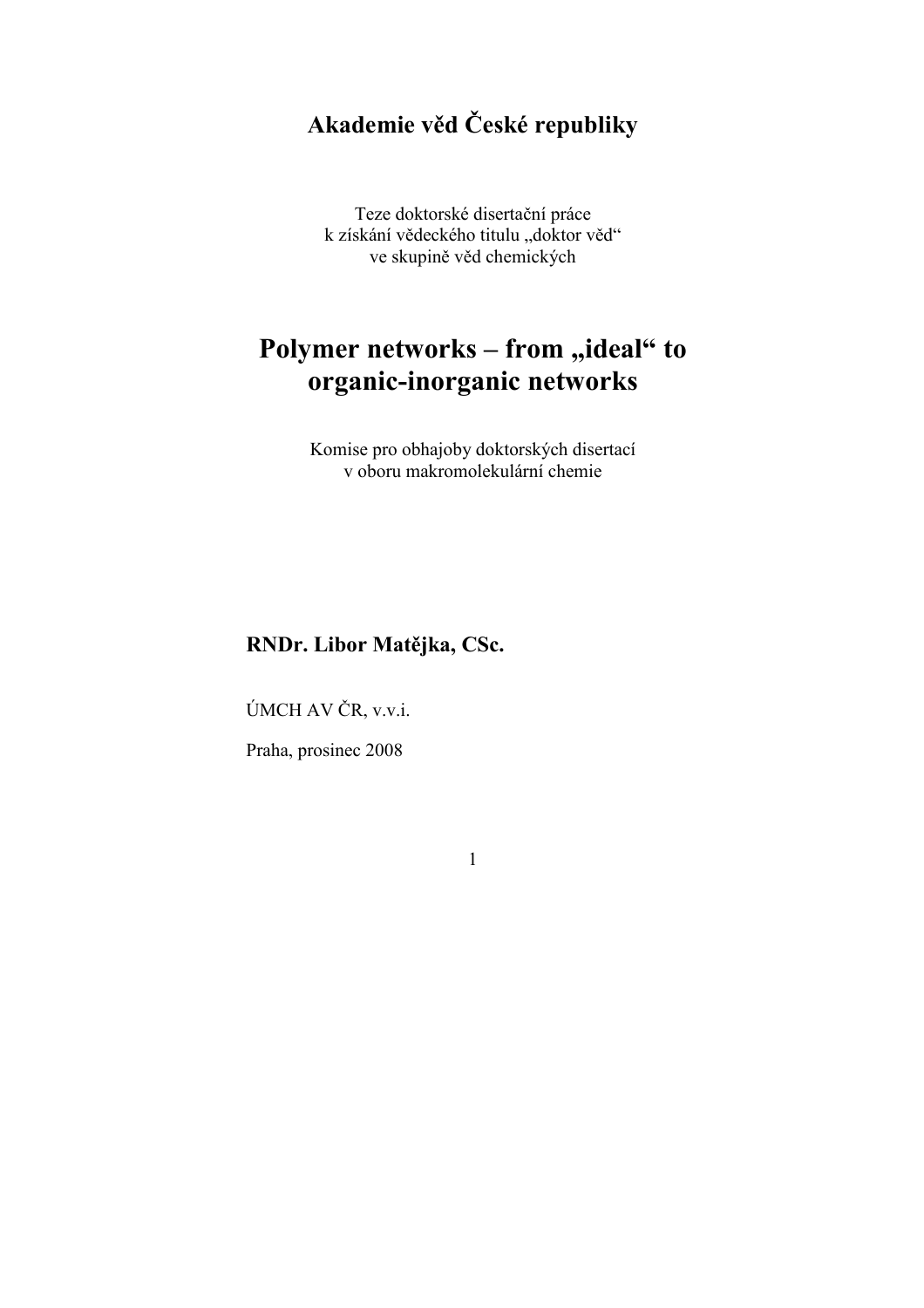# Introduction

The thesis involves study of the formation, structure and properties of polymer networks. The work deals with a broad range of the crosslinked polymers from simple "ideal" homogeneous networks up to complex nanostructured organic-inorganic (O-I) systems, and includes the investigation performed in the time period 1979-2007. The large part of our work was devoted to the epoxy networks, which is the most common thermoset system used for synthesis of adhesives, protective coatings, high-performance thermosets, etc. High requirements on material properties, however, lead to development of new polyfunctional materials. Heterogeneous multicomponent systems show often better properties than homogeneous ones. Therefore, in the last 10 years we have investigated nanostructured O-I networks displaying under optimum conditions synergy of properties of both phases, such as hardness or inflammability of the inorganic phase, and elasticity or toughness of the organic polymer.

The thesis is divided into three main parts. The first part describes the study of the chemistry of synthesis of the epoxy networks. This research includes determination of the reaction mechanism of curing the epoxy systems using different curing agents. The knowledge of the reaction mechanism is crucial in study of the epoxy networks. The second part deals with a *polymer networks formation* and description of the factors governing the network build-up, its structure and properties. The third part presents the theme related to the heterogeneous O-I polymer networks. In addition, a short paragraph is devoted to the study of special types of the networks showing responsivity to external stimuli.

Goal of our research consisted in understanding the processes at formation of polymer networks of various types including complex O-I networks and determination of general relationships between formation, structure and properties of the crosslinked systems. Optimization of the synthesis procedure and prediction of the thermoset material properties present the practical aim of the study.

 The received knowledge about the polymer network formation was applied in study of the complex nanostructured O-I networks. Detailed characterization of the structure at various length scales and control of the morphology were the indispensable aspects in investigation of the network-based polymer nanocomposites. Development of new multicomponent polymeric materials based on the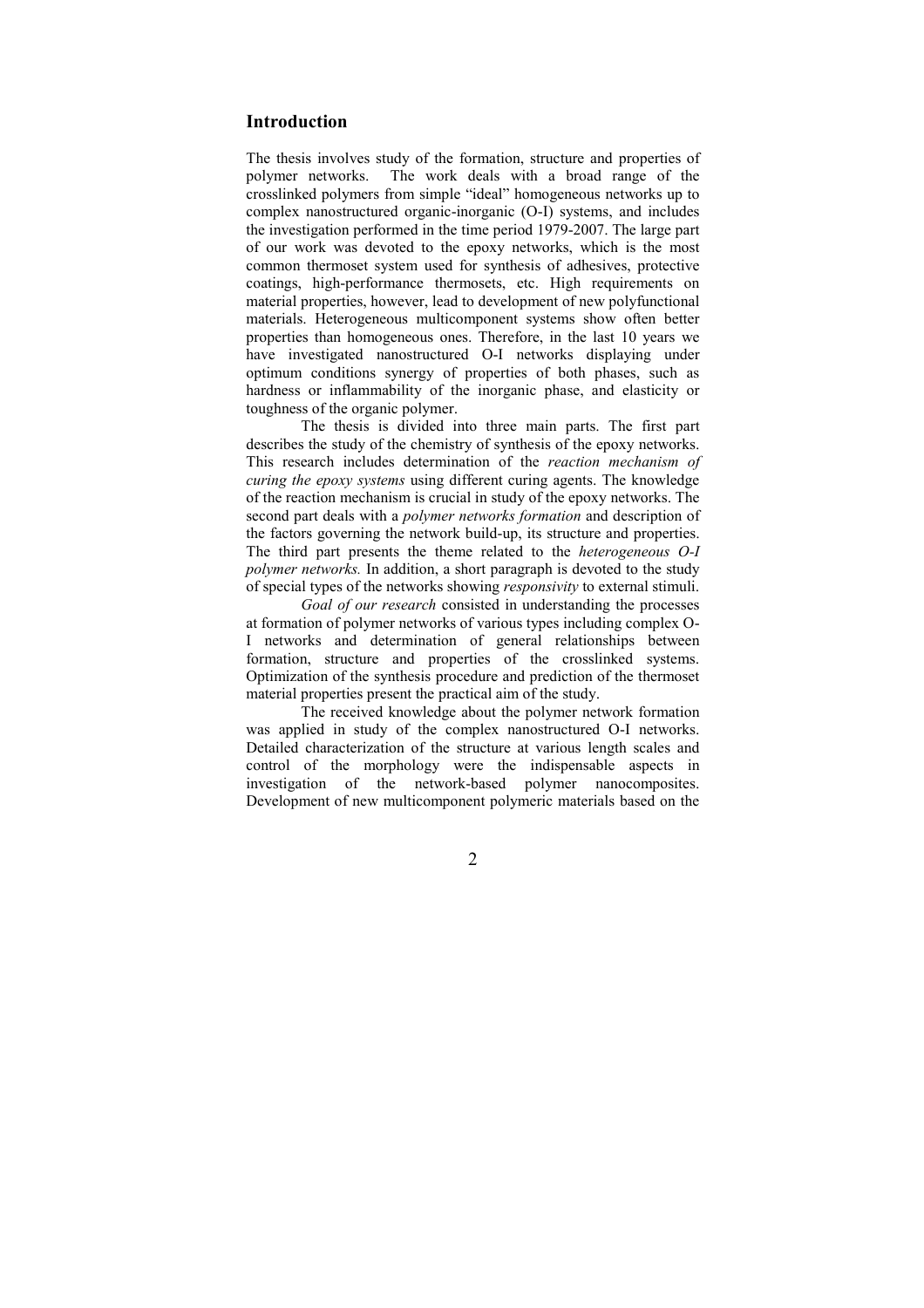heterogeneous O-I networks with improved mechanical and thermal properties was the final goal.

# Results

Strategy of the networks investigation involves the following steps.

- Reaction mechanism governs formation of the network, as well as its structure and properties. We have determined the reaction mechanism and reaction kinetics by using low-functional models due to easier characterization of the reaction products, intermediates and a reaction path.
- Molecular structure evolution during network formation, including gelation and postgel structure evolution, as well as possible vitrification have been followed by chemorheology experiments, and by static and dynamic light scattering.
- Phase structure evolution during polymerization of the heterogeneous O-I hybrids has been determined in situ by SAXS and light scattering.
- Structure of the networks, morphology and interface interaction in the heterogeneous networks, as well as thermomechanical and thermal properties has been determined.
- Theory of network formation has been used to predict structure evolution, gelation and crosslink density. Data determined from the reaction mechanism and kinetic scheme served as input parameters.

## Chemistry of epoxy networks synthesis – reaction mechanism

The epoxides are the most often used thermoset systems  $<sup>1</sup>$ .</sup> They could be cured with a great number of different curing agents in a wide range of temperatures thus providing an easy control of crosslinking density. Moreover, no volatiles are evolved at curing and a reaction shrinkage is small compared to vinyl polymerization. As a result, a high variety of material properties could be achieved by synthesis of the epoxide thermosets.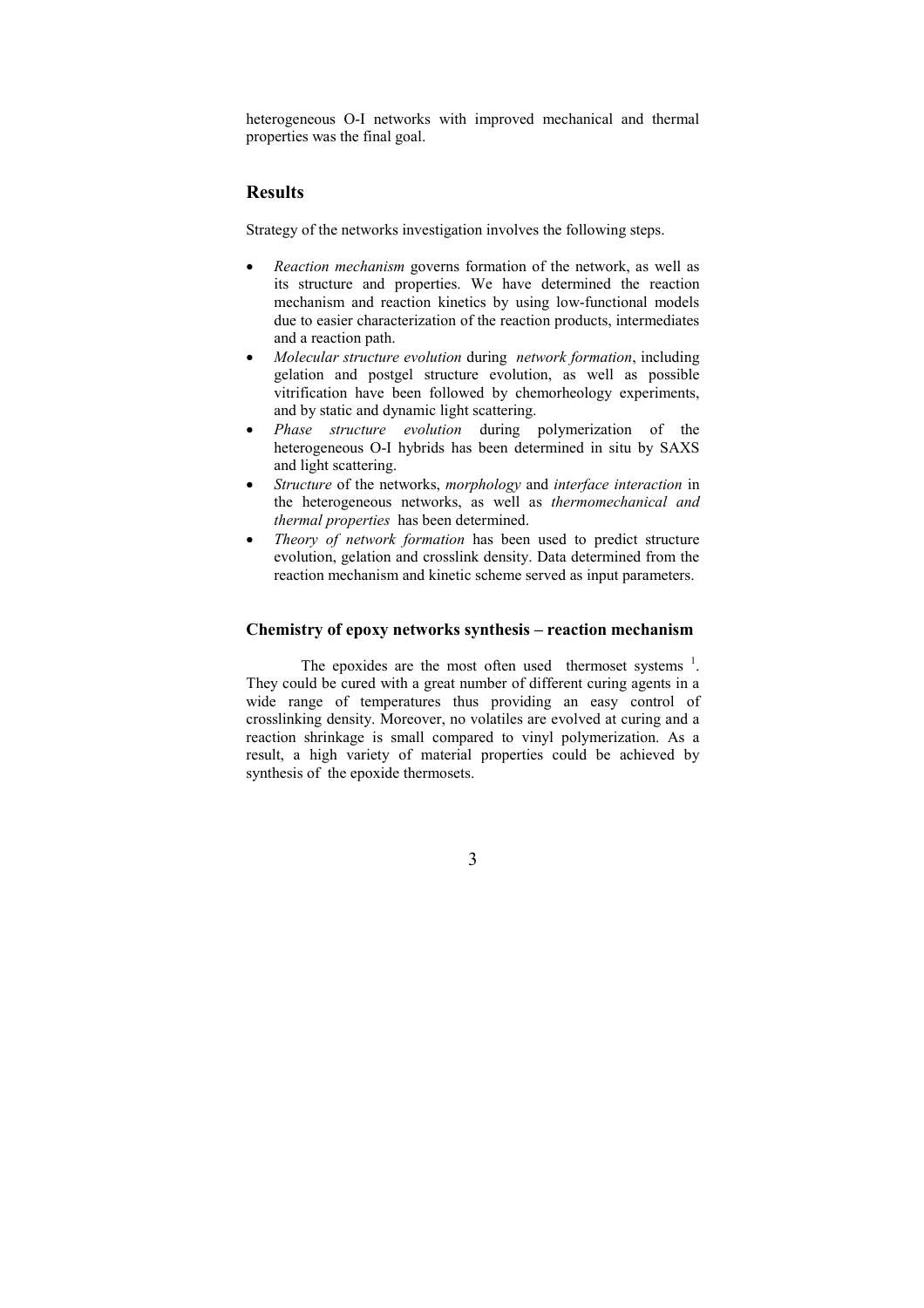The knowledge of chemistry of networks synthesis is of main importance in investigation of the networks, and therefore determination of the reaction mechanism and kinetics of the epoxy curing represented an important part of our research. We have studied and described the mechanism of the reaction of the epoxides with carboxylic acids [A4, A10], acid anhydrides [A5], amines [A8, A11, A16, A17], anionic polymerization catalysts – tertiary amines or tertiary amino alcohols [A19, A24], cationic polymerization catalyst –  $BF_3$ -amine complex [A25, A30] and dicyandiamide [A18]. The most significant contribution to the general knowledge was achieved in the case of curing with amines, acid anhydrides and carboxylic acids.

Crosslinking of the epoxides with polyamines is the most often used type of the epoxy curing. The addition reaction of the epoxy group with a primary amine is the main reaction and proceeds in two steps involving successive reactions of the primary and secondary amino group. In addition to these reactions also etherification takes place, which is initiated by the OH group formed in the epoxy-amine reaction. Usually, however, the epoxide homopolymerization by etherification is operative only in curing at excess of the epoxide, at a high temperature  $(T>150^{\circ}$  C) and in the presence of a catalyst. Thus, the kinetics is described by two reaction constants of the addition of the primary and secondary amine.<sup>2</sup>

The mostly used epoxy resin is based on diglycidylether of Bisphenol A (DGEBA). In addition, the polyfunctional epoxides based on diglycidylamine derivatives are widely applied mainly in the synthesis of high-performance composites. Tetraglycidyl diamino diphenylmethane (TGDDM) is a typical epoxide used for the high  $T_g$ systems in such applications. However, while the mechanism of the reaction of DGEBA with amines is a simple one, as mentioned above, the mechanism of a reaction of diglycidylamine based epoxides with amines is more complex and not fully understood. Therefore, we have investigated the reaction mechanism of diglycidylaniline (DGA) curing. The specific features of the DGA derivatives are the steric proximity of two epoxy groups and presence of the tertiary nitrogen atom in the molecule providing an internal catalysis.

In the case of DGEBA the reactivity of both epoxy groups in the diepoxide are equal and independent.<sup>3</sup> The kinetics of the reaction with a primary amine is fully described by the relative rates of the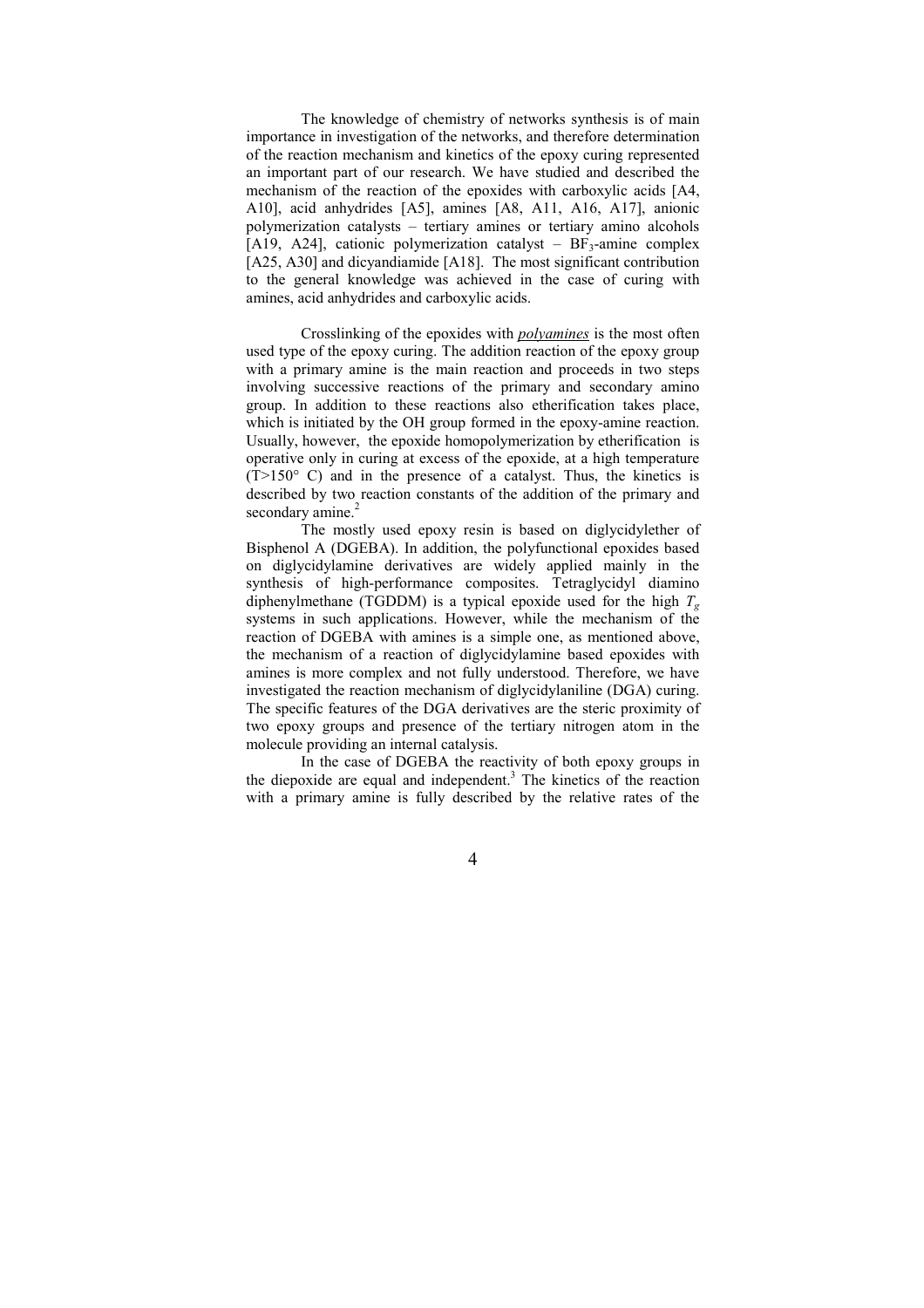primary and secondary amino groups (characterized as a substitution effect), which determines structure evolution during polymerization, gelation and final structure of the network. In contrast, we have proved in the papers [A14, A16, A17] that the reactivity of the epoxy groups in DGA derivatives are interdependent. The reaction of the first epoxy group brings about a local catalysis because the adjacent epoxy group is activated by the formed hydroxyl group. This internal catalysis leads to a positive substitution effect of epoxy groups in DGA. The kinetics DGA-amine thus involves the substitution effect in amine (often negative) and positive substitution effect of epoxy groups in DGA. We have determined also that a mutual dependence of reactivities of all functional groups is operative and four rate constants have to be taken into account in order to describe the kinetics of the reaction with a primary amine. Moreover, DGA-amine system shows a tendency to cyclization  $4$ . In the papers [A11, A15, A21] we have found that small 6-8 membered rings are formed in a high extent by intramolecular addition and etherification. This is in contrast to the reactions of DGEBA with amines. DGEBA is a rigid molecule and cyclization to form small rings is strongly prevented. $5$ 

The kinetic model based on the determined complex reaction mechanism of the DGA-amine system was used to simulate the structure evolution and the final network structure. Addition reaction diepoxideamine with four interdependent rate constants, etherification, formation of small cycles and anionic polymerization (the mechanism described in [A37]) were taken into account in the model described in [A26].

Acid anhydrides are the next most important curing agents after amines. The curing without a catalyst is considered to be initiated by a proton donor present in a reaction mixture. In the presence of a base catalyst several mechanisms of the epoxide-anhydride reaction have been discussed. The reaction initiated with Lewis bases (tertiary amines) proceeds by chain-wise polymerization, however, still the mechanism was not fully elucidated. The initiation step of the reaction was the main problem. Three types of initiation were suggested: (a) ionic mechanism according to Fischer  $<sup>6</sup>$ , (b) initiation by preexisting proton-donor  $<sup>7</sup>$  and</sup></sup>  $(c)$  initiation by in situ formed proton-donor  $8$ .

We have investigated the reaction mechanism of the reaction catalyzed with tertiary amines and determined initiation and formation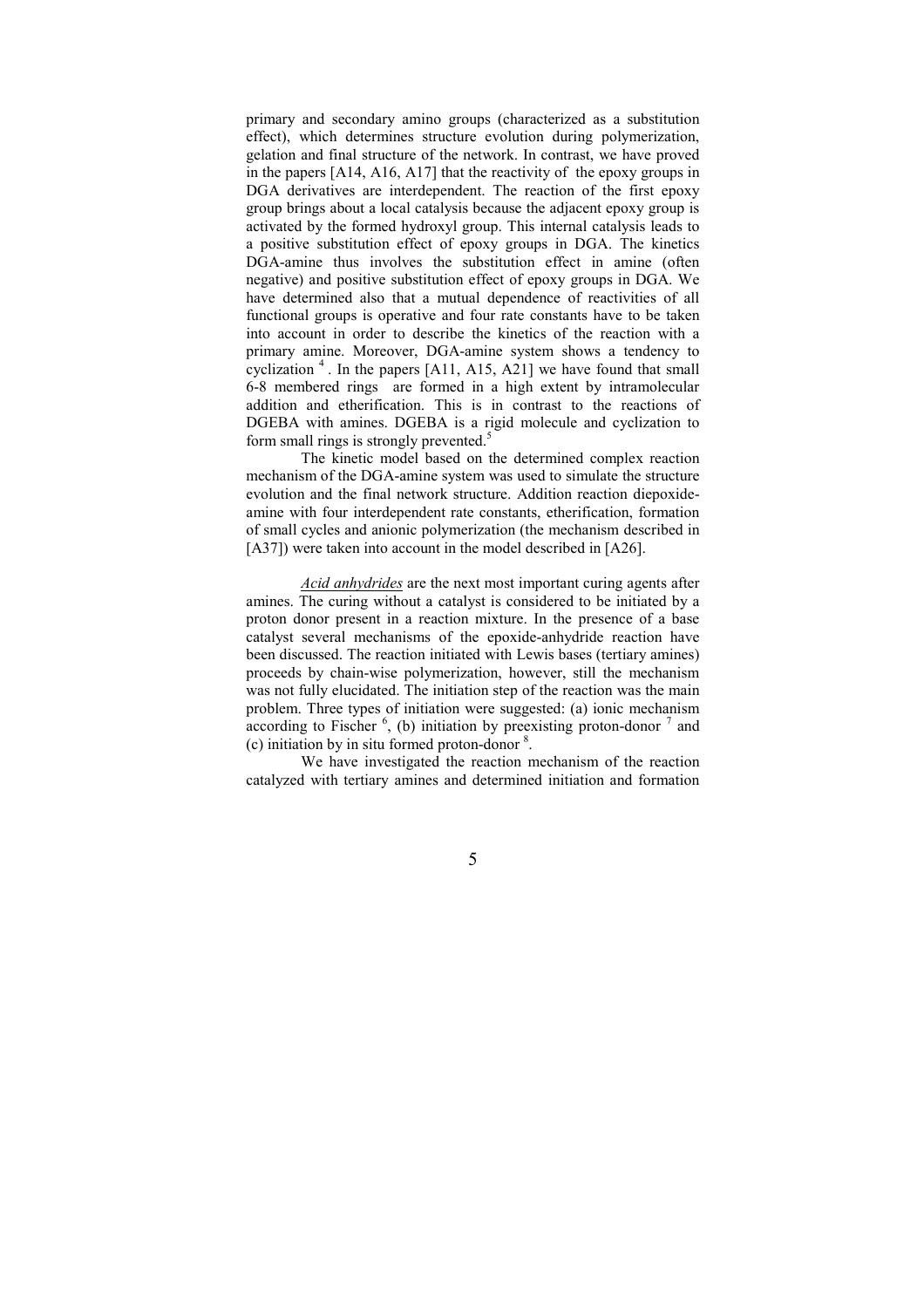of active sites in the paper [A5]. The reaction scheme (eqs 1-4) was suggested.



 $R$ -CH<sub>2</sub>-CH O OCO  $H = CH_2^{\dagger}OCOR_1 + R_1COOOCR_1 \rightarrow R = CH_2^{\dagger}CH = CH_2^{\dagger}$ <br>  $\rightarrow COOR$  $R_{1}$ 

The reaction mechanism involves the initiation step (eqs 1 and 2) in which the tertiary amine is irreversibly chemically bound. The amine reacts first with the epoxide to form zwitterion and an alkoxide anion (1) which is followed by the reaction with the anhydride under formation of a quaternary ammonium salt involving a carboxy anion (2). In the later stage the reaction proceeds without participation of the tertiary amine. The carboxy anion opens the epoxy ring (3) and the arising alkoxide reacts with anhydride to form the diester (4). Simultaneously the RCOO- anion is regenerated and starts a successive repetition of the steps in eqs 3 and 4. The proposed mechanism has proved that presence of a proton-donor preexisting in the reaction mixture or in situ arising is not necessary for initiation of the epoxyanhydride reaction.

The reaction between an epoxide and a *carboxylic acid* proceeds by addition esterification, accompanied by side reactions like condensation esterification, etherification and hydrolysis of the epoxide.  $9$  In the base (tertiary amine) catalyzed system the addition esterification to form monoester is the only reaction in case of the equimolar mixture. It is followed by etherification or condensation esterification only at a nonequimolar composition after consumption of the minority groups, i.e. carboxyl or epoxide groups, respectively. However, we have found and described in the paper [A4] that also another reaction, transesterification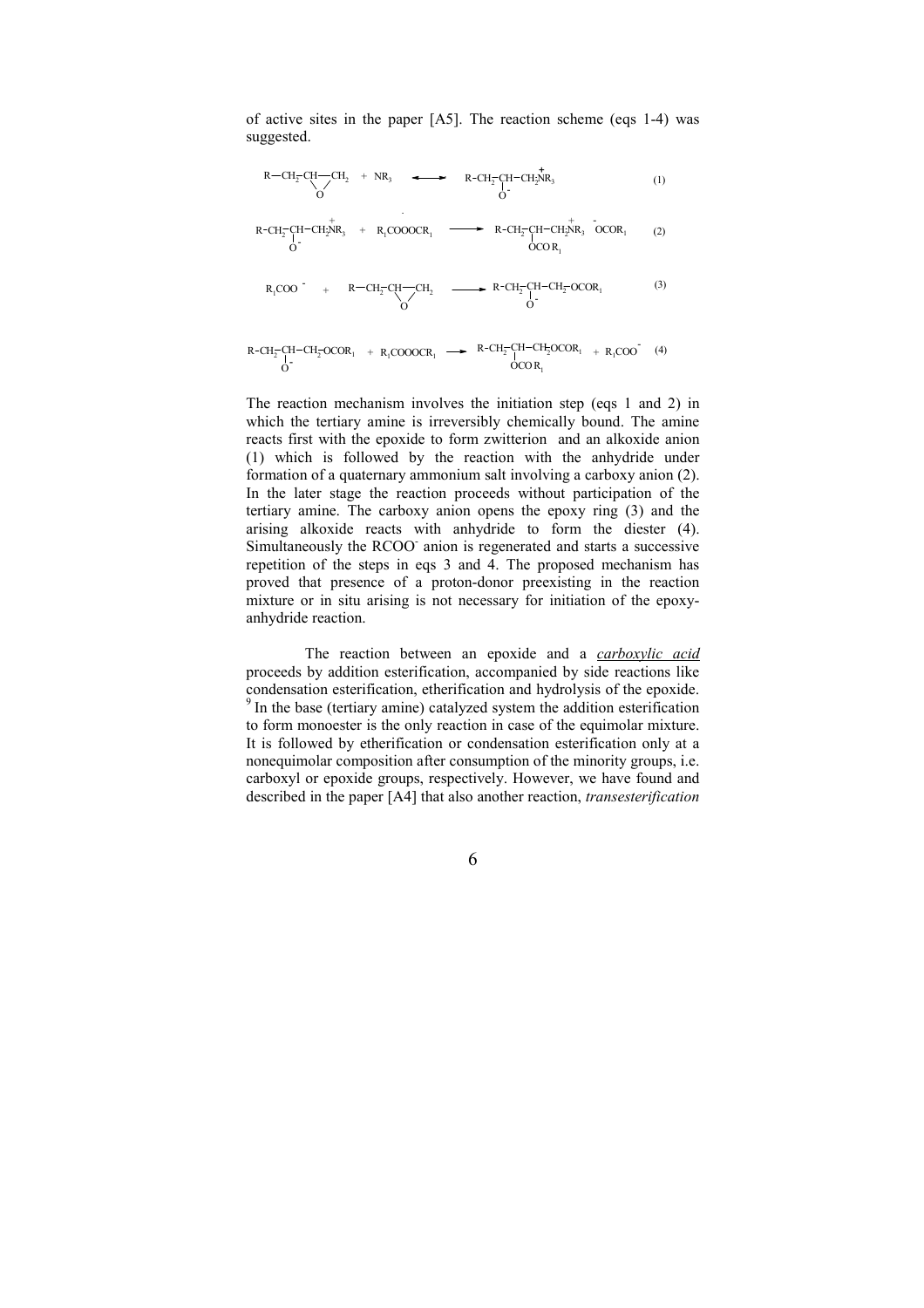of the monoester to form diester and glycol, takes place This reaction occurs even in the equimolar system and proceeds even after full conversion of both functional groups. In the bi- (diepoxide-diacid) and polyfunctional systems this reversible transesterification leads to a simultaneous breaking the chains (sequence of monoesters) and giving rise to new crosslinks (diester unit). As a result, gelation occurs in the equimolar bifunctional systems and a network structure is significantly affected in the polyfunctional systems due to transesterification. The occurrence of this reaction is important in the preparation of rubbertoughened epoxies by using carboxyl terminated polybutadienes.

### Polymer network formation, structure and properties

The results, obtained at study of the reaction mechanism and kinetics using the low-functional models, were employed at investigation of the crosslinking of polyfunctional systems to form polymer networks.

During the nonlinear polymerization of a polyfunctional system <sup>10,11</sup> the molecular structure grows and polymer branching occurs finally reaching the point of gelation. At this moment mass average molecular weight, M<sub>w</sub>, and viscosity diverge and a giant macromolecule, gel, appears in the system. In the postgel stage both fraction of the gel and crosslinking density of the network grow, which is accompanied by build-up of elasticity of the system characterized by increase in the elastic modulus.

 We have followed and described molecular structure evolution during network formation, including gelation and vitrification of the system, in the papers [A23, A25, A40, A43].

#### Gelation

Gelation, i.e. transition from the liquid to solid state, is the key phenomenon during the network formation as it is the crucial moment from the point of view of processability of the cured system. Determination of the gelation point (GP) is of the highest importance both from practical and theroretical aspects. The most convenient method to follow formation of the network and to detect the GP is chemorheology. This technique monitors in situ changes in the rheology of the system during the whole path of the chemical reaction, and thus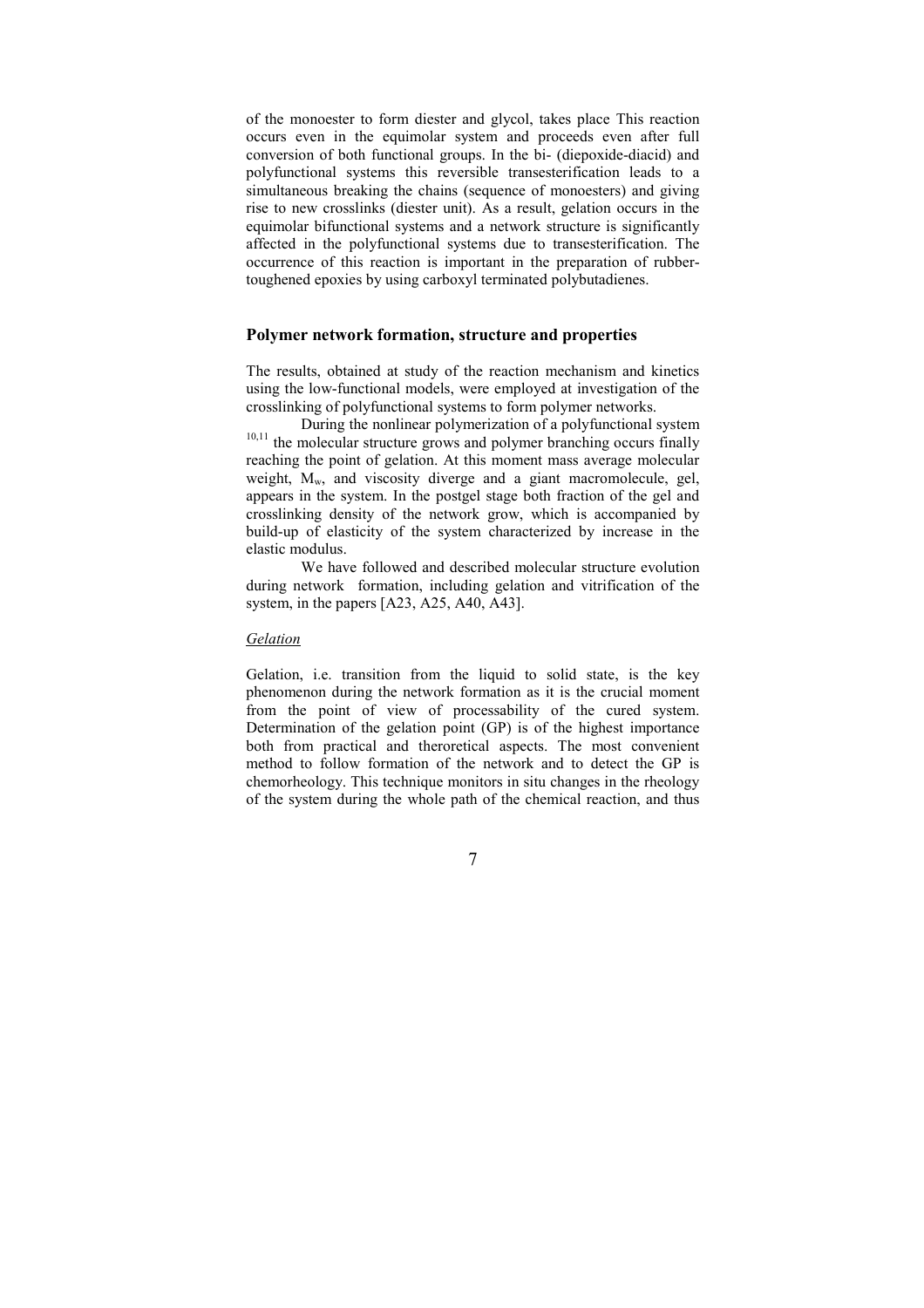evolution of the structure, from the reaction beginning through the gelation up to the full conversion in the postgel stage.

During polymerization, the viscous properties are dominant in the pregel, liquid state, i.e., the dynamic loss modulus  $(G^{\prime})$  is larger than storage modulus (G') and loss factor tan  $\delta$  (=G"/G') >1. On the contrary, the elastic properties are dominant in the solid state beyond the GP, where  $G'' \leq G'$ , and tan  $\delta \leq 1$ . Consequently, the crossover of the dynamic storage and loss moduli during polymerization, i.e. tan  $\delta=1$ , was often assumed as corresponding to  $GP<sup>12</sup>$ . Winter and Chambon  $<sup>13</sup>$ </sup> described the procedure of determination of GP based on the rheological properties of the system in the critical state. The critical gel shows a self-similar rheological behavior which is expressed in universal simple power law relaxation of the modulus. Accordingly, the gel point is experimentally detected as a moment when tan δ becomes independent of the frequency in the dynamic measurement.

We have found that in the case of the epoxy-amine system (DGEBA-polyoxypropylenediamine) the reaction time to reach tan  $\delta = 1$ is dependent on the experimental frequency [A23], thus proving that the crossover of the moduli  $(G'(t)=G''(t))$  does not coincide with the gel point. We have shown that the critical value at GP (tan  $\delta$ )<sub>C</sub> depends on the conditions of the network formation and a polymer structure in the critical state. Long primary chains existing (formed) in the pregel stage result in formation of entanglements before GP leading to a higher storage modulus at a given frequency and a lower tan  $\delta$  at GP. The paper [A23] shows that gelation manifests itself also by a sudden generation of a negative normal force in the dynamic mechanical experiment. This effect was interpreted as a result of volume contraction during polymerization and an appearance of equilibrium elasticity beyond the GP leading to drawing up the rheometer plates together in case of a good adhesion between the polymer and the rheometer plate

The rheological determination of the gel point becomes a difficult problem in systems vitrifying closely after gelation. Both processes, gelation and vitrification, were found to interfere and rheological behavior in the GP was not independent of experimental frequency [A43].

Onset of vitrification has been followed by chemorheology and described in the papers [A25, A43]. Vitrification manifests itself by a local minimum in the loss factor tan δ during polymerization and by the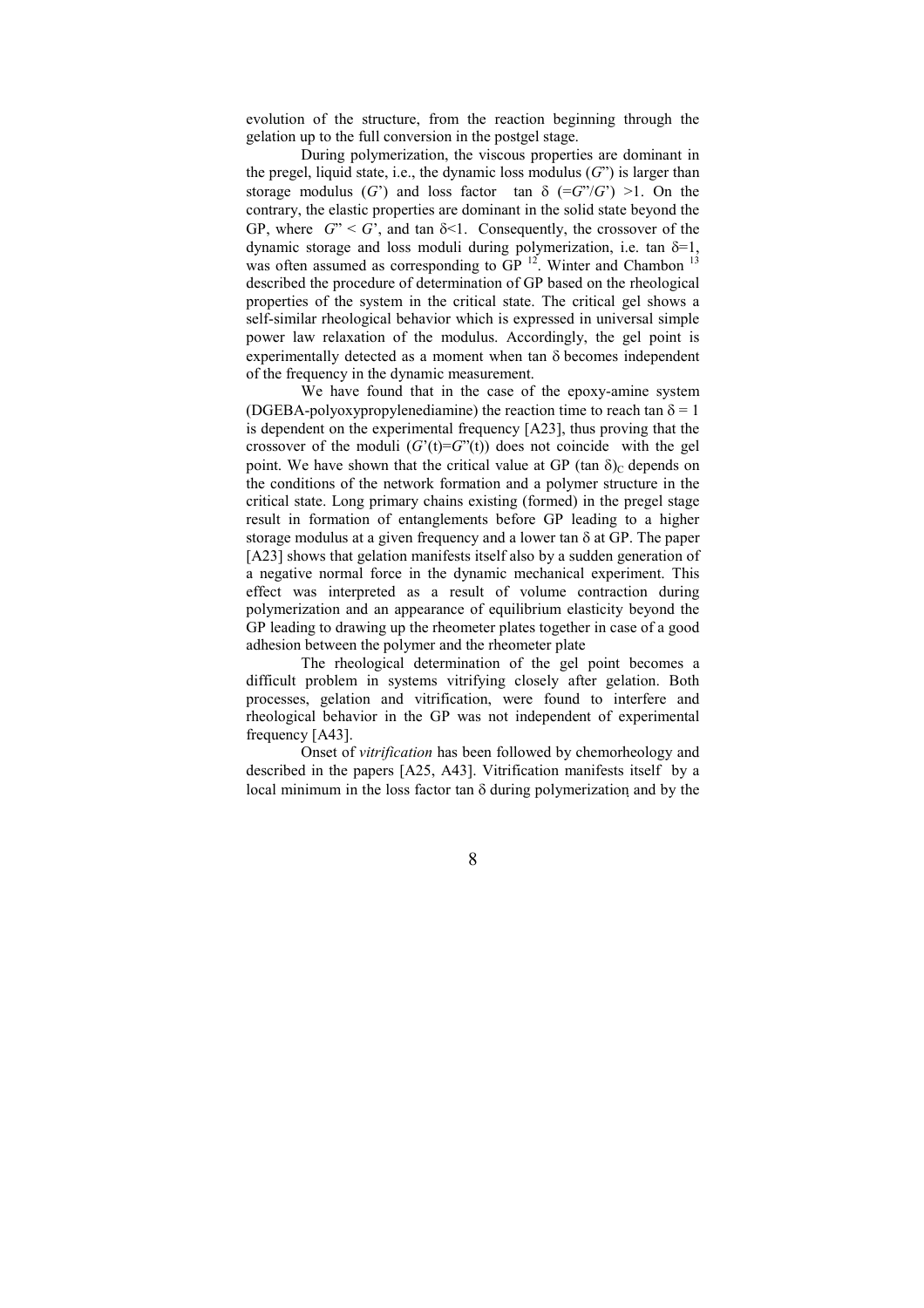second crossover of the loss factor curves for different experimental frequencies. During vitrification, strong viscoelastic effects operate, characterizing chain immobilization. As a result, the loss factor increases during the cure reaching the local maximum. In the glassy state then  $G''(t)$  declines and tan  $\delta$  reaches a very low value. Because of slow relaxation modes and broad relaxation spectrum in the glass transition region, the loss factor decreases with increasing frequency in a similar way as in the viscous liquid state and in contrast to the elastic solid state, thus resulting in the crossover.

#### Network formation – effect of the reaction mechanism

The point of gelation characterized by time of gelation or by critical conversion at the gel point,  $\alpha_C$ , reflects the path of network formation. It is determined by the reaction mechanism, the types and functionalities of reagents, composition of the system, etc. Under ideal random polymerization the critical conversion is given by functionality of the monomer,  $f$  (eq.5)<sup>14</sup>. The ideal system is defined by homogeneity, i.e., by uniform distribution of functional groups in the volume, by equal reactivity of all functional groups, absence of intramolecular reactions (cyclization) and of the diffusion control of the reaction.

 $\alpha_C = (f-1)^{-1}$  (5) The critical point serves as a sensitive characteristic of the reaction mechanism and of the deviations from the ideal system. The deviations from the ideality are manifested in the network formation by shift of the critical conversion.

Cyclization and unequal reactivity of functional groups are the most common examples of the nonrandom effects in the reaction. Cyclization (intramolecular reaction), in contrast to the intermolecular reactions, does not contribute to a growth of the molecular structure during polymerization. Probability of cyclization  $\Lambda_c$  is given by expression  $(6)$ <sup>15</sup>

 $\Lambda_C = B/C$   $B = (3/2 \pi nb^2)^{3/2}$ , (6) where  $C$  is concentration of functional groups,  $b$  is the effective bond length characterizing a structure flexibility,  $n$  is the number of bonds in the smallest ring. Extent of cyclization increases with dilution  $(C<sup>1</sup>)$ , flexibility of a structure and decreasing size of the corresponding ring. The cyclization manifests itself by a shift of the critical conversion to a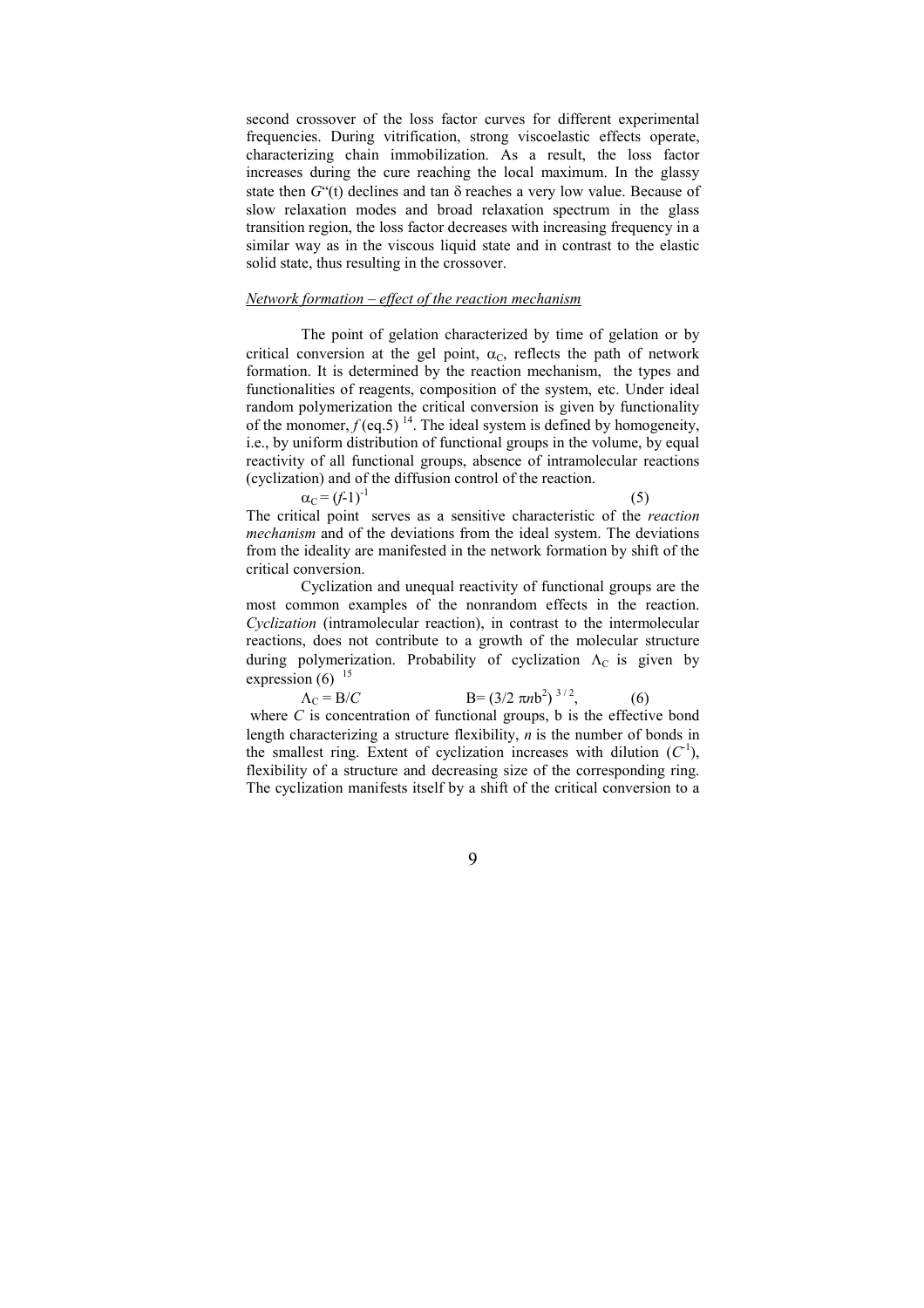higher value. The measure of cyclization, therefore, could be characterized by a slope of the dependence  $\alpha_C$  on dilution.<sup>5</sup> Effect of unequal reactivity of functional groups on the gel point is well demonstrated in the epoxy-amine reaction. When the reactivity of the secondary amine is lower than that of the primary amine, i.e. negative substitution effect is operative, the linear chains are formed in the early reaction stage and only later branching and crosslinking occur. As a result, the gel point is delayed and the critical conversion is higher compared to the random case.

Characterization of gelation by the conversion at the gel point,  $\alpha_c$ , often suffers from experimental difficulties to determine  $\alpha_c$  because of instability of the system in the critical state. In order to avoid this problem we have used another approach by studying fully cured stable off-stoichiometric networks and determining the critical molar ratio of functional groups<sup>5</sup>. In the case of the networks formed by ideal alternating copolymerization of reagents  $R_A$  and  $R_B$  with A and B functionalities (e.g. epoxy-amine networks), the highest crosslinking density is achieved in the stoichiometric, i.e. equifunctional, composition (molar ratio of functional groups  $r_A = [A]/[B] = 1$ ). The fraction of the sol increases and crosslinking density decreases in the off-stoichiometric networks with increasing excess of any functionality. The critical molar ratio of functional groups  $r_c$  is the ratio necessary for gelation. At the system composition corresponding to  $r<sub>C</sub>$  the gelation occurs just at the complete conversion of the minority groups. No gel is formed at a higher ratio,  $r_A > (r_A)_C$  in case of A being in excess. For an ideal case it holds :  $(r_A)_C = (f_A - 1)(f_B - 1)$  (7)

 In the same way as the critical conversion also the critical ratio  $r_{\rm C}$  characterizes mechanism of the network formation and deviates from the ideal value in eq.7 as a result of cyclization and unequal reactivities of functional groups, etc. By using the critical molar ratio method we have studied formation of the networks in the papers [A3, A9, A13, A22, A35] and determined the effect of the reaction mechanism on the network build-up and the structure.

#### Polyurethane network

We have prepared the off-stoichiometric polyurethane networks from poly(oxypropylene) triol (PPT) and diol (PPD), trimethylolpropane (TMP) and diphenylmethanediisocyanate (MDI) [A3]. The cyclization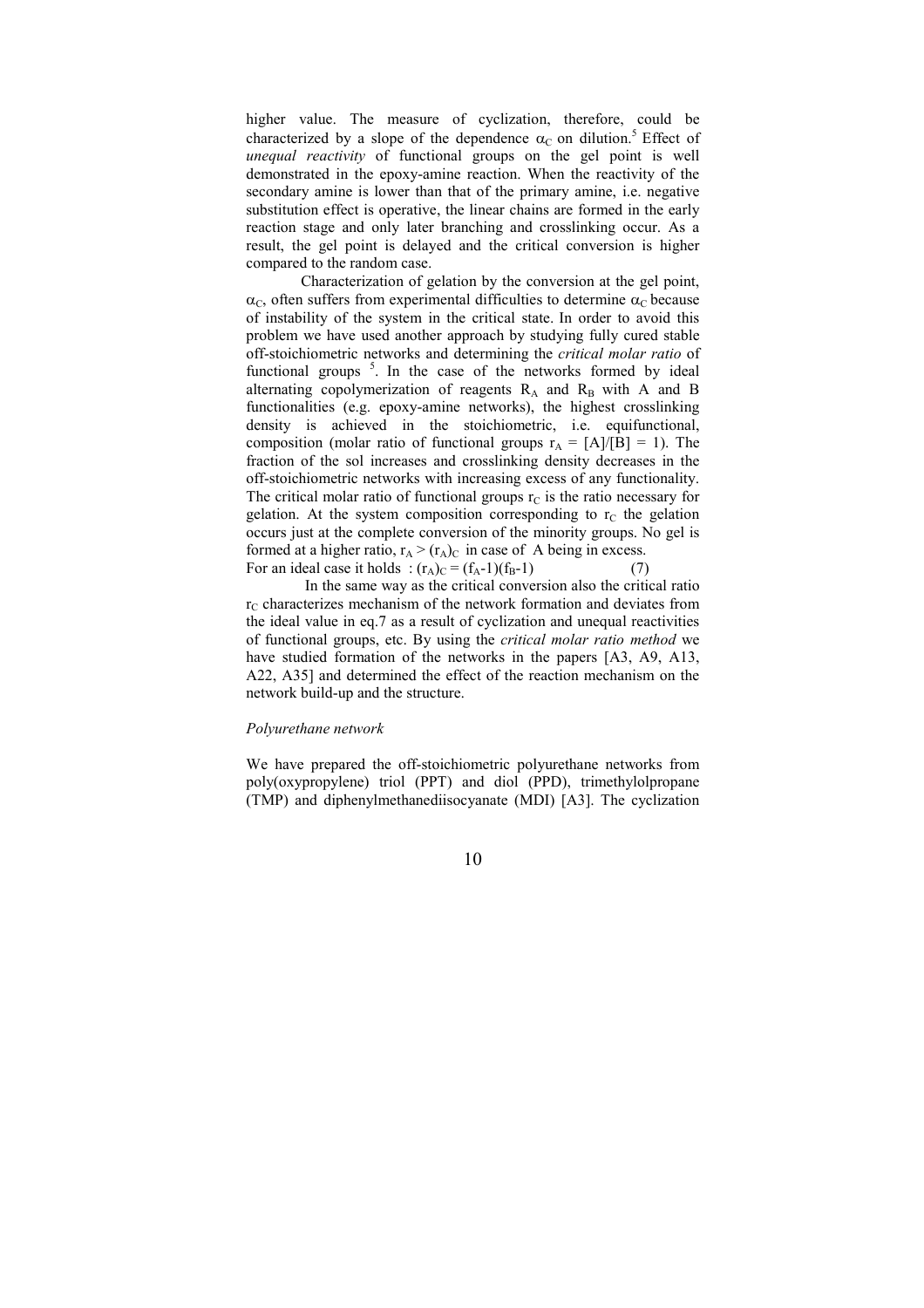in the network, PPT-MDI, characterized by the slopes  $r_c$  vs  $C^{-1}$  plots, was proved to increase with decreasing size of the formed ring, i.e., the molecular weight of the PPT, in agreement with eq.6. However, very weak cyclization, manifested by independency of  $r<sub>C</sub>$  on dilution, occurs in the ternary system PPD-TMP-MDI. In this case, the formation of stiff clusters of TMP-MDI units prevents cyclization due to low chain flexibility. The effect of cyclization was eliminated by nonlinear extrapolation of  $r<sub>C</sub>$  to zero dilution and the extrapolated value of the critical ratio, corresponding to the ring-free case, characterized the effect of unequal reactivity of functional groups. The ternary system PPD-TMP-MDI contains two types of OH groups; the more reactive primary OH in TMP and less reactive secondary ones in PPD. On the contrary, all functional groups (secondary OH) in the system PPD-PPT-MDI are equireactive. Due to a higher reactivity of the OH groups of the crosslinker (TMP) the former system gels earlier, at a lower critical conversion, and at a higher critical ratio  $r_C$  (= [OH]/[NCO]) (with OH groups in excess), i.e. at a more off-stoichiometric composition.

#### Epoxy-amine networks

 The formation and structure of amine cured epoxy networks based both on DGEBA and DGA (TGDDM) type monomers were studied. The complex investigation involved determination of the reaction mechanism and the reaction kinetics using the monofunctional models, study of the linear polymer growth from the bifunctional monomers described in [A27], and the network formation in the polyfunctional system studied in [A9, A13, A20, A22, A35], including the theoretical prediction of the kinetic model [A26]. Moreover, theory of network formation used to describe the structure growth in the network was modified in [A35] to include a complex mechanism of the DGA-amine reaction.

We have shown that the difference in reaction mechanisms in the DGEBA and DGA systems affects the structure growth and the final network properties. Build-up of the linear and branched structures in the pregel stage, followed using the bifunctional models (diepoxidemonoamine) in [A27], is much slower in the case of DGA. The molecular weights of the linear polymers DGA-aniline are by an order of the magnitude lower compared to DGEBA-aniline due to formation of a high amount of small cycles. Also DGA(TGDDM) -amine network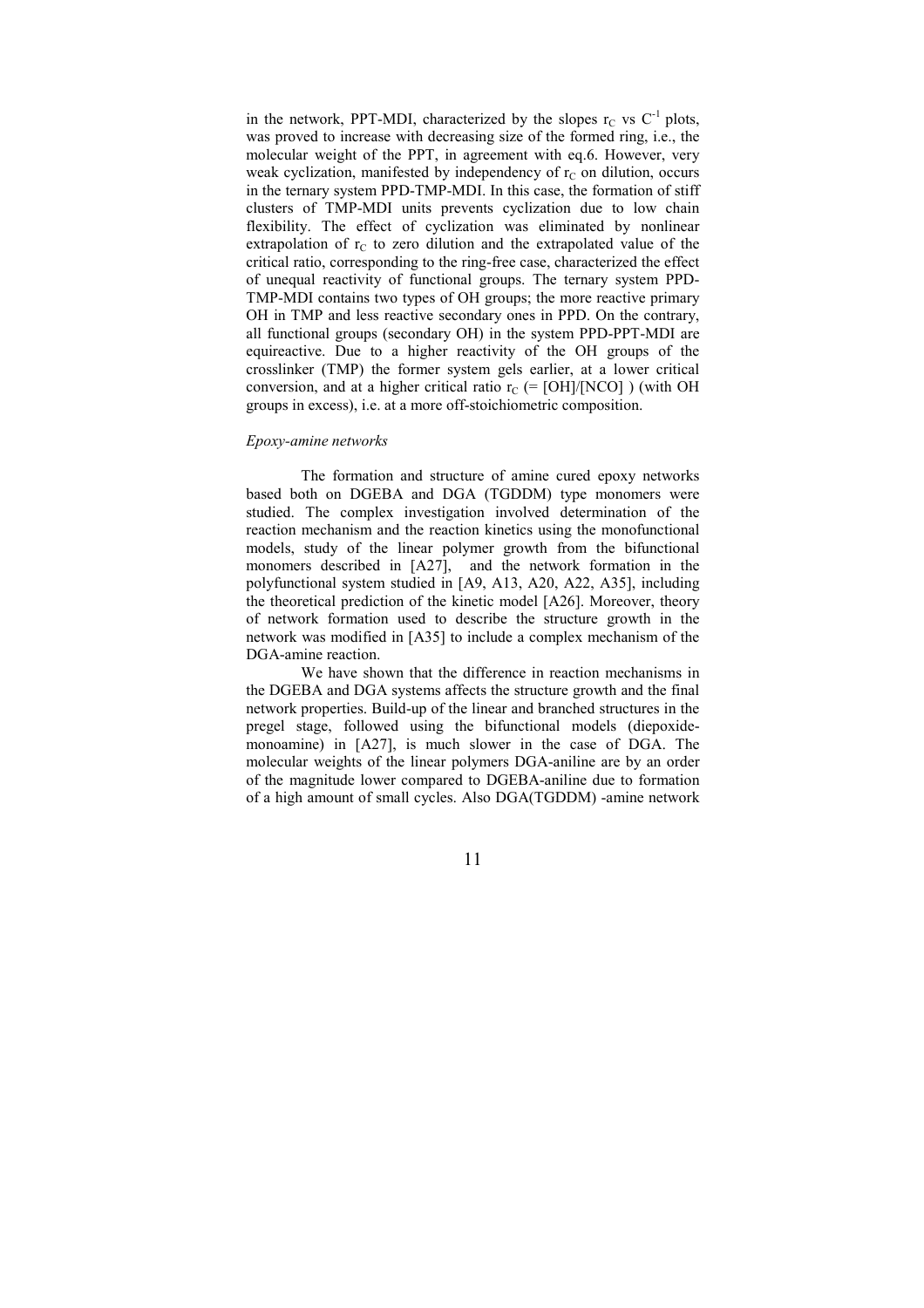formation was proved to be mainly affected by the short range cyclization as the critical ratio strongly depends on dilution [A22, A35]. As a result, the corresponding networks show a high sol fraction  $w_S$ (containing small cyclic products) even in the completely reacted stoichiometric network and a lower crosslinking density determined from rubbery modulus, compared to the DGEBA networks [A35]. On the contrary, in DGEBA based networks the  $r<sub>C</sub>$  value is independent of dilution revealing absence of cyclization in agreement with literature. The stoichiometric networks show  $w_s \rightarrow 0$  and the system is close to be ideal. Only curing with long flexible poly(oxypropylene)diamines (Jeffamines) results in a high extent of cyclization and increased sol fraction in the DGEBA-Jeffamine networks [A12, A35].

## Networks formed by the initiated chain-wise reaction mechanism

In addition to the polyurethane and epoxy-amine networks representing the typical systems formed by step-growth polymerization, we have studied the networks built by initiated chain-wise polymerization, i.e. by ionic [A7,A25,A30], free-radical [A28] and ring-opening polymerization [A6].

Two different reaction mechanisms are operative in the curing of an epoxide with acid anhydrides and carboxylic acids under catalysis with tertiary amines. In the paper [A7] we have shown how the reaction mechanism determined the structure of the growing polymer and of the network. Of a high importance is the fact that at curing of the epoxide with anhydrides the tertiary amine is irreversibly bound as determined in [A5] and serves as an initiator of the *anionic chain-wise polymerization*. The molecular weight of the linear polymer products in the case of the "initiated mechanism" of monoepoxide-cyclic anhydride system decreases with increasing concentration of tertiary amine. On the contrary, in the "step-wise mechanism" of the reaction of diepoxide with a carboxylic acid the tertiary amine is quickly regenerated and molecular weight of the formed polyester is independent of the content of the tertiary amine acting as a catalyst in this case [A7].

Cationic polymerization of DGEBA initiated with  $BF_3$ methoxyaniline complex in the presence of  $\gamma$ -butyrolactone (BL) is another initiated polymerization studied in the papers [A25,A29,A30]. Also in this case, the product properties depend on concentration of the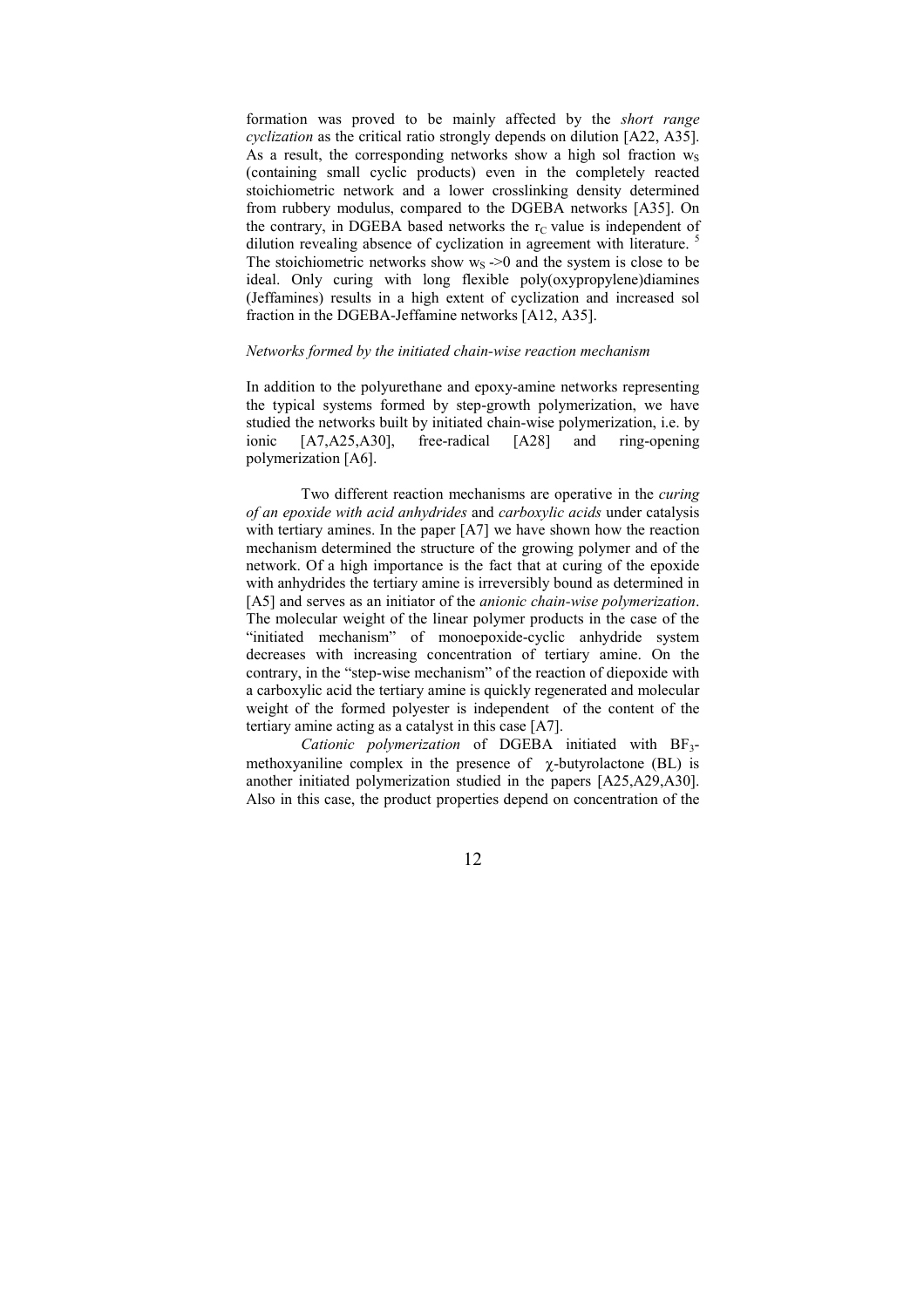initiator as its high content leads to increasing number of chain ends and to lower molecular weights. Formation of shorter primary chains with a lower effective functionality given by the number of DGEBA units results in increase in the critical conversion and lower crosslinking density of the network, corresponding to a decrease in rubbery modulus  $G_e$  and  $T_g$ . Too low content of the initiator, however, leads to an incomplete conversion, a low crosslink density as well as Tg or even absence of gelation due to termination reactions. Reactive diluent BL promotes an increase in the critical conversion because of the spiro orthoester formation<sup>16</sup> which competes with homopolymerization of the epoxide.

Free-radical copolymerization of bismaleimides with styrene [A28] shows a significant increase in the gel point conversion ( $\alpha_c$ >0.2) compared to theoretical ring-free crosslinking radical polymerization due to cyclization and steric inaccessibility of pendant double bonds inside the microgels.

Ring opening polymerization of dicyclopentadiene (DCP) by using the Ziegler–Natta type catalyst  $(WCl_6 -$  diethylaluminium chloride) has been described in the paper [A6]. The polymerization takes place without a significant consumption of double bonds implying that the reaction proceeds by the metathesis. Very low critical conversion  $(\alpha_c < 0.01)$  proved an initiated chain-wise mechanism. The reaction is initiated by ring opening polymerization of the more strained norbernene ring of the DCP monomer. Long linear chains with pendant functionalities (cyclopentane rings) are formed at an early reaction stage. Gelation then occurs at low critical conversion by crosslinking the long chains through the cyclopentane rings. The extremely fast exothermic reaction is suitable for reaction injection molding (RIM) polymerization technique. Due to a high exotherm during polymerization the networks with a high Tg and crosslink density are formed at room temperature. However, we have found that the specific temperature range within the sample exists for optimum properties of the cured material. Deterioration of properties (decrease in crosslink density and Tg value as well as increase in sol fraction) occurs at a high temperature due to a faster deactivation of catalytic centers and a reverse cyclodegradation.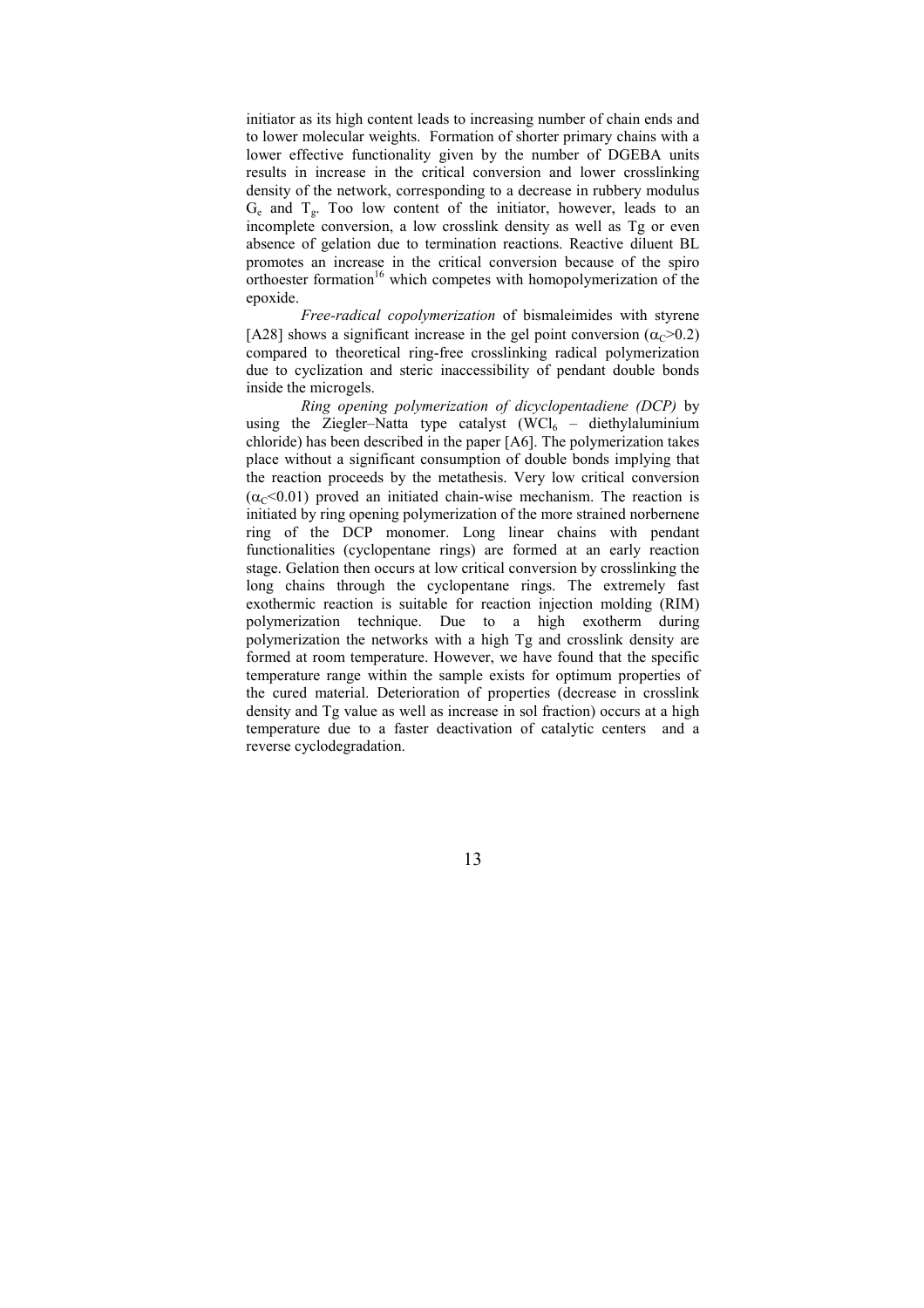## Theory of network formation

Theories of network formation describe evolution of the branched structures during polymerization, gelation of the system and evolution of the structures in the postgel stage. Statistical  $17-19$  and kinetic  $20$  theories as well as computer simulation  $21$  in space are developed to describe network formation. We have applied theory of branching processes (TBP) developed by Gordon  $17$  and Dušek  $18$  and combined kineticstatistical model to predict the structure evolution, gelation and the final network structure in several complex epoxy systems [A35, A22, A29, A30].

#### DGA-amine network

The theoretical statistic TBP model for epoxide-amine networks was modified in [A35] to include full complexity of the reaction mechanism of curing DGA based epoxies with amines and the kinetic model as determined by us in [A26]. The model properly describes formation of the network and structural parameters both in the stoichiometric and offstoichiometric networks with both amine and epoxide excess. In addition to short range cyclization by intramolecular addition and interdependent reactivities of epoxy and amino groups also the intramolecular etherification and homopolymerization by etherification and ionic polymerization, as well as formation of reactive intermediates were taken into account in the model.

## Cationic polymerization of DGEBA

The theoretical treatment of network formation by cationic crosslinking polymerization is lacking. The cationic curing of polyepoxides is an initiated reaction and the structure growth is affected by its history, i.e., the long-range correlation effects are present. Consequently, the statistical theories of network formation cannot provide a rigorous solution and a full kinetic treatment has not been yet applied. We have developed in the papers [A29,A30] the theory of network formation for cationic polymerization of DGEBA based on a combination of kinetic theory and statistical TBP. The combined model consists in a kinetic generation of linear clusters in the first step followed by their recombination using a statistical method to form branched structures and a network in the next step. The determined complex reaction model including several modes of initiation, propagation, chain transfer and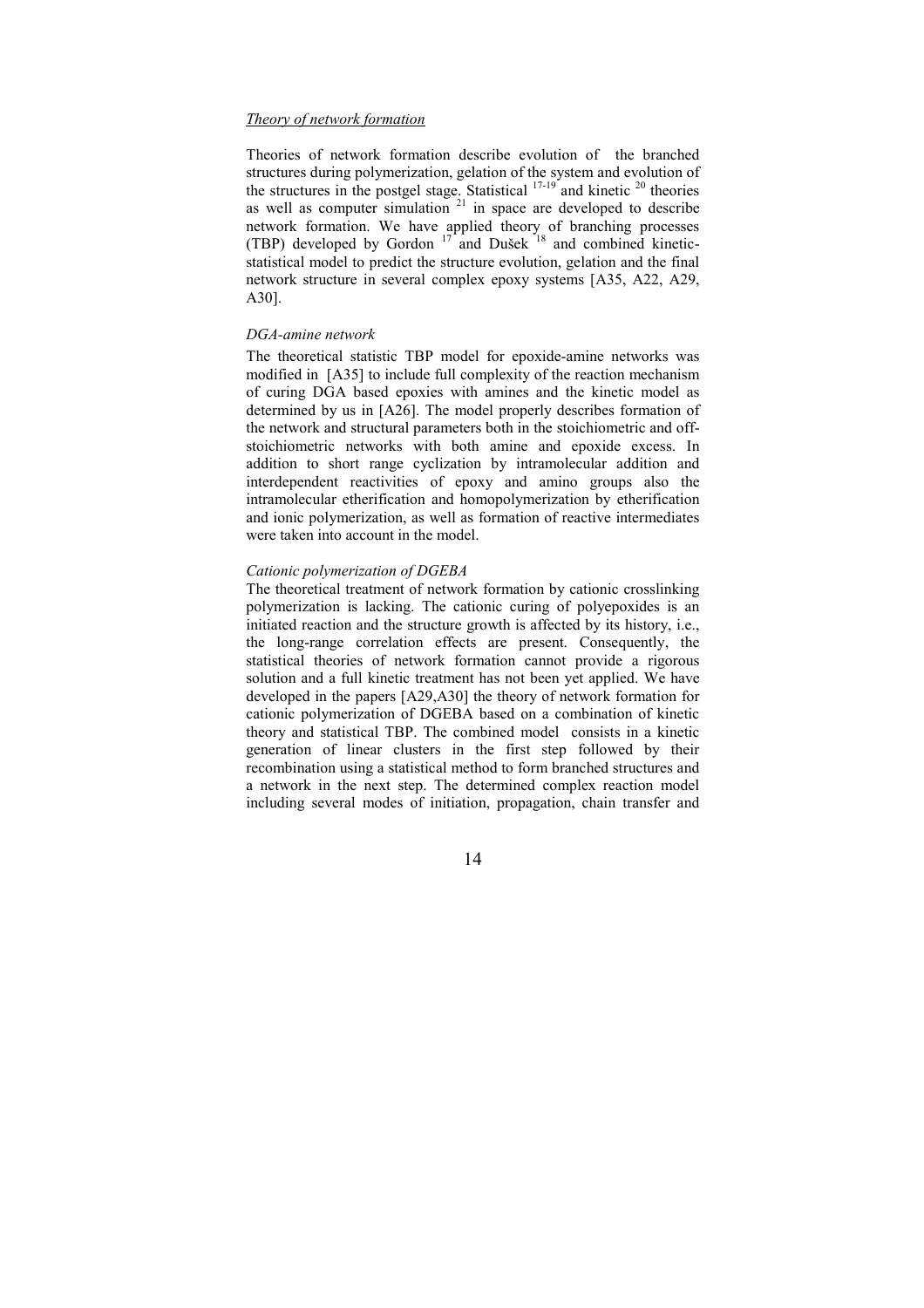termination as described in [A25] was used as an input parameter for calculation of distribution of linear clusters. Moreover, the reactions of the reactive solvent,  $\chi$ -butyrolactone, to form the spiro orthoester and corresponding copolymers with DGEBA, were included in the theoretical model. The theory predicts well structure evolution during polymerization characterized by polymer fraction, gelation, increase in fraction of the gel and crosslinking density.

### Organic-inorganic polymer networks

Introducing an inorganic phase into a polymer leads to a heterogeneous composite material. According to the size of heterogeneities one can define microcomposites (classical composites), nanocomposites and molecular composites, i.e. hybrids. The O-I polymers are classified as the hybrids or nanocomposites because they contain organic and inorganic components blended in a single system on the molecular or at least nanoscale level. Under optimum conditions, the O-I polymers show synergy of properties of both phases like hardness, strength or inflammability of the inorganic phase and elasticity, toughness and good processability of the polymer. Moreover, the systems exhibit optical clarity due to small size of inorganic nanodomains.

 The polymer networks often serve as an organic matrix of the O-I hybrids. An inorganic component, mainly the Si, Ti, Sn or Albased compounds, represents a filler dispersed in a polymer to form O-I networks of various morphologies. Hydrodynamic effect of a hard filler, interaction polymer-filler and possible inorganic phase percolation in the polymer matrix result in reinforcement of the polymer. Generally, structure and morphology as well as uniformity of dispersion of the inorganic phase in an organic matrix are important characteristics determining properties of the heterogeneous systems<sup>22,23</sup>. Particularly, the nanocomposites with a very fine morphology and microphase separated nanosized (1-100 nm) inorganic domains display excellent mechanical, thermal and scratch resistant properties.

 Control of the mixing of two dissimilar phases is a critical problem in synthesis of the O-I nanostructured polymers. The convenient procedure of formation of O-I polymers is based on the solgel process. It provides an easy way of incorporation of an inorganic phase into an organic matrix under mild reaction conditions. Moreover,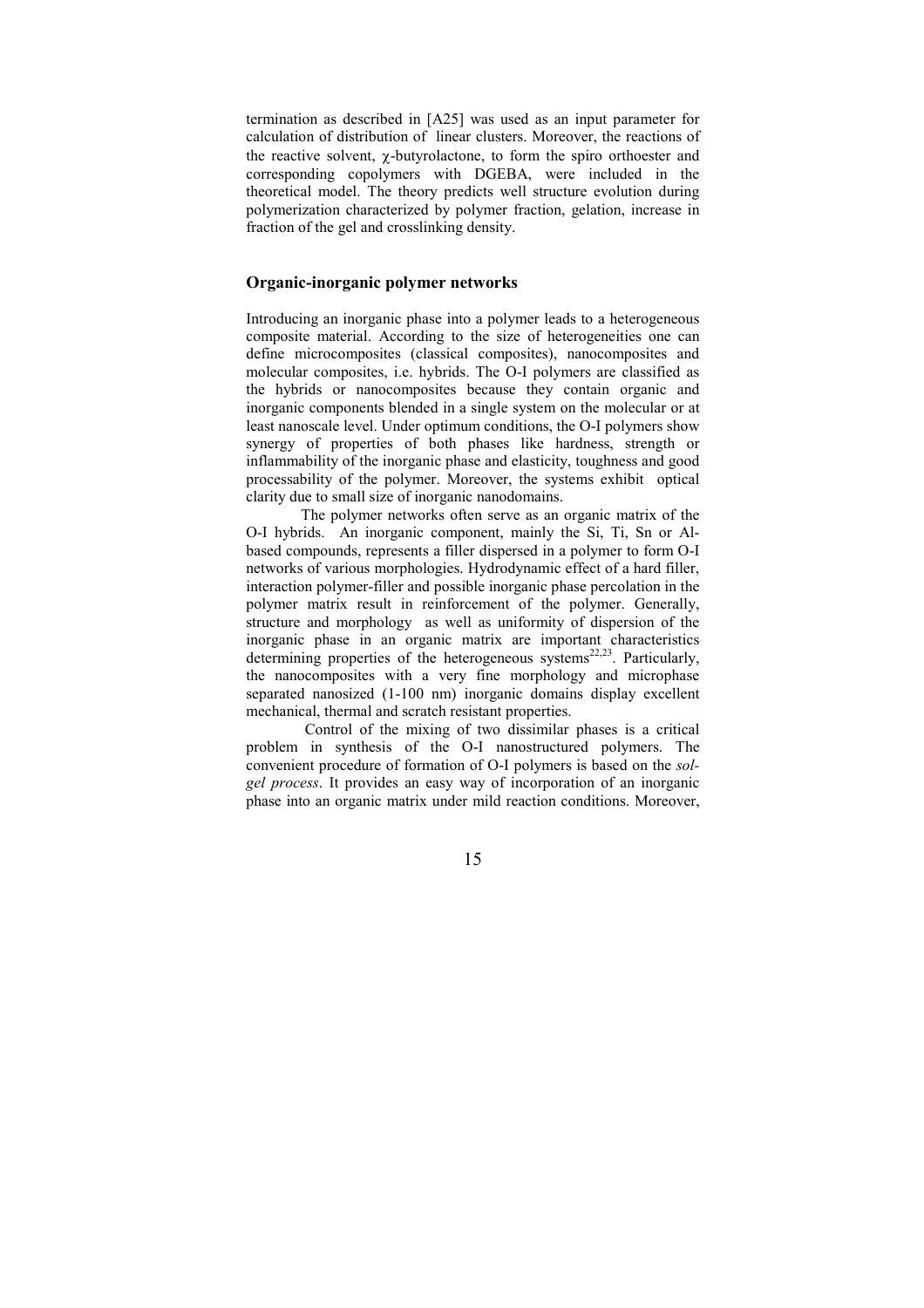this polymerization technique overcomes the problems with a difficult dispersion of inorganic "filler" because precursors of an inorganic phase are initially dispersed on a molecular level in an organic matrix.

The sol-gel process consists in hydrolysis (8) and condensation (9) of metal alkoxides (Si, Ti, Al, Sn).  $^{24}$  Mainly alkoxysilanes are used as precursors to generate inorganic structures and tetraethoxysilane (TEOS) is the most common monomer to form silica network in situ within an organic matrix.

$$
Si(OR)4 + n H2O \longrightarrow Si(OR)4-n (OH) + n ROH
$$
 (8)

$$
-Si-OH + HO-Si- \longrightarrow -Si-O-Si- + H2O \qquad (9)
$$

$$
-Si-OH + RO-Si- \longrightarrow -Si-O-Si- + ROH
$$
 (9a)

 The inorganic phase domains formed by the sol-gel process in the O-I networks are polydisperse in size and heterogeneous in chemical composition. Better characterized nanostructured O-I polymers are prepared using well defined inorganic nanobuilding blocks (NBB) with<br>predetermined molecular architecture. A large variety of predetermined molecular architecture. A large variety of organofunctional NBB are studied, however the main research activity in this field is devoted to polyhedral oligomeric silsesquioxanes (POSS). POSS are cluster-like oligomers of the general formula  $(RSiO<sub>3/2</sub>)<sub>n</sub>$ , represented mainly by the cage-like octamer derivatives  $25$ . The POSS molecule in Fig. 1 involves a core-shell nanosystem with the compact Si-O core as a thermally stable robust framework and a shell of organic substituents. These substituents control the miscibility of the POSS with an organic matrix. The functionalized POSS, i.e., POSS unit with the reactive substituents, is suitable for incorporation into a polymer.<sup>26</sup>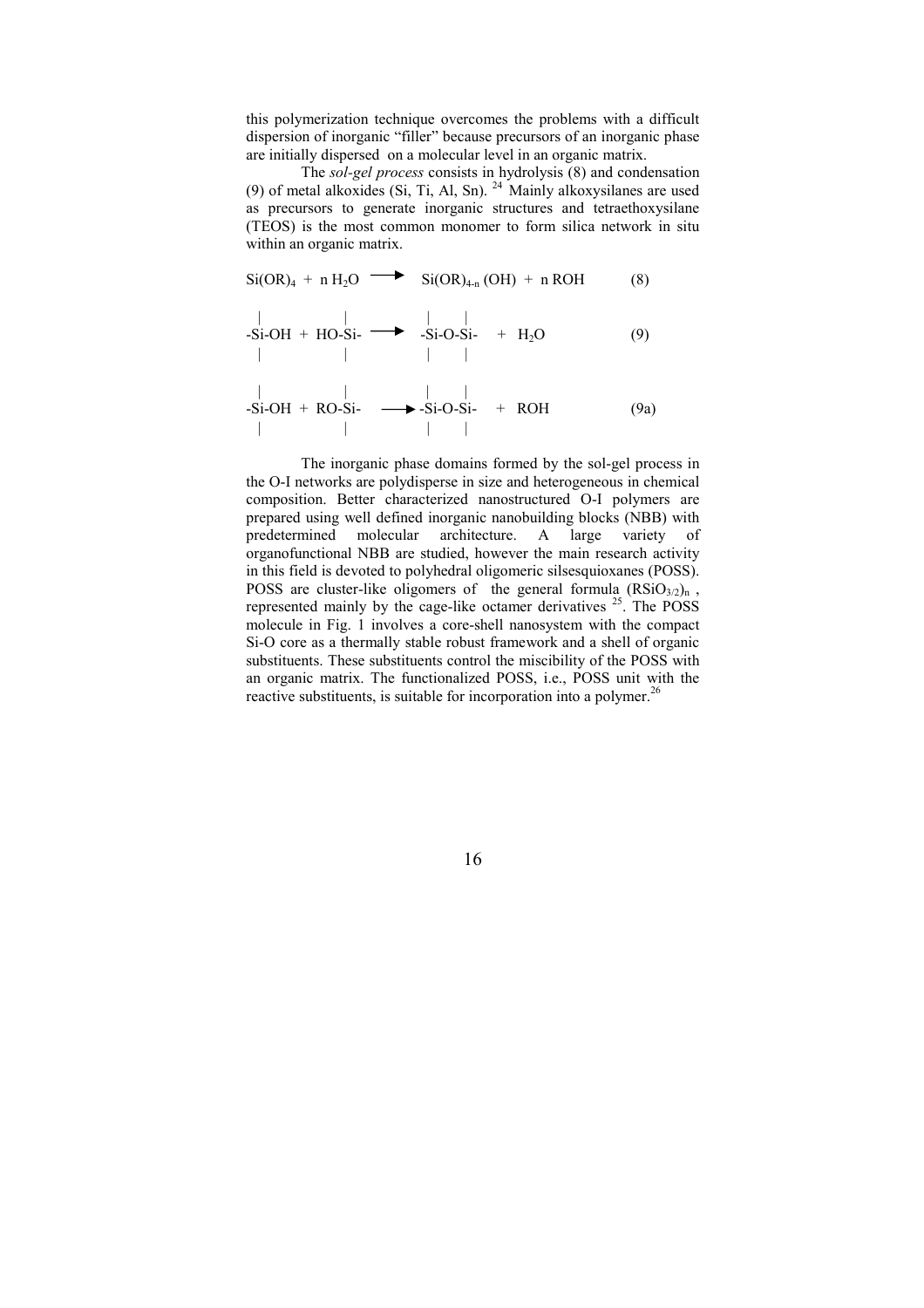

Figure 1 Polyhedral oligomeric silsesquioxane – POSS.  $R$  – organic substituents,  $X$  – reactive substituent

These three-dimensional cages of the size  $\sim$  5-25 Å in diameter are comparable to size of polymer segment dimensions and resembles a nanosized particle  $SiO<sub>2</sub>$ . Hence, a local reinforcement and immobilization of a polymer chain takes place. The POSS-polymers show an improvement of properties, such as increased  $Tg$ , modulus, decomposition temperature, reduced flammability and increased gas permeability. Literature data, however, display that the effect of incorporation of POSS in the polymer is by far not unequivocal. Both increase and decrease as well as no change of  $T_g$  were reported in various POSS-polymers. The effect of POSS on the chain dynamics and polymer reinforcement is still not answered. The properties, structure and morphology of the POSS-polymer hybrids is determined by strength of two types of competing interactions between POSS and polymer (POSS-chain interaction) and between POSS units (POSS-POSS interaction). The latter interaction results in tendency of POSS to phase separate and to form the POSS aggregates. Lichtenhan et al.  $27$  assume that aggregation of POSS units have a dominant effect in controlling the physical properties of POSS-modified polymers. On the contrary, Bhardawaj  $^{28}$  showed that the anchoring effect of a large mass POSS molecule bound to the chain is responsible for slowing down the chain dynamics without necessity of POSS aggregation.

Phase or microphase separation during network formation leading to heterogeneous hybrids is a typical feature of the O-I networks. Therefore, determination of phase structure evolution in the polymerization and a proper characterization of the hierarchical structure and morphology are the main experimental objectives in the investigation of the O-I polymer systems. In addition to the size of the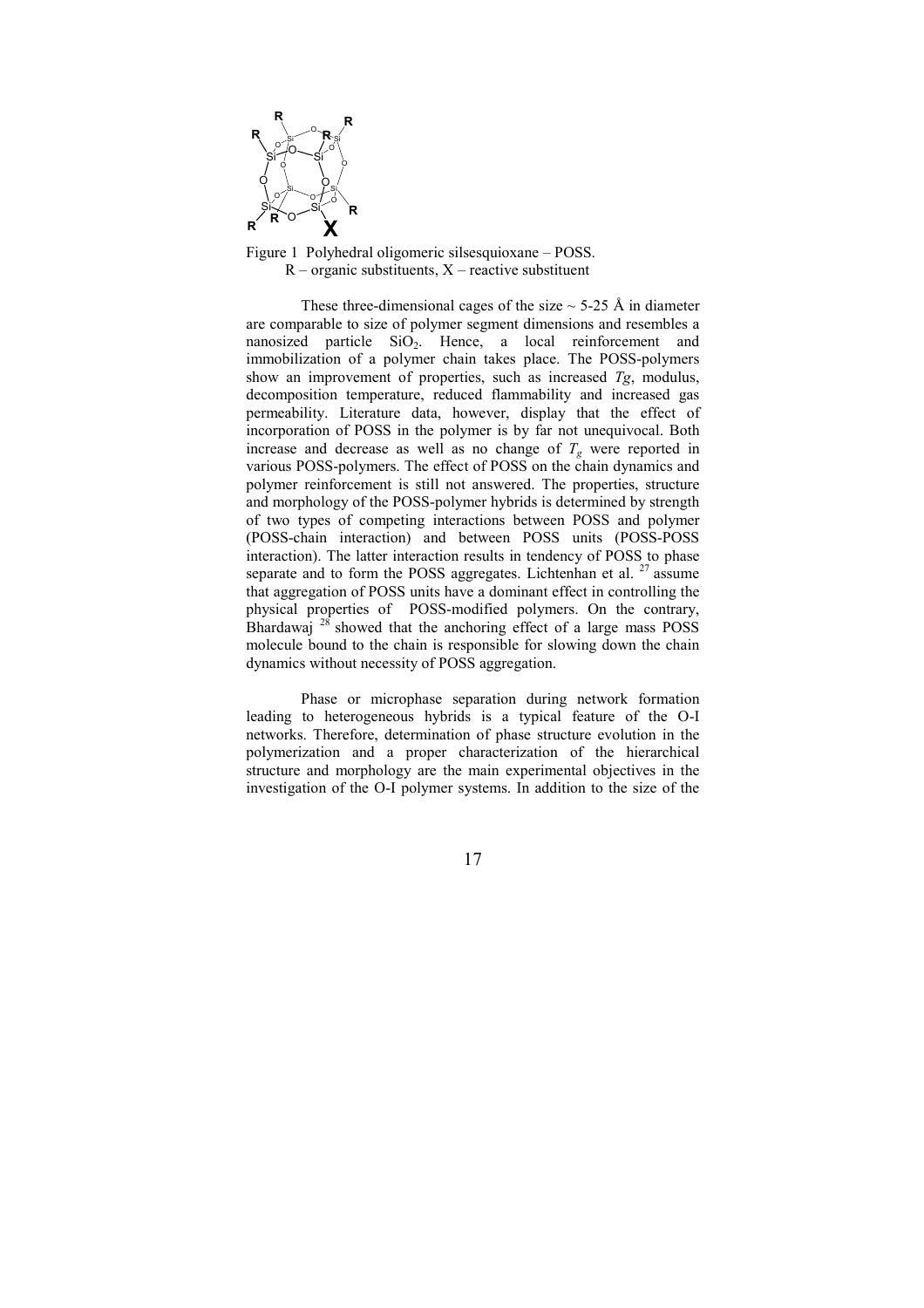heterogeneity domains we have applied also the geometrical description of the structures using the concept of fractal geometry because random processes of polymerization or aggregation usually lead to formation of fractal objects.

 Strategy of our investigation of the O-I networks and description of the results is given in [A36] and [A47]. In our research we have tried to find an answer to the following general problems related to the nanostructured polymer networks: How the material properties are affected by morphology? What is the effect of size and shape of inorganic nanodomains, their topological arrangement and space distribution in the polymer matrix ? Of importance are the effects of chemical bonding of inorganic structures to the polymer and strength of interface interaction as well as the effect of supramolecular structure on the nanocomposite properties ?

 Control of the hybrid structure and morphology on various length scales is a crucial point in synthesis of the O-I networks. We have prepared and studied the hybrids of various morphologies – the networks with inorganic phase nanodomains dispersed within the organic matrix, the networks with bicontinuous phase structure, the networks with ordered inorganic phase as well as the O-I block copolymer networks with inorganic junction domains.

Two types of organic-inorganic networks have been investigated

- Networks with in situ formed inorganic phase
- Networks with defined inorganic nanobuilding blocks

#### O-I networks with in-situ generated silica phase

The organic matrix was composed of the rubbery epoxy network from DGEBA and poly(oxypropylene)diamine (Jeffamine D2000). The inorganic silica phase was formed in situ in the polymer by the hydrolytic polycondensation of TEOS. We have prepared the hybrid network (DGEBA-D2000-silica) by the simultaneous polymerization of organic and inorganic monomers or by the sequential procedure (Figure 2). The O-I network structure and morphology were controlled by reaction conditions, mainly by catalysis of the sol-gel process (acid catalysis, basic catalysis with amine D2000 or pH neutral catalysis with dibutyl tin dilaurate (DBTDL)), by molecular architecture of the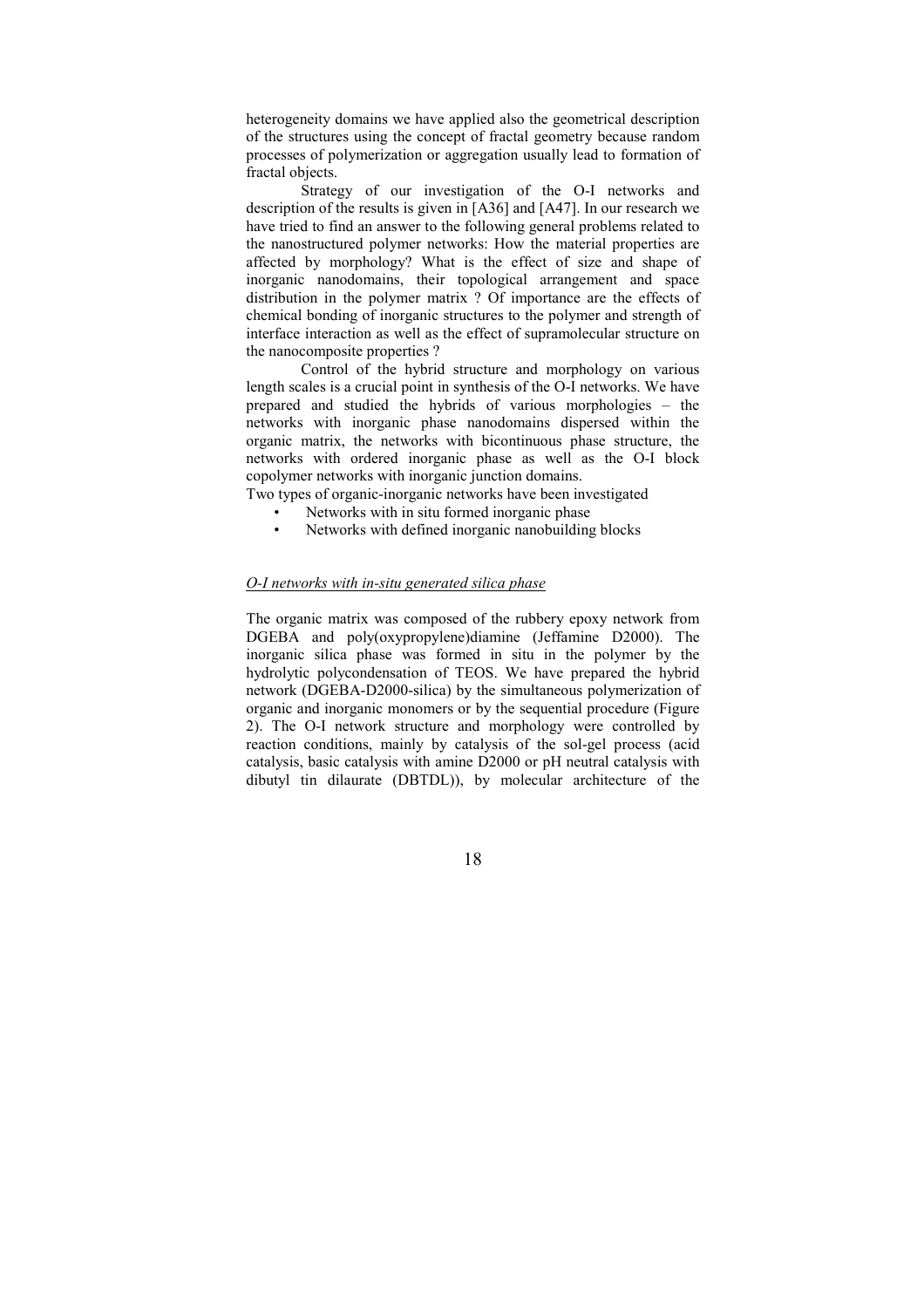organic-inorganic precursor, by polymerization procedure and by grafting of the O-I interphase.



Figure 2 Synthesis procedures of the epoxy-silica network with in situ generated silica phase

#### Simultaneous polymerization

Simultaneous build-up of epoxy and silica networks proceeds by two independent reaction mechanisms. In the papers [A31, A32] we have followed evolution of both epoxy and silica structures by DMA and SAXS. The monomers were initially molecularly dispersed but during polymerization microphase separation occurred and the nanostructured polymer appeared.

One step polymerization of the system DGEBA-D2000-TEOS proceeds under base catalysis of the sol-gel process with the oligomeric amine (D2000). Such conditions result in the reaction limited monomercluster aggregation of the silica structures and a slow gelation to form interpenetrating epoxy-silica network. The silica clusters show fractal behavior and their structure is characterized by fractal dimension  $D_m$ . During polymerization the fractal dimension gradually increases, corresponding to densification of the structure. The final high value,  $D_m=2.7$ , reveals quite compact structure in agreement with the monomer-cluster type aggregation. The hybrid morphology includes heterogeneous silica aggregates of the size  $\sim$  100-300 nm composed of smaller particles (20-70 nm in diameter)

The sol-gel reaction is efficiently accelerated in the two-step polymerization procedure consisting in the acidic prehydrolysis of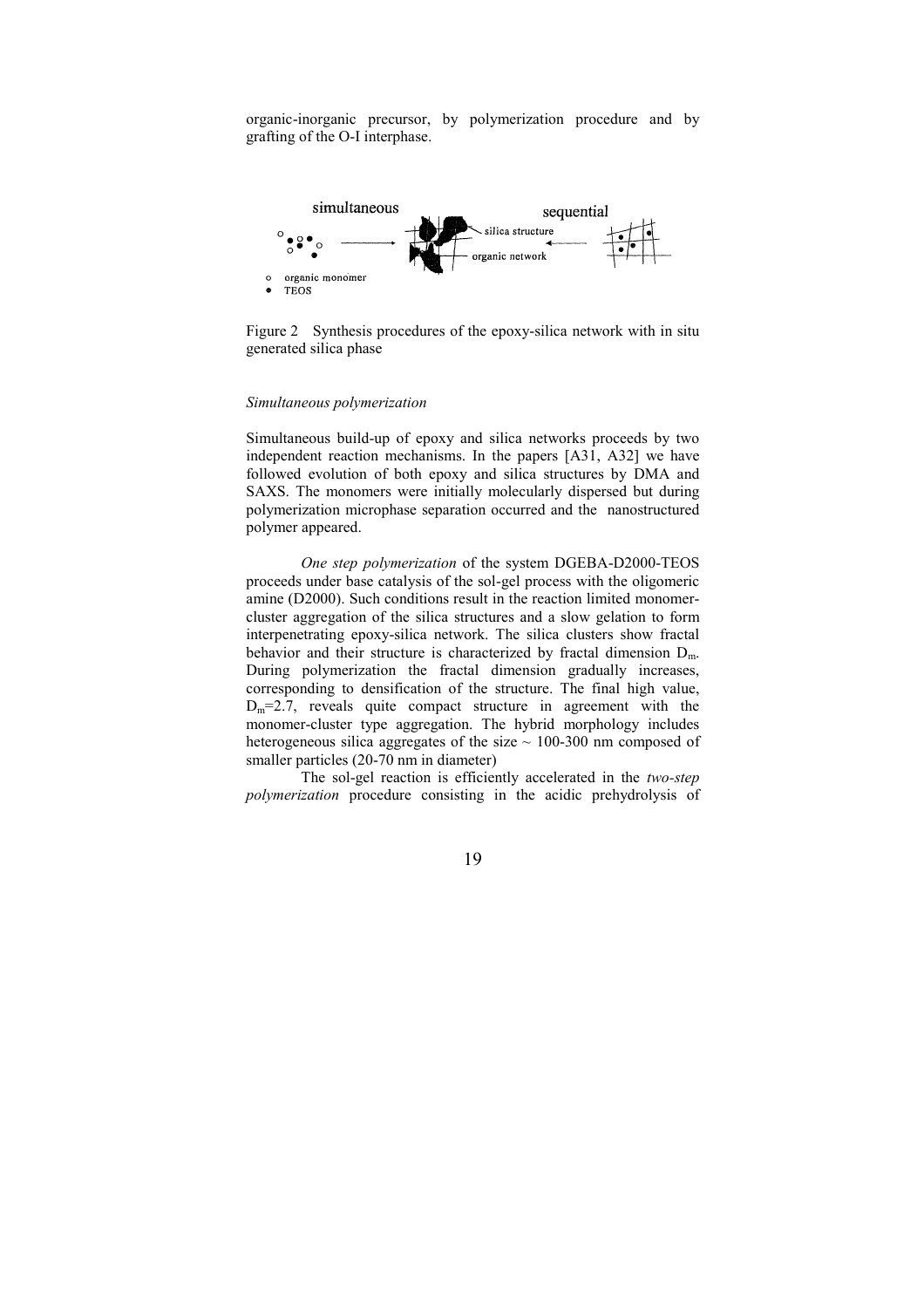TEOS in the first stage followed by base catalyzed (with D2000) polycondensation in the second step. Fast hydrolysis in the 1st step leads to formation of small particles of the size  $\sim$  2 nm. In the 2nd base catalyzed step the rapid aggregation of primary particles and formation of large clusters takes place. As a result, a very fast gelation of the silica phase occurs. Rapid polymerization and gelation leads to quenching of microphase separation in the early reaction stage and in formation of a fine morphology. The silica domains are of the small size,  $\sim$  50-100 nm. The aggregates show an open structure with a low fractal dimension,  $D_m=2.0$ , as a result of diffusion limited cluster-cluster aggregation mechanism.

 The studied O-I hybrids undergo the polymerization induced phase/microphase separation. Therefore, the relative rates of polymerization and microphase separation, and their control, play a crucial role for the final morphology of the interpenetrating O-I network.

#### Sequential polymerization

The sequential procedure involves the hydrolytic polycondensation of TEOS within the preformed epoxy network. The sequentially prepared O-I networks display the finest morphology with small silica clusters of the size  $\sim$  10 nm. In this case, the steric restrictions are the main reason of such morphology. Aggregation of the small silica particles and formation of larger aggregates is prevented within the rigid epoxide network.

In addition to the kinetic and steric factors, the hybrid morphology is strongly dependent on an interaction between both phases, which is controlled by the reaction mechanism. The acid catalyst of the sol-gel process promoting the fast hydrolysis results in silica structures in the O-I networks containing a high amount of silanols. On the contrary, base catalysis accelerates polycondensation while hydrolysis is slow and the content of silanols is very low [A31]. Presence of silanols in the silica structures leads to chemical grafting between phases by the reaction with C-OH of the epoxide network and to physical H-bond interaction with C-O-C structures of the polyoxypropylene chain of D2000 diamine. Therefore, the networks prepared under acid catalysis show more homogeneous morphology.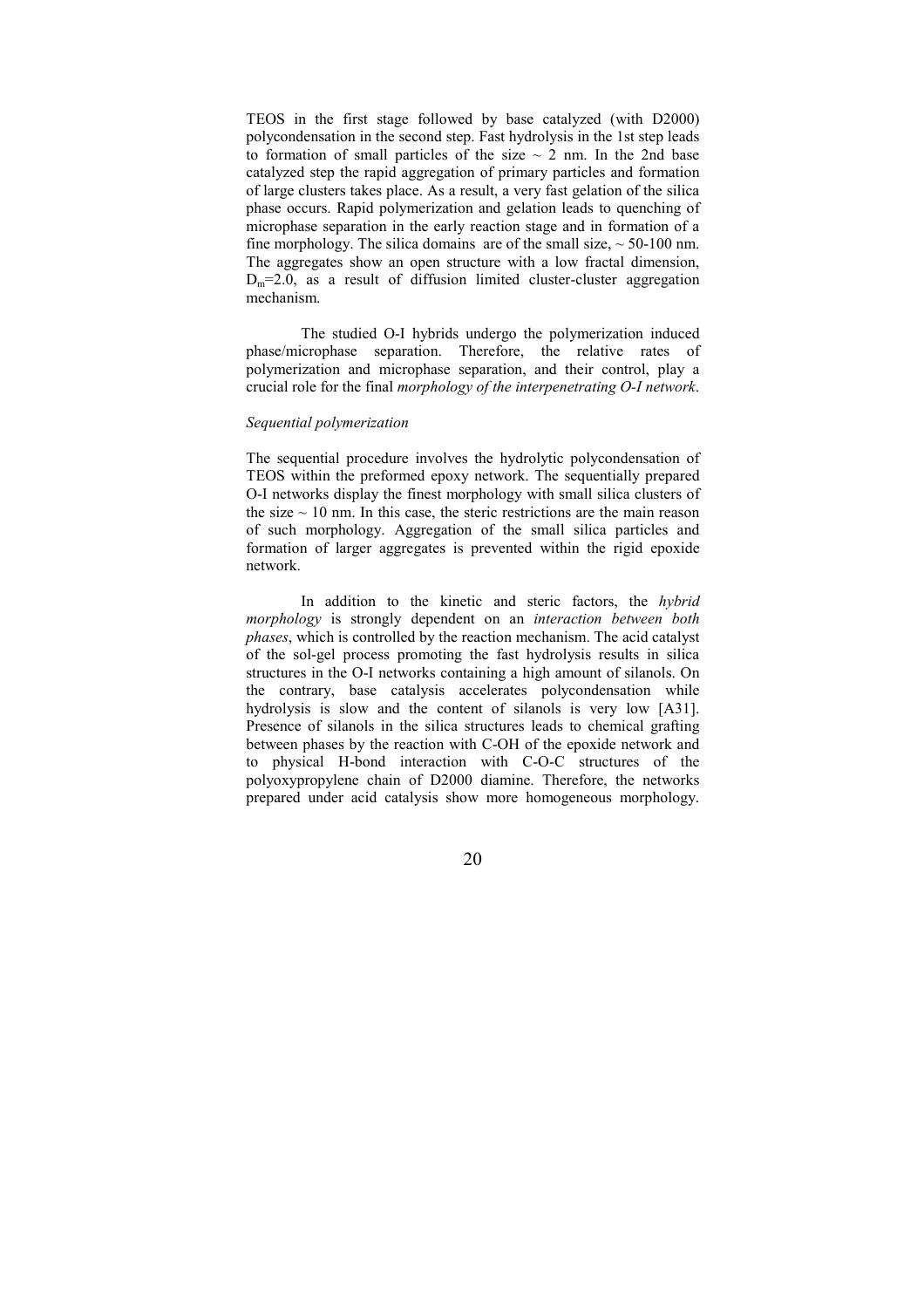This is the case of the simultaneous two-step polymerization with the acid prehydrolysis.

#### Thermomechanical properties and interphase interaction

In situ generated silica structures form hard glassy domains in the rubbery epoxy matrix and serve as nanofiller. We have proved in [A33] that a relatively small amount of the in-situ formed silica structures results in a significant reinforcement and the corresponding hybrids show higher moduli than the classical composite with Aerosile containing the comparable amount of filler.

 The reinforcement, characterized by increase in shear storage modulus G' (T) in the rubbery region, depends on the way of the hybrid synthesis. The most efficient reinforcement was achieved in the O-I hybrids prepared by the sequential and by the two-step polymerizations. The "sequential" nanocomposite containing 6.9 vol% of the generated silica shows the rubbery modulus by two orders of the magnitude higher compared to the reference DGEBA-D2000 network. These two types of the O-I hybrids also reveal a very strong interphase interaction between the organic network and the glassy silica domains resulting in immobilization of the network chains.

 The interphase interaction, governing to great extent mechanical properties, has been quantitatively described by fraction of the immobilized epoxy matrix and determined by using DMA [A33]. Formation of the immobilized interphase layer of the epoxy network in contact with the silica phase manifests itself in DMA by a new relaxation peak at a high temperature.

 When treating the mechanical properties of the O-I networks we have taken into account the effective fraction of the hard phase,  $v_{\text{eff}}$  $= v_{Si} + v_{Ebg}$ , including both the silica phase ( $v_{Si}$ ) and the immobilized (bound) epoxide  $(v_{Ebg})$ . However, only the bound epoxy phase in the glassy state ( $v_{Ebg}$ ) is active as hard filler. It implies that the strong interaction, leading to an increase in  $T_{g}$  of rubbery matrix above the room temperature, is necessary to enhance the effective filler fraction. The thickness of the glassy interphase layer is proportional to the strength of interphase interaction characterized by parameter  $K= v_{Ebg} /$  $v_{Si}$ . The strength of interphase interaction and volume fraction of the interphase are dependent on the reaction mechanism and procedure of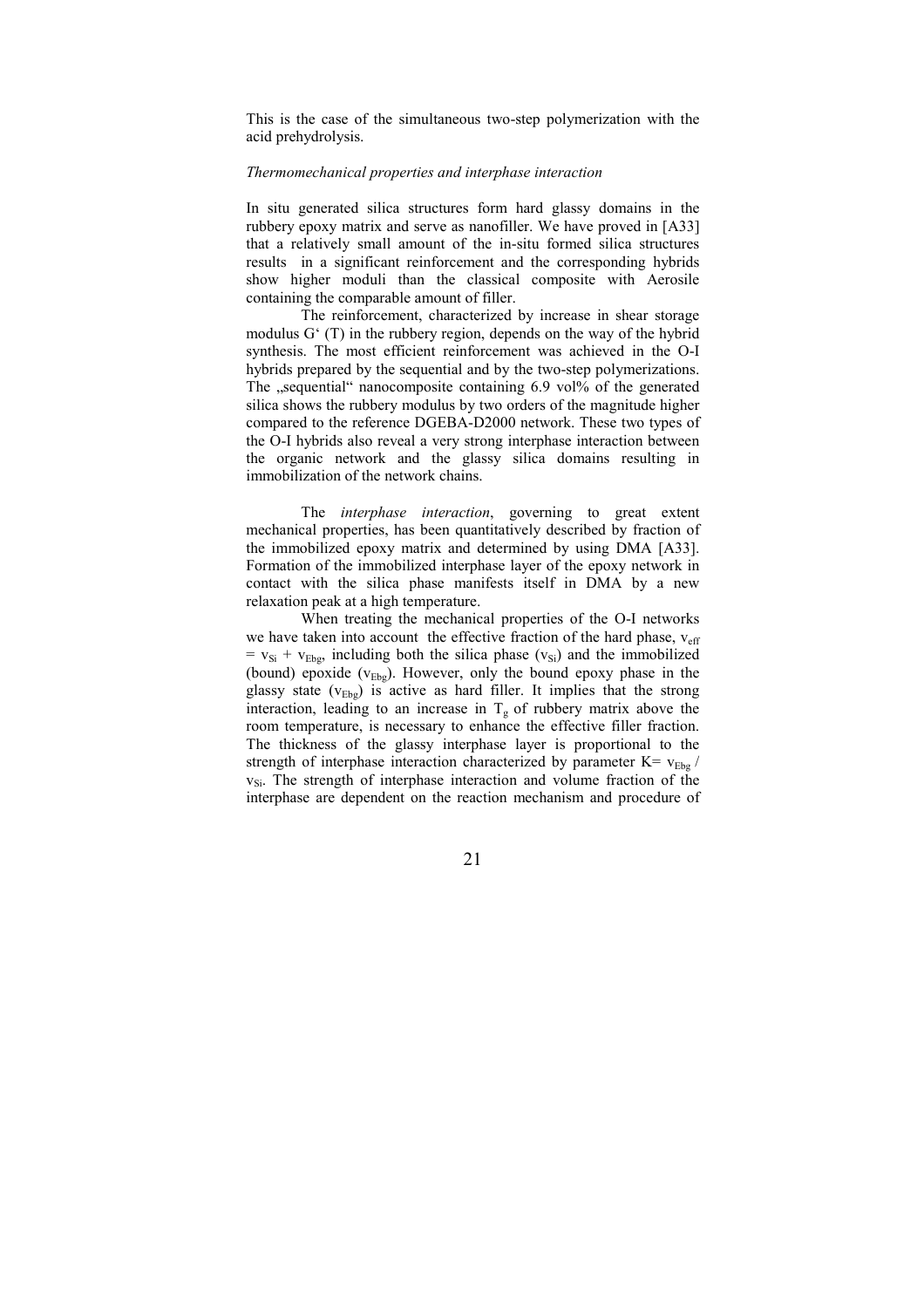the O-I network synthesis. As shown above, the strong interaction is promoted in the networks formed under acid catalysis (two-step polymerization) and moreover, very fine morphology, i.e. small size (sequential polymerization) and open structure of the silica domains, favors the interaction with the epoxide network. On the contrary, grafting is weak in the case of networks prepared by base catalyzed onestep polymerization.

 Elastic modulus of the two-phase system depends on the moduli and volume fractions of components as well as on morphology. The Kerner model modified by Nielsen (model Halpin-Tsai-Lewis-Nielsen)  $29$  is frequently used to predict the mechanical behavior of particulate composites. We have proved in [A33] by the analysis of DMA results and application of composite models of mechanical properties that the models of particulate composites did not fit the experimental data. The O-I hybrids with in situ generated silica form interpenetrating networks with two co-continuous phases involving dispersed particles of the inorganic sol. The equivalent box model  $(EBM)^{30,31}$  and Davies<sup>32</sup> empirical model were used to treat the effect of phase continuity on dynamic mechanical properties. The volume fraction of the continuous silica phase  $(v_{Si})_{cont}$  in the epoxy-silica hybrid was determined using the percolation theory.

 $(v_{\text{Si}})_{\text{cont}} = [(v_{\text{Si}} - v_{\text{Sicr}}) / (1 - v_{\text{Sicr}})]^t$ where  $v_{Sicr}$  is the critical volume fraction for a partial silica phase continuity and t is the critical exponent  $(t=2.0 \frac{33}{1})$ . For the chemical networks with covalent bonds the critical fraction is expected to be close to zero with exception of more heterogeneous base-catalyzed systems with lower phase continuity. In this case  $v_{cr} = 0.02$  fits the experimental data.

The expression for the composite modulus  $(G<sub>C</sub>)$  of the O-I networks involves the influence of effective fraction of the hard phase, strength of the interphase interaction and bicontinuous phase morphology.

 $G_C \approx [(v_{Si} - v_{Sic}) / (1 - v_{Sic})]^t (G_{Si} + KG_{Eg})$  (11) where  $G_{Si}$  and  $G_{Ebg}$  are moduli of silica phase and glassy modulus of the epoxide approximating the immobilized epoxide layer in the glassy state.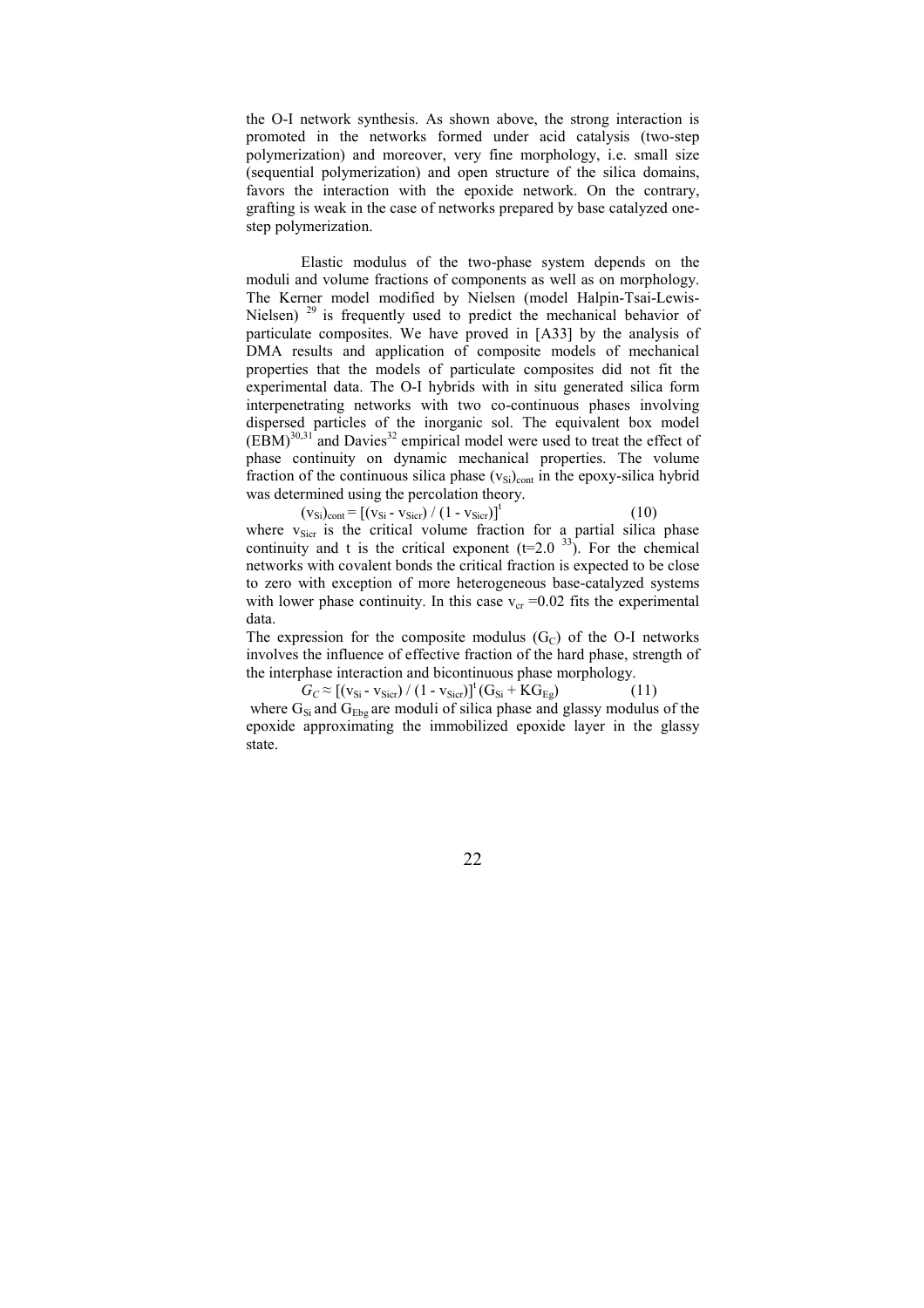#### O-I networks with well characterized interphase bonding

The epoxy-silica networks with the silica phase formed by hydrolytic polycondensation of TEOS show grafting of the epoxy chains to the hard silica structures. Strong interphase interaction includes both covalent bonds and H-bond interactions, however, this bonding is not well defined. Therefore, we have synthesized and studied the O-I networks containing well characterized interphase covalent bonding in order to understand the effect of interphase interaction on morphology and properties. The organofunctional alkoxysilane derivatives as coupling agents have been used to improve and control the covalent interaction between organic and inorganic phases. These O-I precursors contain both organic functional groups capable of polymerization or a reaction with a polymer, and the alkoxysilyl groups undergoing hydrolytic polycondensation to form an inorganic structure.

The sol-gel polymerization of trialkoxysilanes results in formation of silsesquioxanes (SSOO) of the structure  $(RSiO<sub>3/2</sub>)<sub>n</sub>$ . The structure evolution during polymerization of the tri-functional monomers was described in [A32, A34, A37]. In the case of glycidyloxypropyl trimethoxysilane (GTMS), as the most common coupling agent for epoxy systems, the acid catalysis leads to gelation and build-up of the SSQO network, while the base catalyst promotes a high extent of intramolecular condensation reactions producing lowmolecular weight polyhedral cyclics. The reaction mechanism is affected also by character of the organic substituent R, i.e. by its length and bulkiness. The trialkoxysilanes containing a short R substituent quickly gel independent of catalysis. On the contrary, a long substituent, e.g. in octyltrialkoxysilane, shields the alkoxysilane groups and prevents the intermolecular condensation from sterical reasons. As a result only the stable, mainly cage-like, octamer is formed by extensive intramolecular condensation and no gelation occurs.

We have studied the O-I networks with the SSOO structures covalently attached either at the chain end, thus forming the network junctions of the O-I block copolymer network, or grafted along the chain of the network.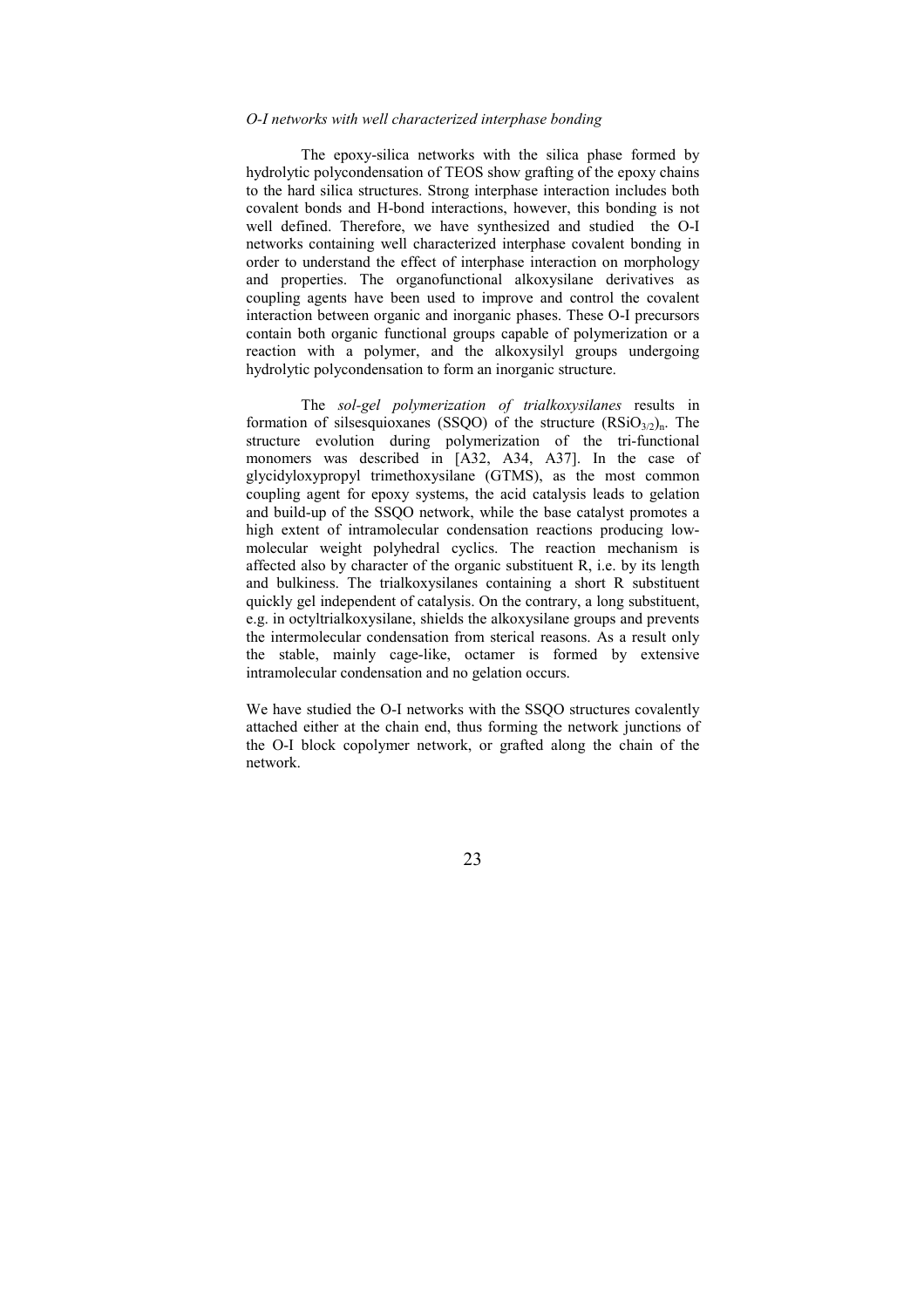#### O-I block copolymer networks with SSQO junctions

Two synthesis approaches, using two different O-I precursors, were applied to prepare the O-I block copolymer networks as described in the papers [A36, A38, A39] (Figure 3).



Figure 3 Formation of the O-I block copolymer networks from (a) alkoxysilane endcapped oligomers and (b) epoxy-functional SSQO clusters

The procedure (a) consisted in preparation of the alkoxysilane endcapped oligomers (ASO) followed by the sol-gel process of the alkoxysilane terminal groups to form SSQO junction domains at the chain extremities. According to the procedure (b) the epoxy functional SSQO domains (epoxy functional cluster - EC) were prepared first and then interlinked with an oligomeric (polyoxypropylene) diamine to build the O-I network. The two synthesis procedures involving different reaction mechanisms of the crosslinking reactions, lead to a different kinetics of formation and different structure and morphology of the networks.

 The ASO-based networks are crosslinked by hydrolytic condensation, and hence formation and structure of the networks are governed by factors crucial for the sol-gel process. The hybrids contain small SSQO clusters of size 1-2 nm as network crosslinks. These SSQO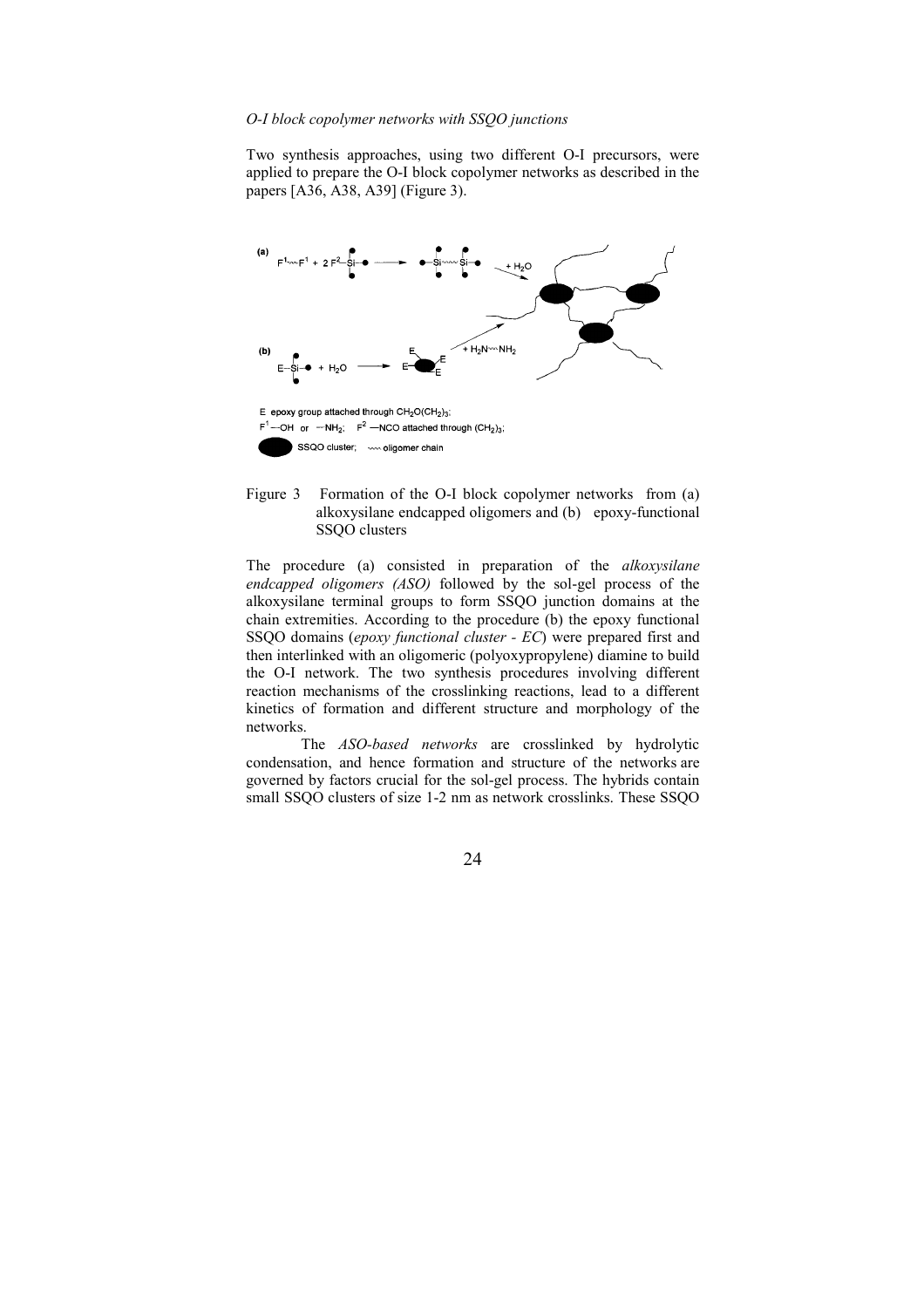junctions are highly condensed compact cage-like structures in case of base catalysis. The networks prepared under acid catalysis involve the crosslink domains of less compact loose SSQO clusters, containing linear siloxane sequences and a high amount of the unreacted SiOH.

In the EC-based networks two independent reaction mechanisms operate in crosslinking of EC with diamines. The early reaction stage is dominated by the sol-gel reactions leading to growth of the EC under base catalysis with the present oligomeric diamine, followed by the epoxy-amine reaction, which is the main crosslinking process resulting in gelation. The structure evolution and morphology are controlled by composition of the system, i.e.ratio of the EC and oligomeric amine. The microphase-separated networks of the stoichiometric composition show spherical domains composed of polyhedral cage–like SSQO structures of the size 5-15 nm. However, at excess of the epoxy clusters, the O-I network shows the ordered ladder– like SSQO structure containing interconnected SSQO cylinders and displays two percolation thresholds corresponding to the epoxy-amine O-I block copolymer network and the neat SSQO network.

The block copolymer O-I networks are well ordered and show a regular arrangement of the SSQO junction domains [A38]. The distance between the SSQO crosslinks correlates with the length of the linking oligomer chain.

The O-I networks from the alkoxysilane endcapped oligomers contain only a small amount of the inorganic phase  $($  < 4 wt  $\%$  in case of the precursor of M~2000). Increase in the content of inorganic domains in the network was achieved by addition of TEOS. These networks showed a disappearance of the regular arrangement and formation of the continuous silica structure at a high TEOS content [A39].

#### Elastic modulus of the block copolymer O-I networks

The block copolymer O-I networks (ASO networks and the stoichiometric EC networks) show only a slight increase in modulus with respect to the inorganic phase free reference systems due to a low content of the SSQO nanofiller and a relatively weak interphase interaction (see below). An efficient reinforcement, however, was achieved in the networks with the continuous inorganic phase where a percolation of the silica/SSQO structure occurs [A39]. This is the case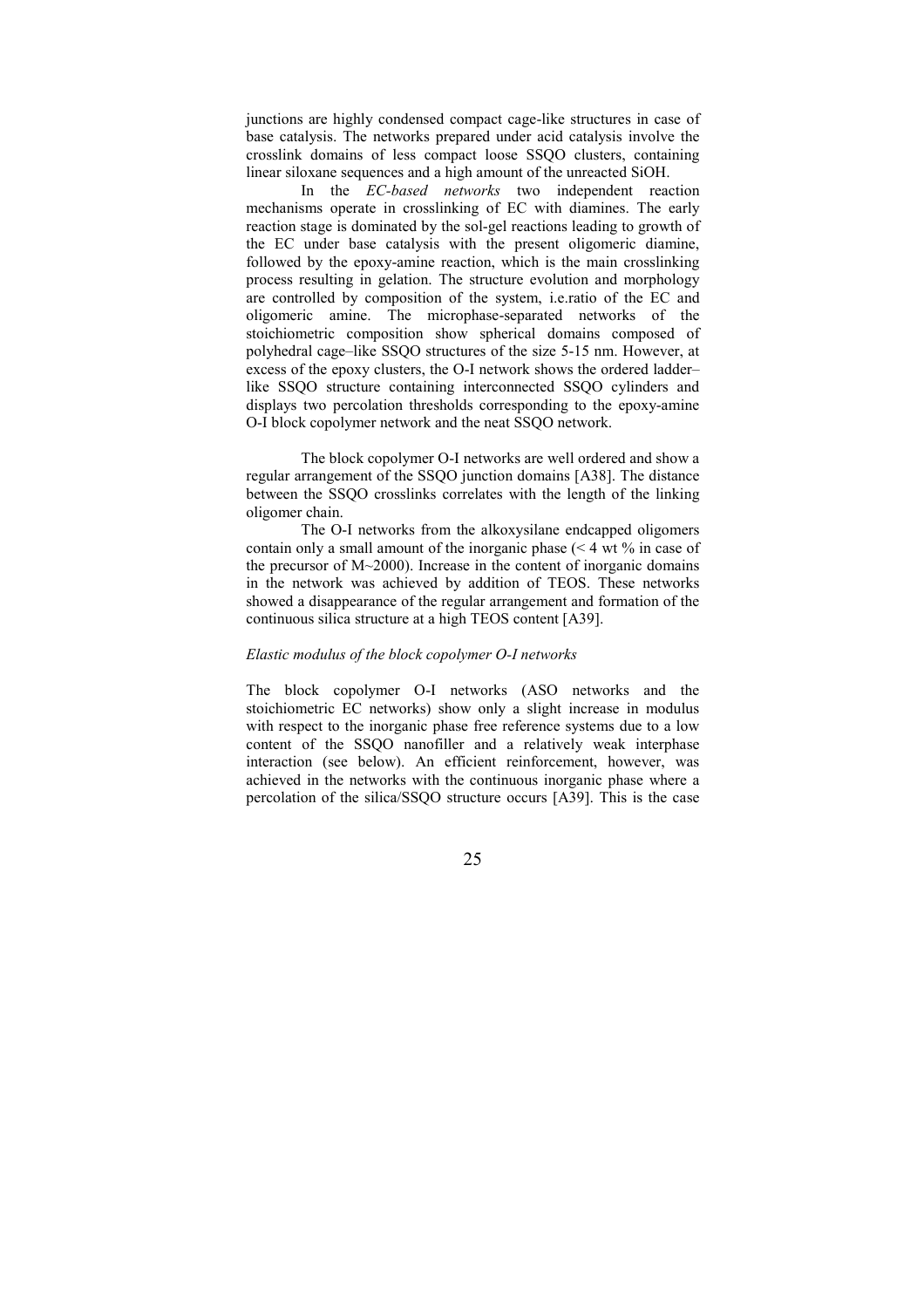of the ASO-networks containing a high TEOS amount and the ECnetworks with a high EC excess.

 The networks from ASO behave as particulate composites. Their mechanical properties are well described by crosslinking density determined by the Flory-Erman theory and including the inorganic filler hydrodynamic effect according to the Halpin-Tsai-Lewis-Nielsen particulate composite model. The bicontinuous morphology proved in the ASO-TEOS networks and EC networks with EC excess was quantitatively characterized by the extent of the continuity of the inorganic phase.

 The interphase interaction in the O-I block copolymer networks is well defined but relatively weak. The SSQO domains are covalently bound and located only at the chain end. As a result, due to a sharp microphase separation, there is only a thin interphase layer involving the surface of the SSQO junction domain and a small terminal part of the immobilized bonded oligomer chain. The middle part of the chain remains free of restrictions. In addition to the covalent bonding there is a weaker H-bond interaction between silanol groups of the SSQO structure and ether grouping  $-CH(CH_3)-OCH_2$ - of the poly(oxypropylene) chain of the organic matrix. Therefore, an internal SSQO structure (content of SiOH) controlled by the reaction conditions (acid catalysis, high content of water) is crucial for the interphase interaction [A39].

#### Epoxy networks with inorganic nanobuilding blocks

The rubbery epoxy networks based on DGEBApoly(oxypropylene)diamines (mainly D2000) were used as an organic matrix and the POSS units as the well defined nanobuilding block. We have investigated three basic types of the epoxy-POSS networks in the papers [A41, A42, A46]

- networks with POSS covalently attached as pendant units
- networks with POSS as crosslink units
- networks with physically admixed POSS without a covalent bonding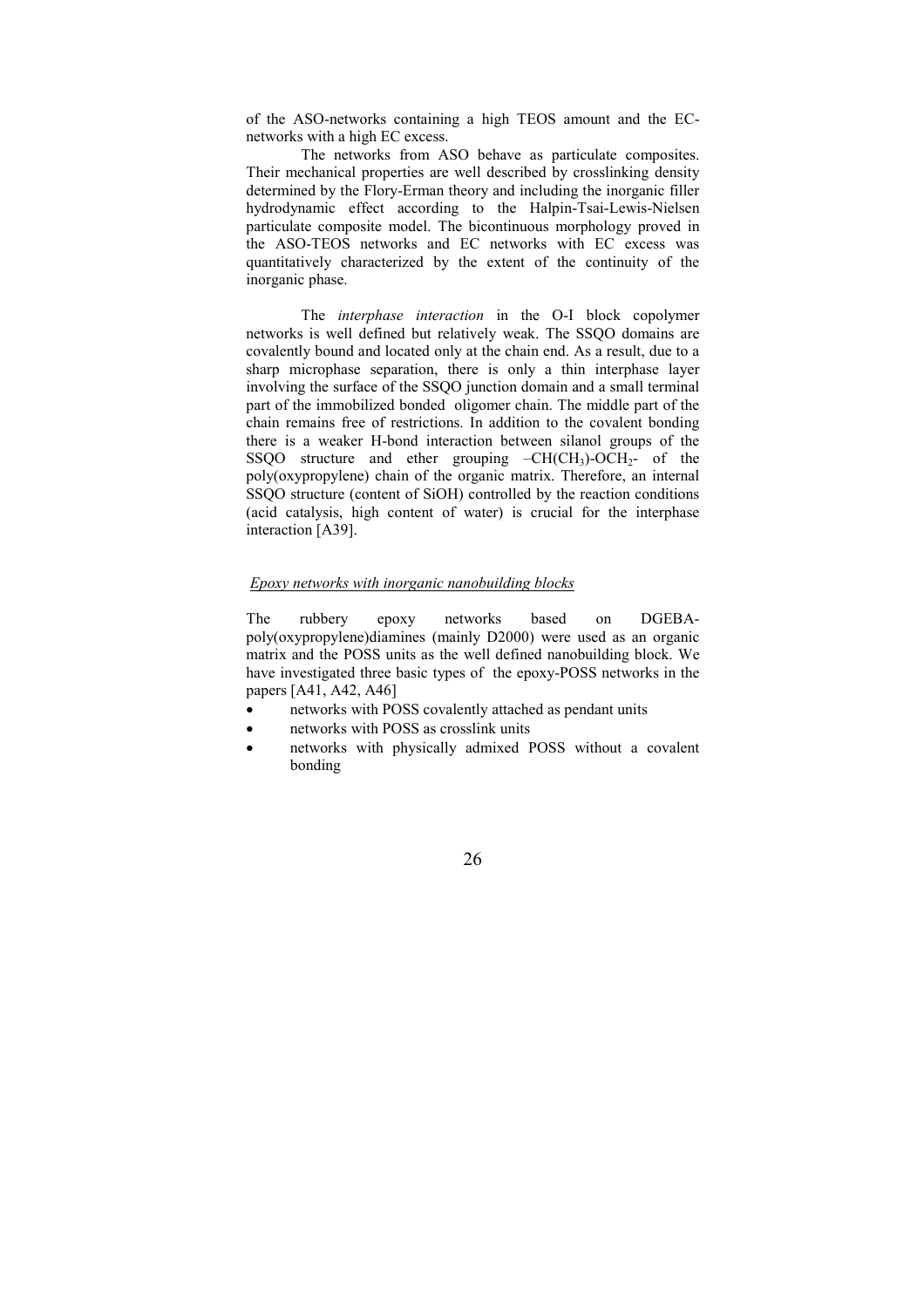The networks with covalently bound POSS were prepared by using POSS monomers containing epoxy or amino functionalities (see Fig.1). The POSS with one epoxy (POSS,E1) or bifunctional amino group (POSS,A2) were incorporated in the epoxy network as pendant units, while the POSS with more functional epoxy groups  $(POSS, E_n)$  formed the polyfunctional crosslink of the hybrid network. The POSS without the reactive organic functionality was applied for preparation of physical mixtures of POSS and the epoxy system.



Figure 4 O-I networks with POSS as pendant unit, as network junctions and physically admixed POSS

The POSS units aggregate within the epoxy matrix to form the O-I nanostructured network. In order to control the POSS aggregation, which is a key to control the overall hybrid network structure and morphology, we have taken into account the following aspects:

 POSS topology in the network, i.e. POSS as a pendant unit or as a network crosslink,

 POSS organic substituents affecting miscibility with an organic matrix,

covalent bonding to the epoxy matrix,

polymerization procedure of the network synthesis.

## Epoxy networks with pendant POSS

Structure and morphology of the hybrid network is determined mainly by the type of POSS substituents governing compatibility with the organic matrix. The series of POSS monomers POSS,E1 and POSS,A2 containing octyl, butyl, phenyl and cyclopentyl substituents show increasing tendency to microphase separation and aggregation in the epoxy system. The hybrid networks with both amorphous or crystalline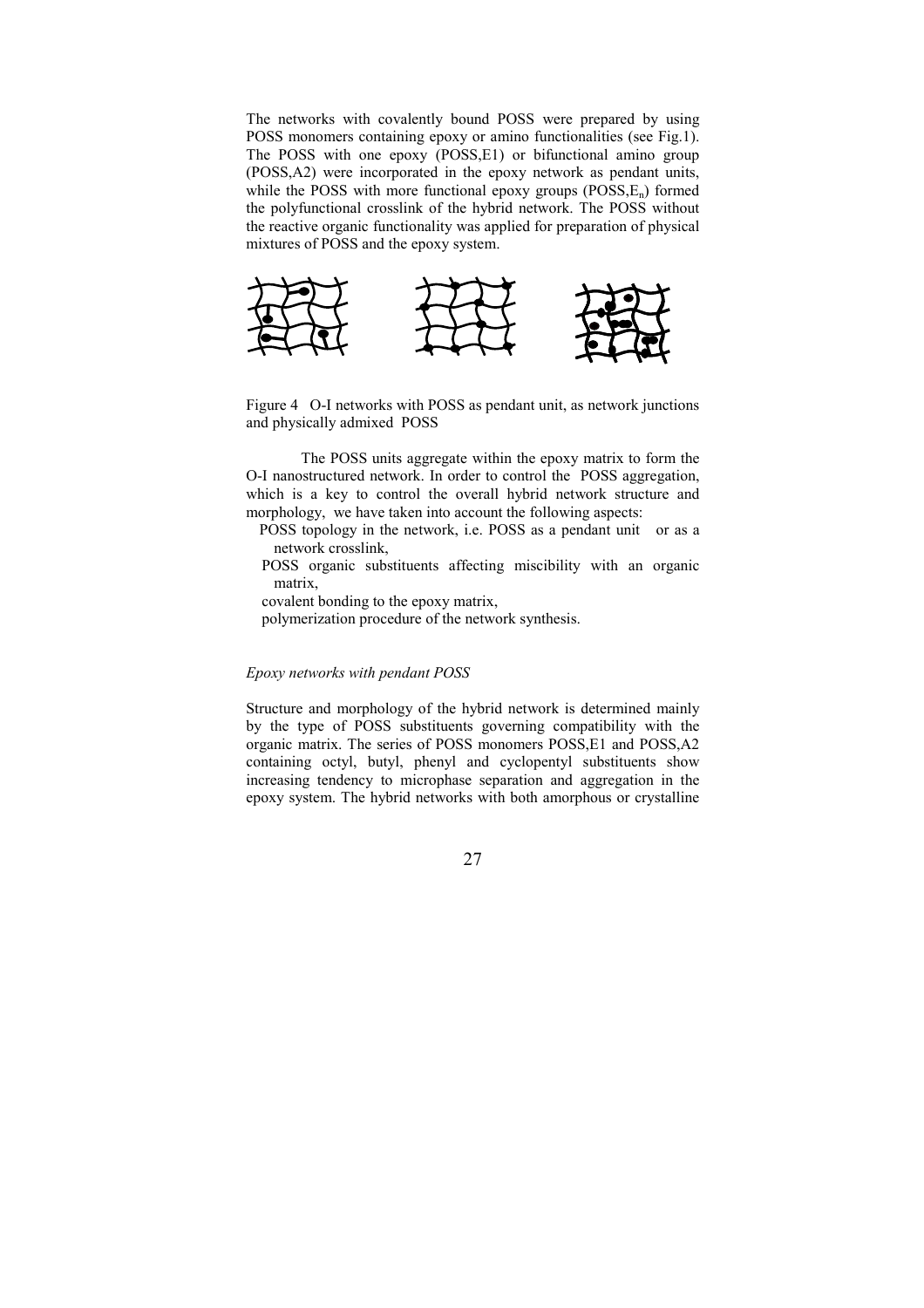POSS domains are formed. Crystallinity of the POSS monomers is restricted but not fully suppressed during polymerization and incorporation in the network. However, due to significant steric restrictions by bonding to the network chain the structure of the crystalline POSS domains in some cases is modified with respect to the monomer crystallizing without any hindrance [A41]. In addition to the thermodynamic factors also the kinetic effect contributes to the structure and phase evolution during the hybrid network formation due to a relatively low reactivity of the POSS functionalities [A46]. As a result, the distribution of POSS in the network is inhomogeneous.

 Two step synthesis procedures was applied to improve POSS dispersion in the network and to homogenize the system. The approach (modified procedure by Liu et al. $34$ ) consisted in the prereaction of the amino functional monomer, POSS,A2, with DGEBA to form the epoxyterminated adduct DGEBA-POSS,A2-DGEBA showing a better miscibility with the epoxy system.

Mechanical properties of the epoxy-POSS network, followed in the paper [A42] depend on the type of substituents of the pendant POSS governing the nanocomposite morphology. The POSS crystalline domains in the networks with POSS, E1, Ph or POSS, E1, Et (phenyl or ethyl substituents) act as polyfunctional POSS clusters and create strong physical crosslinks (Figure 5). These crystalline junctions are responsible for the reinforcement of the epoxy network. We have determined that POSS-POSS interaction and formation of physical crosslinks dominate the properties. On the contrary, the anchoring effect  $28$  of the large POSS mass on the chain mobility was shown to be of low importance.



Figure 5 Physical crosslinks in the epoxy-POSS networks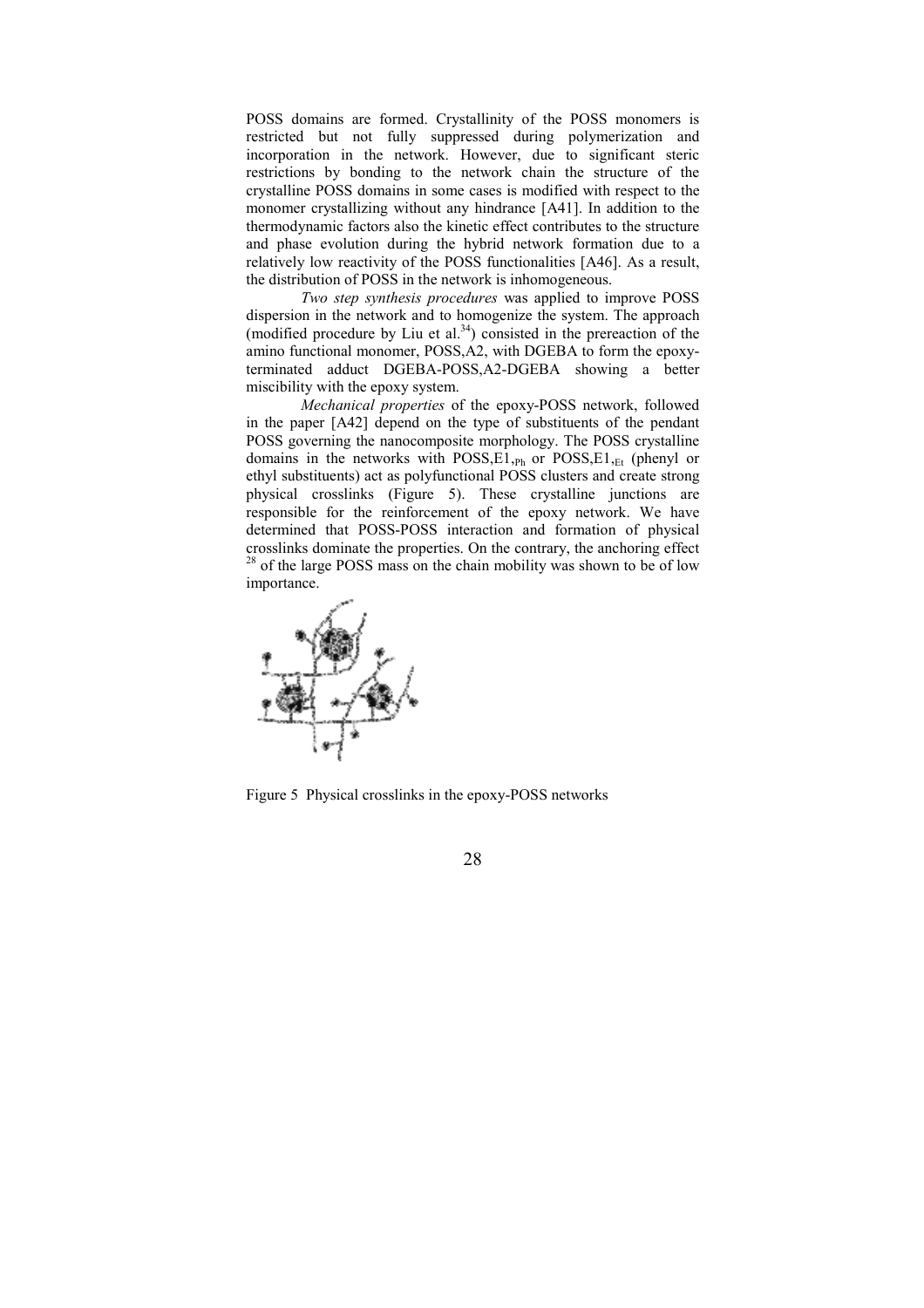#### Supramolecular ordering

The special type of the epoxy networks with pendant POSS were prepared by using the diepoxide monomer  $POSS<sub>DGEBA</sub>$ , (i.e.  $POSS$ modified DGEBA) described in [A41]. During formation of the network  $POSS<sub>DGERA</sub>-D2000$  a microphase separation takes place followed by ordering of the POSS crystalline domains in the epoxy network. The structure model of the hybrid network based on SAXS analysis consists of the lamellar ordering of the POSS crystal domains separated by the extended D2000 chains. The POSS crystalline layers bring about a reinforcement of the polymer network due to a physical crosslinking. The rubbery modulus of the network  $POSS<sub>DGERA</sub>-D2000$  is higher by 1.5 order of the magnitude with respect to the reference DGEBA-D2000 network. The network structure is temperature dependent. At the critical temperature ( $T_c$ =120° C), the order-disorder transition occurs consisting in disordering of the POSS lamellar domains, which manifests itself by a steep drop-off modulus.

#### Epoxy networks with POSS in junctions

The POSS units localized in network junctions are well dispersed in the epoxy matrix in contrast to the POSS pendant on the chain in agreement with literature. We have followed in [A41] evolution of the phase structure during polymerization and determined conditions governing the POSS dispersion. It was found that increase in functionality of the epoxy functional POSS monomers (POSS,En) leads to a decrease in extent of aggregation.

 The phase structure evolution during the network build-up is determined by competition between phase separation of the components and compatibilizing grafting reaction. The initial inhomogeneous mixture contains POSS aggregates. During polymerization the aggregates are gradually broken and POSS polyfunctional units become dispersed in the oligomeric amine forming network junctions. Formation of small chemical clusters, however, prevents a perfect molecular POSS dispersion [A46]. Finally, the ordered structure is developed with regularly arranged POSS crosslinks domains separated by D2000 chains.

 The rubbery modulus of the hybrid networks increases with increasing functionality of the POSS monomer, i.e. with enhancing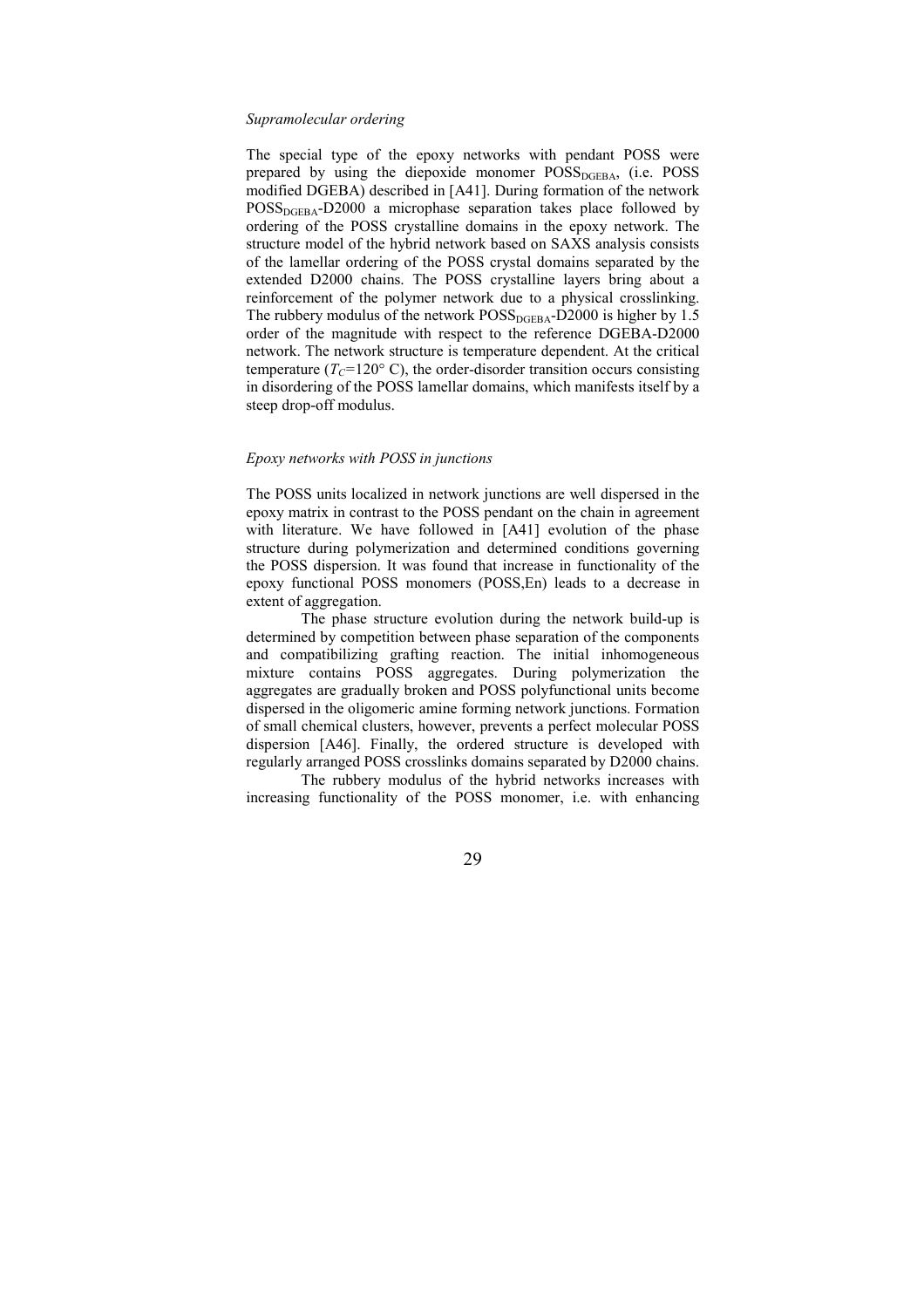crosslinking density. The multiepoxy-POSS units, used in our system, contain hexyl substituents and act in the network as "soft" junctions. The network chains mobility is less restricted than by stiff DGEBA species in the reference DGEBA-D2000 network. In addition, the voluminous POSS unit acts as a plasticizer. Therefore,  $T_g$  of these hybrid networks with POSS junctions is lowered.

#### Thermal stability

The thermal stability and mainly thermal oxidation resistance of the epoxy networks was found in [A42] to increase by incorporation of POSS as pendant units. The temperature at which 5% loss of mass occurs, is increased by 20-60°C in the networks with phenyl- and cyclopentyl-substituted POSS. The networks with the strong POSSchain interaction show the highest thermal stability, because due to this interaction the organic chain is shielded by an inorganic layer.

## Responsive polymer networks

We have studied the responsive polymer networks sensitive to light  $[A1,A2]$  or to temperature  $[A44, A45]$ .

The *photosensitive polymer networks* show a photomechanical conversion as a result of a reversible change of polymer conformation after irradiation induced by photoisomerization of light-sensitive moieties bound to polymer. We have prepared the photochromic polymer networks based on the copolymer of maleic anhydride with styrene (PMAH-STY), polybutylacrylate (PBA) and poly(hydroxyethyl methacrylate) containing photochromic azo groups in side chains or in crosslinks [A1,A2]. The photochrome p-aminoazobenzene (AAB) undergoes a trans-cis photoisomerization upon irradiation  $(\lambda = 365 \text{ nm})$ followed by a slow thermal back isomerization cis-trans. If the photochrome is covalently attached to the polymer, a change in its configuration and intramolecular interactions affect the chain conformation. The linear photochromic polymer P(MAH-STY-AAB) showed a contraction of the polymer chain reflected in a reversible decrease in reduced viscosity in solution by  $\sim 30\%$  after irradiation. Radiation induces a very strong dipole moment in the azo bond and these dipoles become mutually oriented and attract each other so that the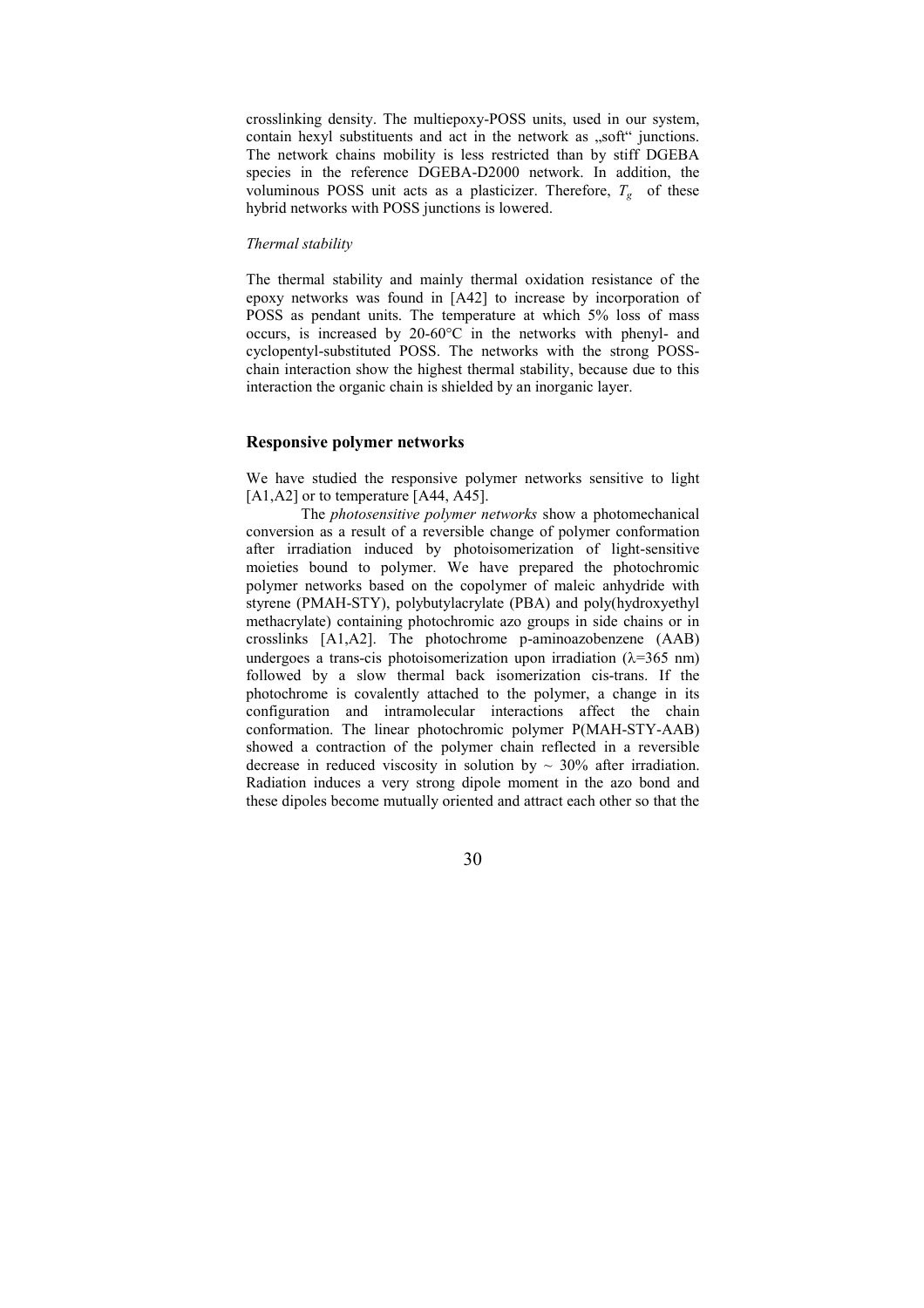more coiled conformations are preferred. Irradiation of crosslinked polymers, both swollen gels and dry elastic networks, containing photosensitive groups induces photomechanical effects. Dry elastic copolymer P(BA-methacryloylamidoazobenzene) crosslinked with ethylene- dimethacrylate exhibits the photoinduced contraction of the sample by 1%. We have determined also the effect of temperature rise in the sample as a result of irradiation contributing to the photo-effect.

The *O-I* thermosensitive hydrogels were prepared by modification of poly(N-isopropylacrylamide) (PNIPA)-based hydrogels with an inorganic phase generated in situ by the sol-gel process. Two types of the hybrid gels were synthesized [A44]: (a) PNIPAbisacrylamide gel containing dispersed silica domains formed by the hydrolytic condensation of tetramethoxysilane and (b) the PNIPA hydrogel crosslinked through the covalently bonded SSQO domains. The latter gel was prepared by copolymerization of NIPA with [3- (methacryloyloxy)propyl]trimethoxysilane followed by the hydrolytic condensation of the pendant methoxysilyl groups to form SSQO junctions.

 The PNIPA-based hydrogels are well known to exhibit the volume transition at T=32° C corresponding to LCST. The problems to be solved in these gels are related to poor mechanical properties and slow swelling-deswelling process. The synthesized heterogeneous O-I hydrogels show both acceleration of the swelling-deswelling kinetics and improvement of the mechanical properties, i.e. elastic modulus. The two-step polymerization technique was applied for preparation of superporous O-I hydrogels with the continuous porous structure exhibiting extremely fast response to the temperature change [A45]. This technique consists in polymerization below LCST in the first step up to the moment close to the gel point of the system, followed by polymerization below the freezing point of the mixture.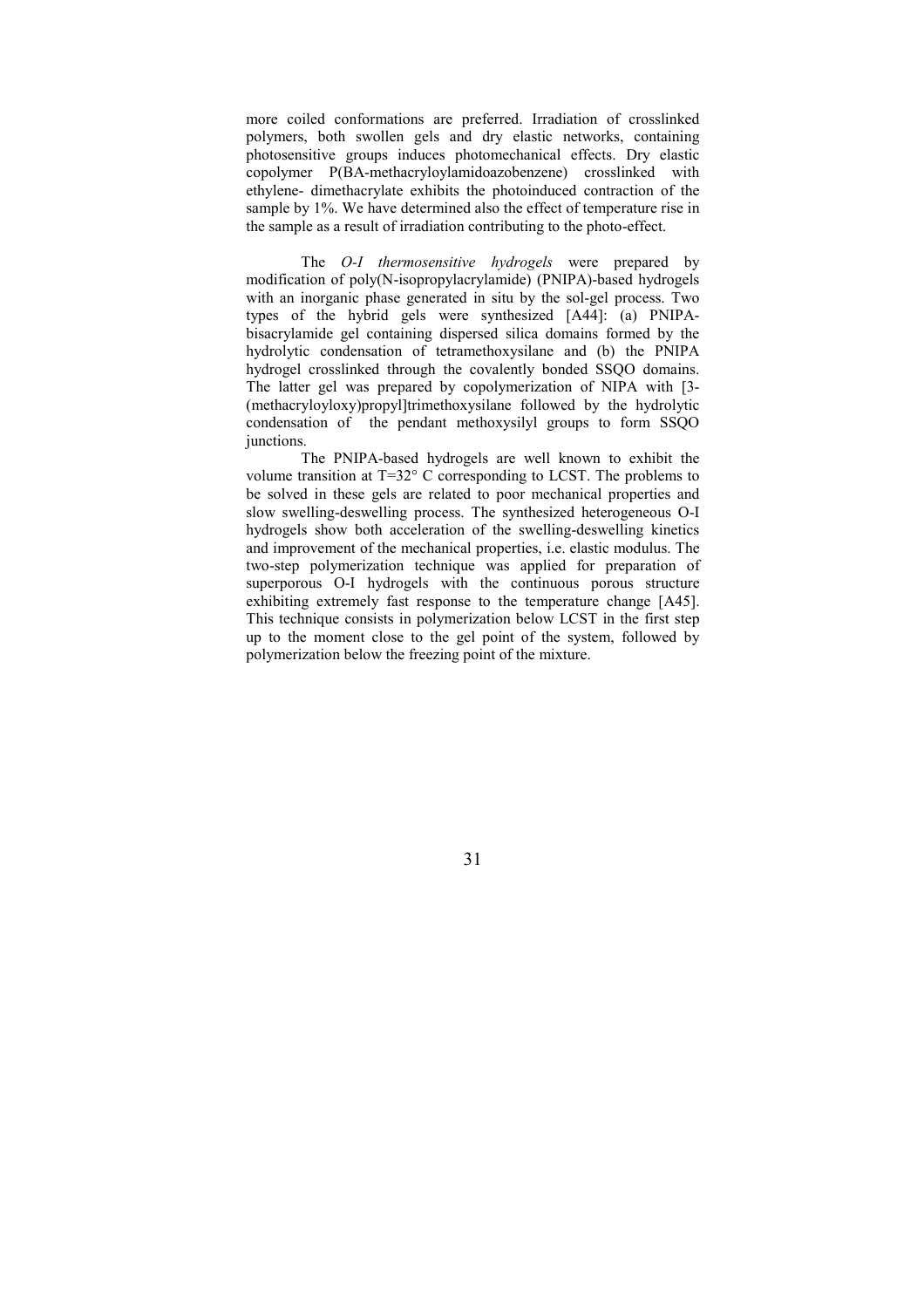# **Conclusions**

The study of polymer networks described in this work involves determination of the chemistry and reaction mechanisms of curing of the epoxide systems, description and interpretation of evolution of the polymer structure and formation of polymer networks, as well as evolution of the phase structure and build-up of the O-I networks. The results of our investigation contributed to general understanding of the polymer network formation. Determination of the relationships, network formation - structure/morphology - properties, makes it possible to optimize the system and synthesis procedure in order to prepare the tailor made material. Application of the theory of branching processes in particular complex network systems enabled prediction of the structure and final properties.

We have revealed approaches how to control structure and morphology of the hybrid O-I polymer networks, which is crucial aspect in synthesis of the nanocomposite materials. The O-I networks with in situ generated inorganic structures or well defined POSS nanobuilding blocks prepared by controlling the strength of the interface interaction show broad range of morphologies and mechanical properties. We have developed the new O-I material based on the epoxy hybrid network displaying a significant improvement of mechanical properties (modulus) and thermal stability. Moreover, special types of the polymer networks with photo- and thermo-responsive properties were synthesized.

# References

# **Literature**

- 1. C.A. May, Epoxy Resins Chemistry and Technology, M. Dekker, New York 1988
- 2. K. Dušek, Adv. Polym. Sci. 1, 78 (1986)
- 3. S. Luňák, K. Dušek, J.Polym.Sci. Polym. Symp. 53, 45 (1975)
- 4. R. Morgan, Adv. Polym.Sci. 72, 1 (1985)
- 5. K. Dušek, M. Ilavský, S. Luňák, J.Polym.Sci.Polym. Symp. 53,29 (1975)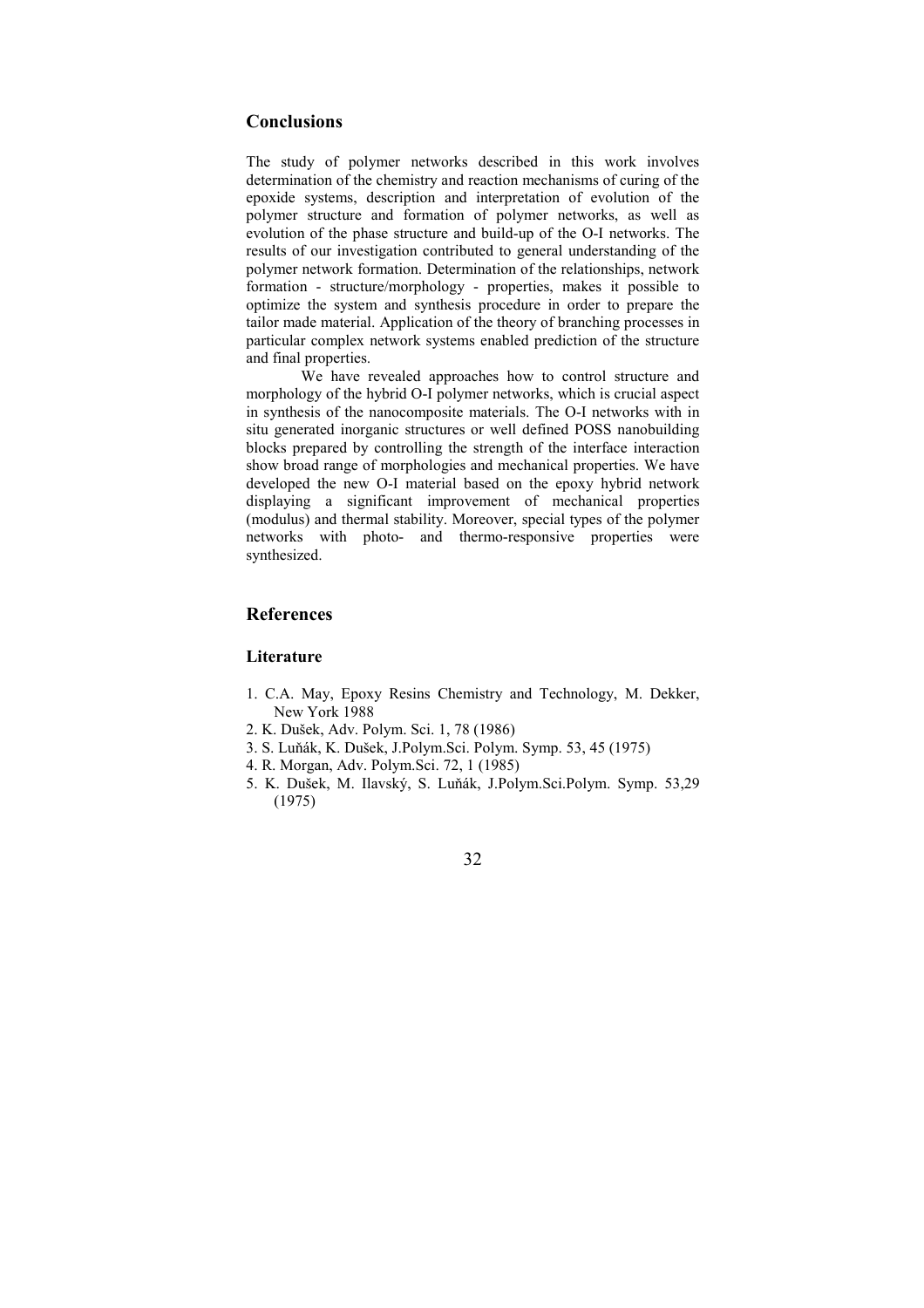- 6. R.F. Fischer, J. Polym. Sci. 44,155 (1960)
- 7. Y. Tanaka, H. Kakiuchi, J. Appl. Polym. Sci. 7, 1063 (1963)
- 8. Y. Tanaka, H. Kakiuchi, J. J. Macromol. Chem. 1, 307 (1966)
- 9. L. Shechter, J. Wynstra, R.J. Kurkjy, Ind. Eng. Chem. 48, 94 (1956)
- 10. J.P. Pascault, H. Sautereau, J. Verdu, R.J.J. Williams, Thermoseting Polymers, M. Dekker, New York 2002
- 11. K.Dušek, M. Dušková-Smrčková, Polymer Networks, Macromolecular Engineering 3, 1687 (2007)
- 12. Ch.Y-M.Tung, P.J. Dynes, J. Appl. Polym. Sci. 27, 659 (1982)
- 13. F. Chambon, H. Winter, Polym. Bul.l. 13, 499 (1985)
- 14. W.H. Stockmayer, J.Polym.Sci. 9,69 (1952)
- 15. R.F.T. Stepto, D.J.R. Taylor, in Cyclic Molecules, J.A. Semlyen, ed. Kluwer Academic Publishers, Dordrecht, 2000
- 16. E.J. Goethals, Makromol. Chem. Macromol. Symp. 42{43, 51 (1991)
- 17. M. Gordon, Proc.Roy.Soc. London, Ser. A 268, 240 (1962)
- 18. K. Dušek, Macromolecules 17, 716 (1984)
- 19. C.W. Macosko, D.R. Miller, Macromolecules 9, 199 (1976)
- 20. K. Dušek, Polym. Bull. 1, 523 (1979)
- 21. D. Stauffer, A. Coniglio, M. Adam, Adv. Polym. Sci. 44, 103 (1980)
- 22. J.E. Mark, Polym. Eng. Sci. 36, 2905 (1996)
- 23. J.Y. Wen, G.L. Wilkes, Chem. Mater. 8, 1667 (1996)
- 24. C.J. Brinker, G.W. Scherer, in Sol-Gel Science, Academic Press, New York 1989
- 25. A.R. Bassindale, T.R. Gentle, J. Mater. Chem. 3, 1319 (1993)
- 26. J.D. Lichtenhan, N.Q. Vu, J.A. Carter, J.W. Gilman, F.J. Feher, Macromolecules 26, 2141 (1993)
- 27. J.D. Lichtenhan, T.S. Haddad, J.J. Schwab, M.J. Carr, K.P. Chaffee, P.T. Mather, Polym. Prepr. 39(1), 489 (1998)
- 28. R.K. Bhardawaj, R.J. Berry, B.L. Farmer, Polymer 41, 7209 (2000)
- 29. L.E. Nielsen, R.F. Landel, in Mechanical Properties of Polymers and Composites, New York, M. Dekker,1994
- 30. P.E. Tomlins, B.E. Read, Plast. Rubber Compos. 16, 17 (1991)
- 31. J. Kolařík, Eur. Polym. J. 34, 585 (1998)
- 32. W.E.A. Davies, J. Phys. D4, 1176 (1971)
- 33. D. Staufer , in Introduction to percolation theory. Taylor and Francis, Philadelphia, 1985
- 34. H.Z. Liu, J. Polym. Sci., Part A, Polym. Chem. 44, 1869 (2006)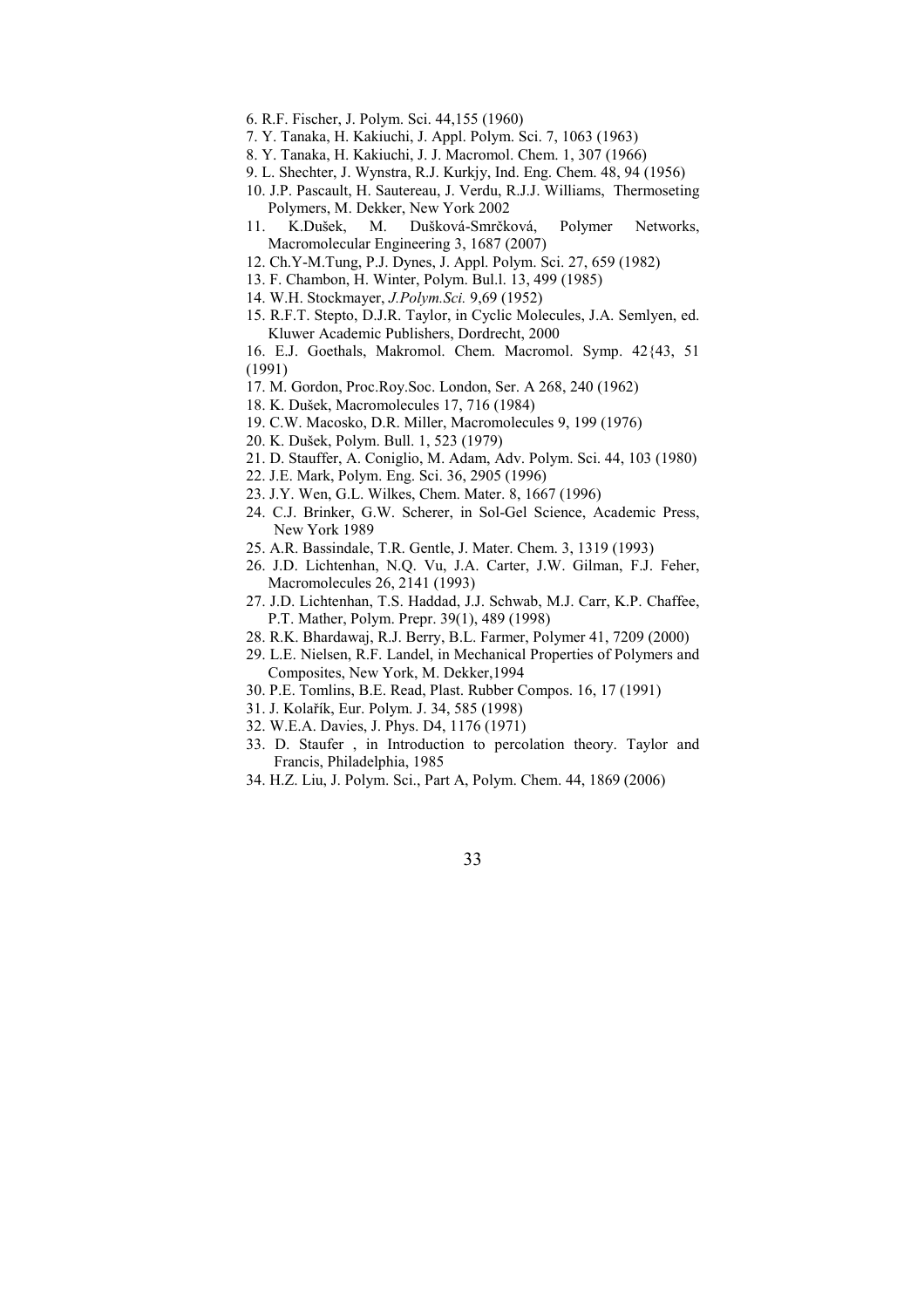#### Author's papers relevant to the Thesis

- A1. L. Matějka, K.Dušek, M.Ilavský : The thermal effect in the photomechanical conversion of a photochromic polymer Polymer Bulletin 1, 659-664 (1979)
- A2. L. Matějka, M.Ilavský, K.Dušek, O.Wichterle : Photomechanical effects in crosslinked photochromic polymers Polymer 22, 1511-1515 (1981)
- A3. L.Matějka, K.Dušek : Formation of polyurethane networks studied by the gel point method Polymer Bulletin 3, 489-495 (1980)
- A4. L. Matějka, S.Pokorný, K. Dušek: Network formation involving epoxide and carboxyl groups. Course of the model reaction monoepoxide-monocarbonic acid Polymer Bulletin 7, 123-128 (1982)
- A5. L. Matějka, J.Lovy, S.Pokorný, K.Bouchal, K. Dušek: Curing epoxy resins with anhydrides. Model reactions and reaction mechanism J.Polym.Sci.,Polym.Chem.Ed. 21, 2873-2885 (1983)
- A6. L.Matějka, C.Houtman, C.W.Macosko : Polymerization of dicyclopentadiene - a new reaction injection molding system J.Appl.Polym.Sci. 30, 2787-2803 (1985)
- A7. L.Matějka, S.Pokorný, K.Dušek : Acid curing of epoxies. Comparison of polymerization of the systems diepoxide dicarboxylic acid and monoepoxide - cyclic anhydride Makromolekulare Chemie 186, 2025-2036 (1985)
- A8. D.Doskočilová, L.Matějka, S.Pokorný, M.Březina, J.Štokr, I.Dobáš, K.Dušek : Curing of epoxy resins: Configurational structure and reactivity of stereoisomers in the model reaction of diglycidylaniline with N-methylaniline Polymer Bulletin 14, 123-129 (1985)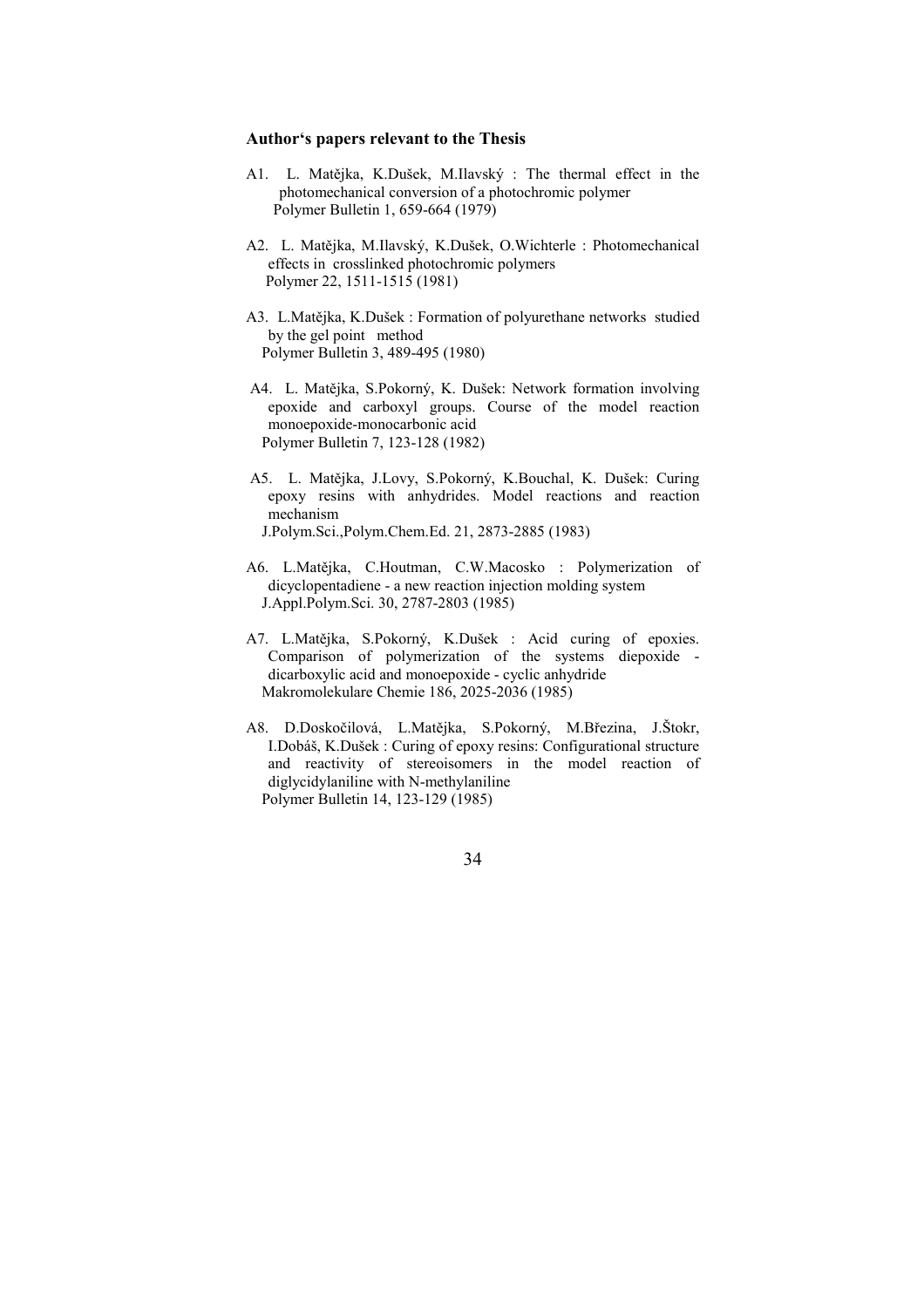- A9. L.Matějka, K.Dušek, I.Dobáš : Curing of epoxy resins with amines. Gelation of polyepoxides derived from diglycidyl aniline Polymer Bulletin 14, 309-315 (1985)
- A10. L.Matějka, K.Dušek : Specific features of the kinetics of addition esterification of epoxide with the carboxyl group Polymer Bulletin 15, 215-221 (1986)
- A11. L.Matějka, M.Tkaczyk, S.Pokorný, K.Dušek : Cyclization in the reaction between diglycidylaniline and amine Polymer Bulletin 15, 389-396 (1986)
- A12. K.Dušek, M.Ilavský, Š.Štokrová, L.Matějka, S.Luňák : Formation and structure of networks from poly(oxypropylene) polyamines and diglycidyl ether of Bisphenol A. II. Reactivity of aminogroups, gelation, sol fraction and equilibrium modulus in : Crosslinked Epoxies (B.Sedláček, J.Kahovec,Eds.) Walter de Gruyter Publ., West Berlin 1987, pp.279-289
- A13. L.Matějka, K.Dušek : Nework formation in the curing of epoxy resins : A comparison of the curing of Bisphenol A diglycidyl ether and polyepoxides based on N,N-diglycidylaniline in : Crosslinked Epoxies (B.Sedláček, J.Kahovec,Eds.) Walter de Gruyter Publ., West Berlin 1987, pp.231-239
- A14. L.Matějka, S.Pokorný, K.Dušek : Mechanism and kinetics of the reaction between diglycidylaniline and aromatic amines in : Crosslinked Epoxies (B.Sedláček, J.Kahovec,Eds.) Walter de Gruyter Publ., West Berlin 1987, pp.241-250
- A15. D.Reyx, B.Costes, L.Matějka, K.Dušek : Spectroscopic characterization of 1,5-diphenyl-3,7-dihydroxy-1,5-diazacyclooctane (8C ring compound) formed in N,N-diglycidylaniline/aniline systems

Polymer Bulletin 19, 269-274 (1988)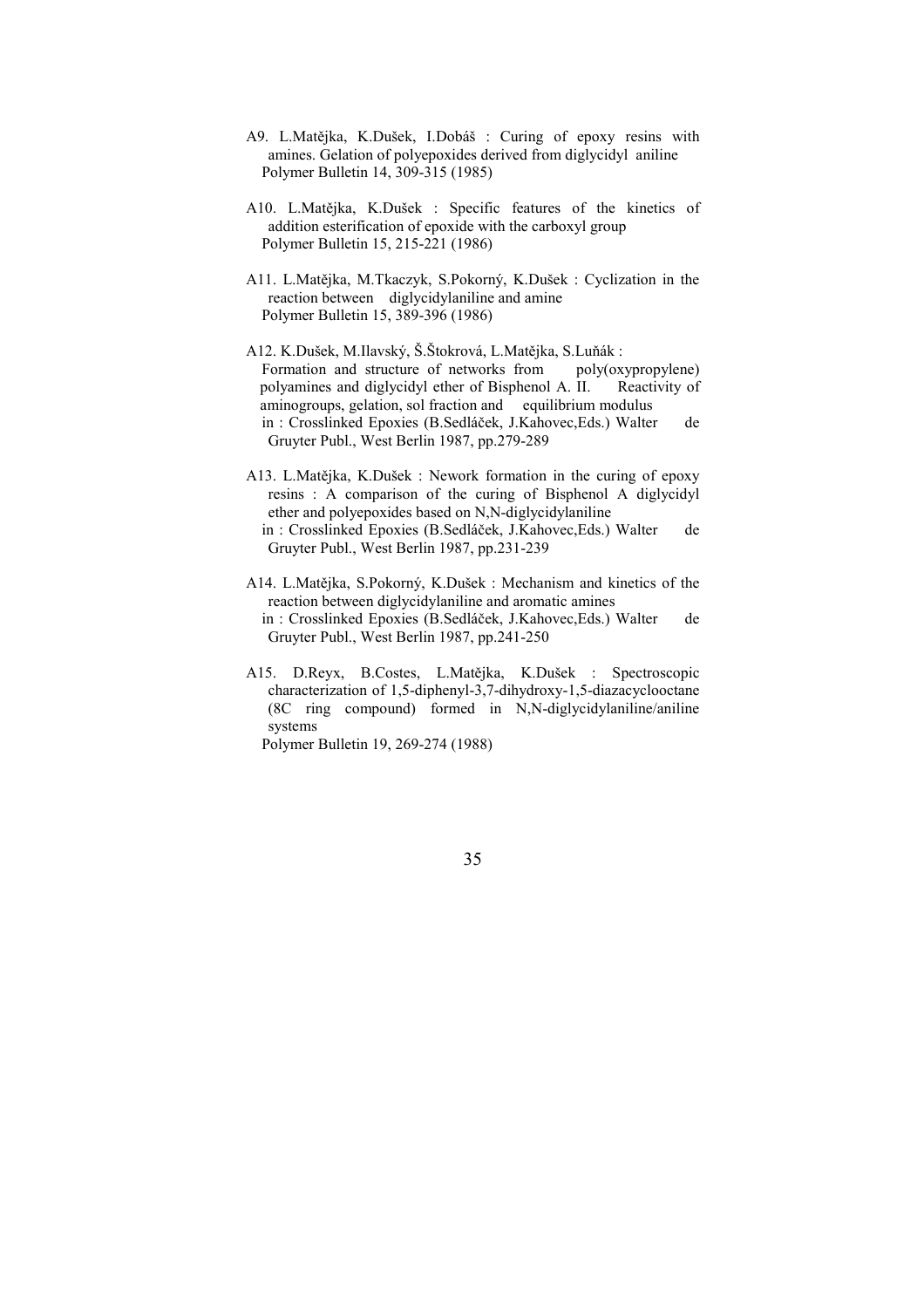- A16. Matějka, K.Dušek : The mechanism of curing of epoxides based on diglycidyl- amine with aromatic amines. I. Reaction of diglycidylaniline with secondary amines Macromolecules 22, 2902-2910 (1989)
- A17. Matějka, K.Dušek : The mechanism of curing of epoxides based on diglycidyl- amine with aromatic amines.II. Reaction of diglycidylaniline with aniline Macromolecules 22, 2911-2917 (1989)
- A18. G.Zeppenfeld, L.Matějka, P.Špacek, P.Schmidt, K.Dušek : Curing of epoxides. Reaction of dicyandiamide with phenylglycidyl ether Angewandte Makromolekulare Chemie 172, 185-194 (1989)
- A19. A.Vazquez, L.Matějka, P.Špaček, K.Dušek : Polymerization of epoxides in the presence of tertiary aminoalcohols J.Polym.Sci.,Polym.Chem.Ed. 28, 2305-2319 (1990)
- A20. L.Matějka: Reaction mechanism and structure of amine cured epoxy resins Proc.Annu. Conf. on Crosslinked Polymers, Luzern 1990, pp.123-133
- A21. L.Matějka, P. Špaček, K. Dušek: Cyclization in amine-cured N,N-iglycidylaniline epoxy resins Polymer 32,3190-3194 (1991)
- A22. L.Matějka, K. Dušek: Influence of the reaction mechanism on the network formation of amine-cured N,N-diglycidylamine epoxy resins Polymer 32,3195-3200 (1991)
- A23. L.Matějka: Rheology of epoxy networks near the gel point Polymer Bulletin 26,109-116 (1991)
- 36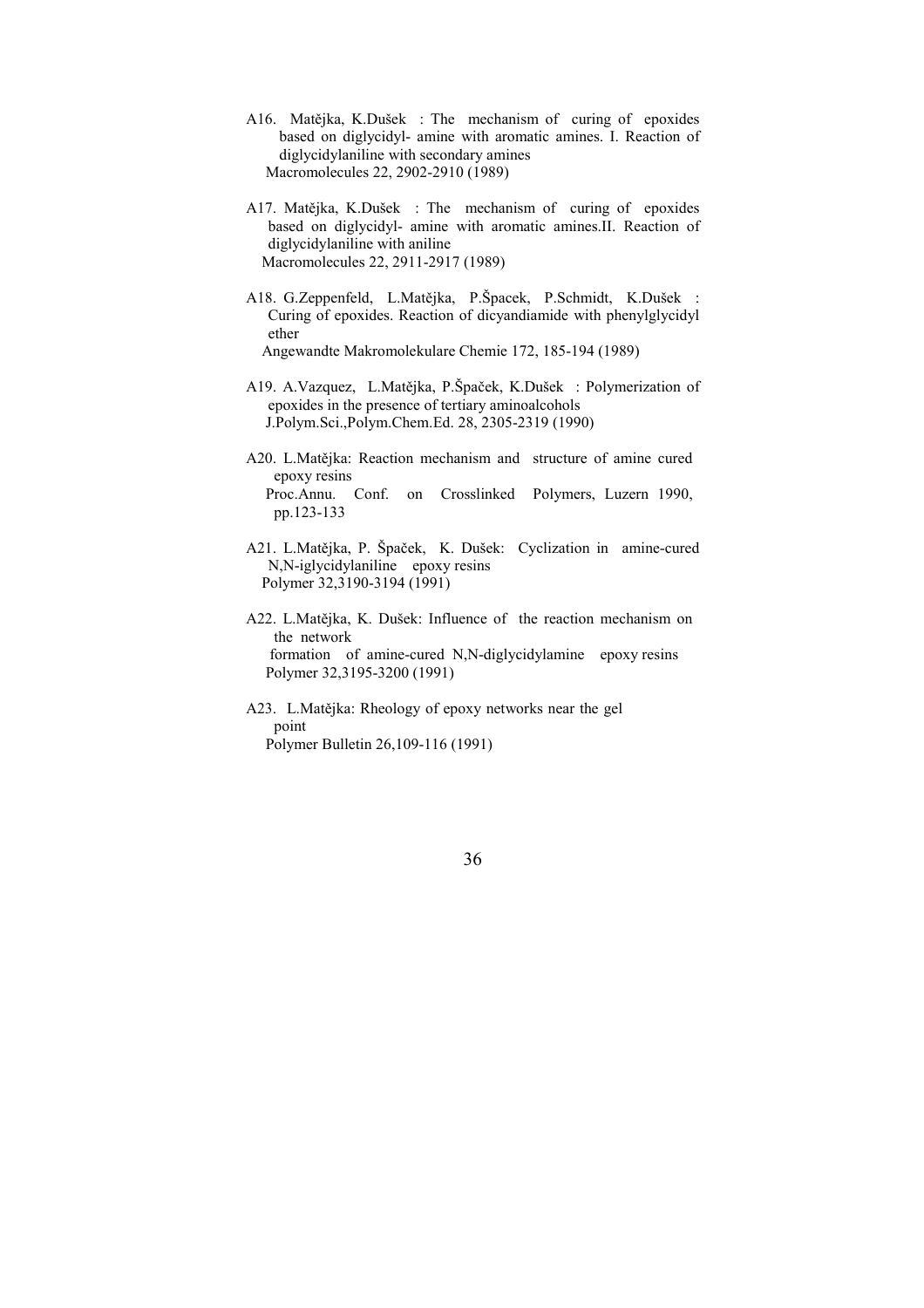- A24. L.Matějka, Š.Podzimek, W.J.Simonsick Jr.,P. Špaček,K. Dušek: Model reactions of amine curing of glycidylamine epoxy resins. Homopolymerization of N-methyglycidylaniline J.Polym.Sci., Polym.Chem.Ed. 30,2109 (1992)
- A25. L.Matějka, P.Chabanne, L.Tighzert, J.P.Pascault: Cationic polymerization of diglycidylether of Bisphenol A J.Polym.Sci.,Polym.Chem.Ed. 32,1447 (1994)
- A26. L.Matějka, K. Dušek: Curing of diglycidylamine based epoxides with amines. Kinetic models and simulation of structure development J.Polym.Sci.,Polym.Chem.Ed. 33,461-472 (1995)
- A27. L.Matějka, Š.Podzimek, K. Dušek: Differences in structure growth in amine curing of diglycidylether of Bisphenol A and N,N-diglycidylaniline epoxy resins. Bifunctional models J.Polym.Sci.,Polym.Chem.Ed. 33, 473-480 (1995)
- A28. K. Dušek L.Matějka, P. Špaček, H.Winter : Network formation in the free-radical copolymerization of a bismaleimide and styrene Polymer 37, 2233-2243 (1996)
- A29. L.Matějka, K. Dušek, P.Chabanne, J.P.Pascault : Cationic polymerization of diglycidyl ether of Bisphenol A.2.Theory J.Polym.Sci.A: Polym.Chem. 35, 651-663 (1997)
- A30. L.Matějka, K. Dušek, P.Chabanne, J.P.Pascault : Cationic polymerization of diglycidyl ether of Bisphenol A. 3.Comparison of the theory with experiment J.Polym.Sci.A: Polym.Chem. 35, 665-672 (1997)
- A31. L.Matějka, K.Dušek, J.Pleštil, J.Kříž, F.Lednický : Formation and structure of the epoxy-silica hybrids Polymer 40, 171-181 (1999)
- A32. L.Matějka, J.Pleštil, K.Dušek: Structure evolution in epoxy-silica hybrids J.Non-Cryst.Solids 226, 114-121 (1998)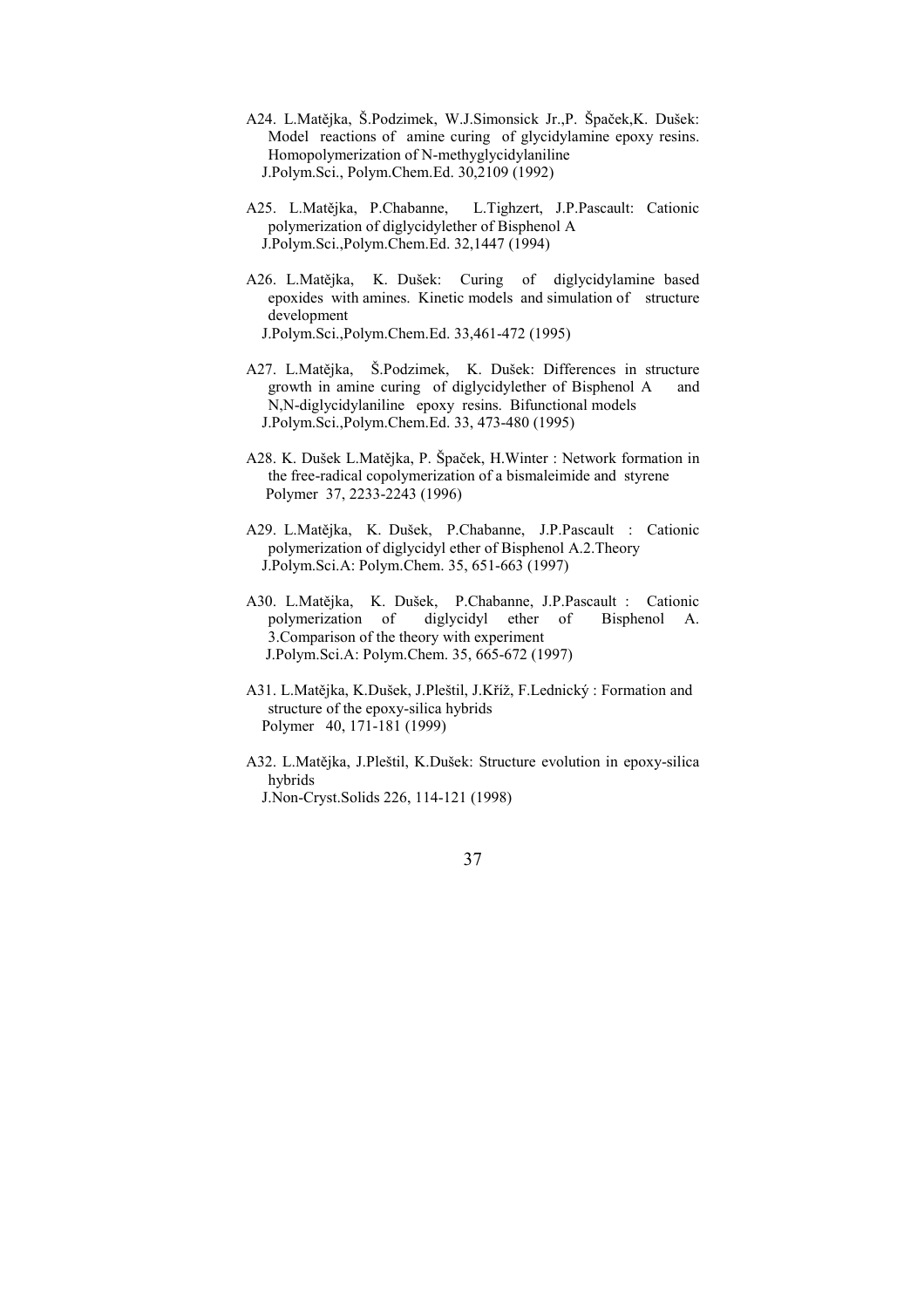- A33. L.Matějka, O.Dukh, J.Kolařík: Reinforcement of crosslinked rubbery epoxies by in-situ formed silica Polymer 41, 1449-1459 (2000)
- A34. L.Matějka, O.Dukh, J.Brus, W.J.Simonsick, B.Meissner: Cagelike structure formation during sol-gel polymerization of glycidyloxypropyl-trimethoxysilane J.Non-Cryst.Solids 270 (1-3), 34-47 (2000)
- A35. L.Matějka : Amine cured epoxide networks Formation, structure and properties Macromolecules 33, 3611-3619 (2000)
- A36. L.Matějka, O.Dukh : Organic-inorganic hybrid networks Macromol.Symp. 171, 181-188 (2001)
- A37. L.Matějka, O.Dukh, D.Hlavatá, B.Meissner, J.Brus : Cyclization and self- organization in polymerization of trialkoxysilanes Macromolecules 34, 6904-6914 (2001)
- A38. L.Matějka, O.Dukh, B.Meissner, D.Hlavatá, J.Brus, A.Strachota : Block-copolymer organic-inorganic networks. Formation and structure ordering Macromolecules 36 (21), 7977-7985 (2003)
- A39. L.Matějka, O.Dukh, H.Kamišová, D.Hlavatá, M.Špírková, J.Brus : Block-copolymer organic-inorganic networks. Structure, morphology and thermomechanical properties Polymer 45 (10), 3267-3276 (2004)
- A40. M.Gonzalez, P. Kadlec, P.Štěpánek, A.Strachota, L.Matějka :Crosslinking of epoxy-polysiloxane system by reactive blending Polymer 45, 5533-5541 (2004)
- A41. L.Matějka, A.Strachota, J.Pleštil, P.Whelan, M.Steinhart, M.Šlouf: Epoxy networks reinforced with polyhedral oligomeric silsesquioxanes (POSS). Structure and morphology Macromolecules 37 (25), 9449-9456 (2004)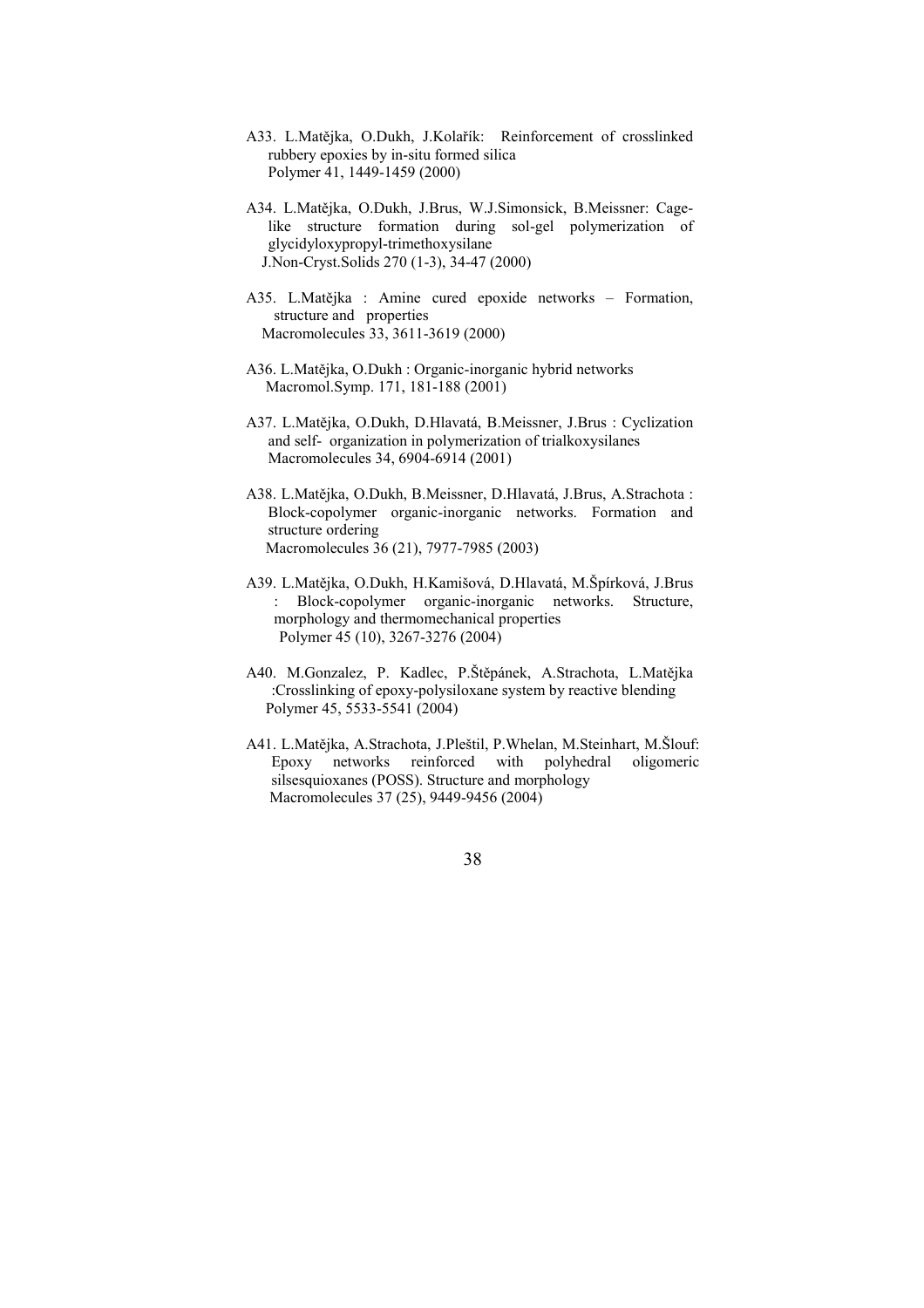- A42. A.Strachota, I.Kroutilová, J.Kovářová, L.Matějka : Epoxy networks reinforced with polyhedral oligomeric silsesquioxanes (POSS). Thermomechanical properties. Macromolecules 37 (25), 9457-9464 (2004)
- A43. I. Kroutilová, L. Matějka, A. Sikora, K. Souček, L. Staš : Curing of epoxy systems at sub-glass transition temperature J.Appl.Polym.Sci. 99, 3669-3676 (2006)
- A44. M. Lutecki , B. Strachotová, M. Uchman, J. Brus, J. Pleštil, L. Thermosensitive PNIPA-based organic-inorganic hydrogels Polymer Journal 38 (6), 527-541 (2006)
- A45. B. Strachotová, A. Strachota, M. Uchman, M. Šlouf, J. Brus, J. Pleštil, L. Matějka : Super porous organic-inorganic poly(Nisopropylacrylamide)-based hydrogel with a very fast temperature response Polymer 48, 1471-1482 (2007)
- A46. A.Strachota, P. Whelan, J. Kříž, J. Brus, M. Urbanová, M. Šlouf, L.Matějka Formation of nanostructured epoxy networks containing polyhedral oligomeric silsesquioxane (POSS) blocks

Polymer 48(11), 3041-3058, (2007)

A47. L. Matějka

 Epoxy-silica/silsesquioxane polymer nanocomposites In: Hybrid Nanocomposites (L. Merhari, Ed.) Springer Verlag, in press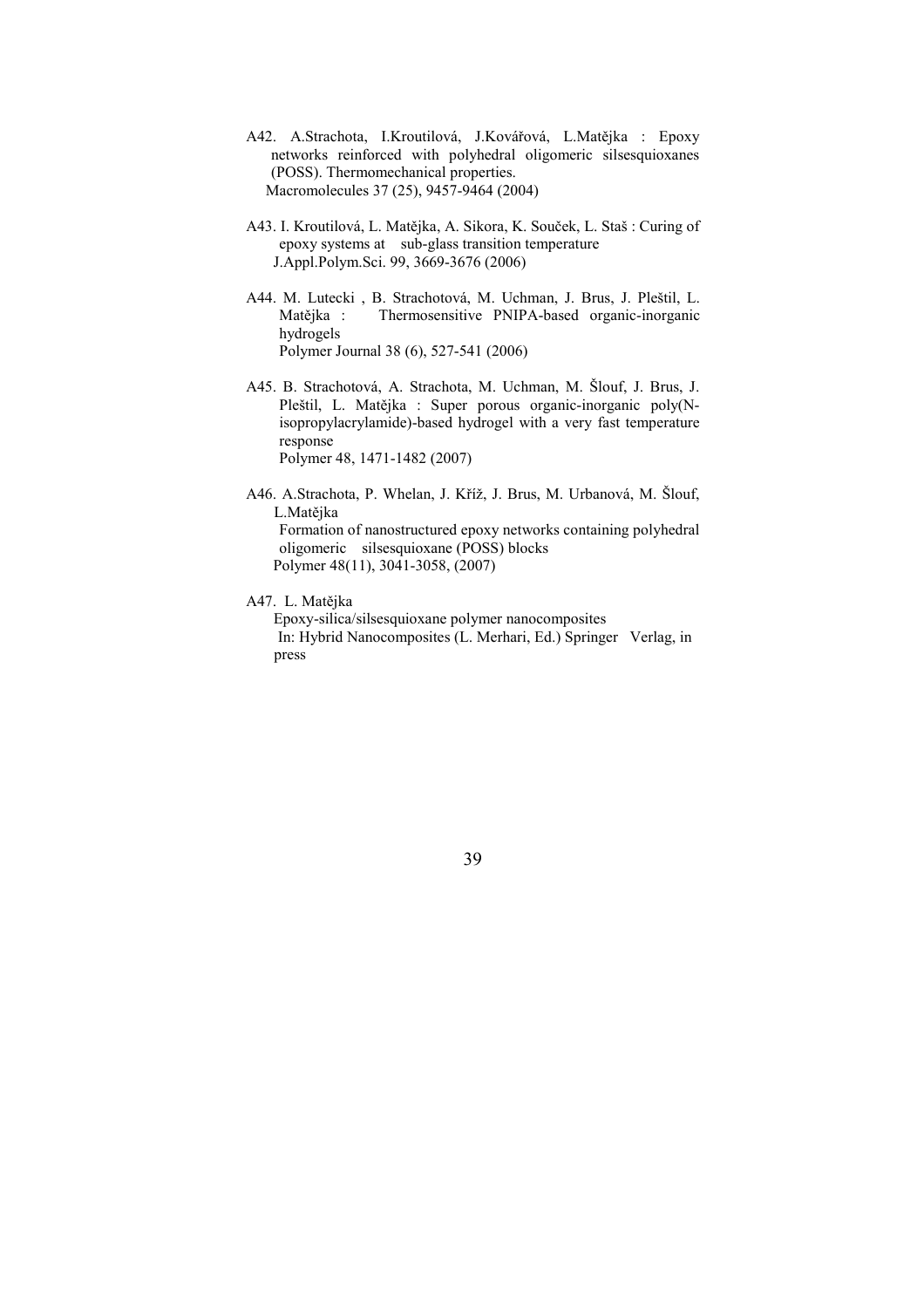# Summary

The thesis dealing with investigation of a broad range of polymer networks is divided into three parts : (1) Reaction mechanism and kinetics of the epoxy networks synthesis, (2) Polymer networks formation, structure and properties, and (3) Organic-inorganic networks. In addition, a short paragraph describes the special networks showing the photo- and thermoresponsive properties.

 The chemistry and mechanism of the crosslinking reaction is crucial for a network formation. We have described mechanism and kinetics of the reaction of the epoxides with different curing agents, the most important being the curing with acid anhydrides, carboxylic acids and amines.

We have evaluated the influence of the reaction mechanism on the process of network formation. The results of our investigation contributed to general knowledge about formation, structure and properties of polymer networks. The main factors governing the network build-up and the resulting structure were determined. The effect of cyclization, unequal reactivity of functional groups or the type of crosslinking polymerization was revealed. The theory of branching processes was used to describe and predict the network formation.

The main part of the thesis deals with the study of the nanostructured organic-inorganic (O-I) networks. We have investigated and described two types of the O-I nanocomposites  $-$  (a) the systems with the inorganic "silica filler" in situ generated by the sol-gel process within the epoxy matrix, and (b) the networks containing well defined inorganic nanobuilding blocks, polyhedral oligomeric silsesquioxanes – POSS. We have found the approaches for an effective control of the structure and morphology of the hybrid systems and determined the effect of the interphase interaction. Finally, we have developed the new O-I material based on the epoxy hybrid network showing a significant reinforcement and an improvement of thermal stability.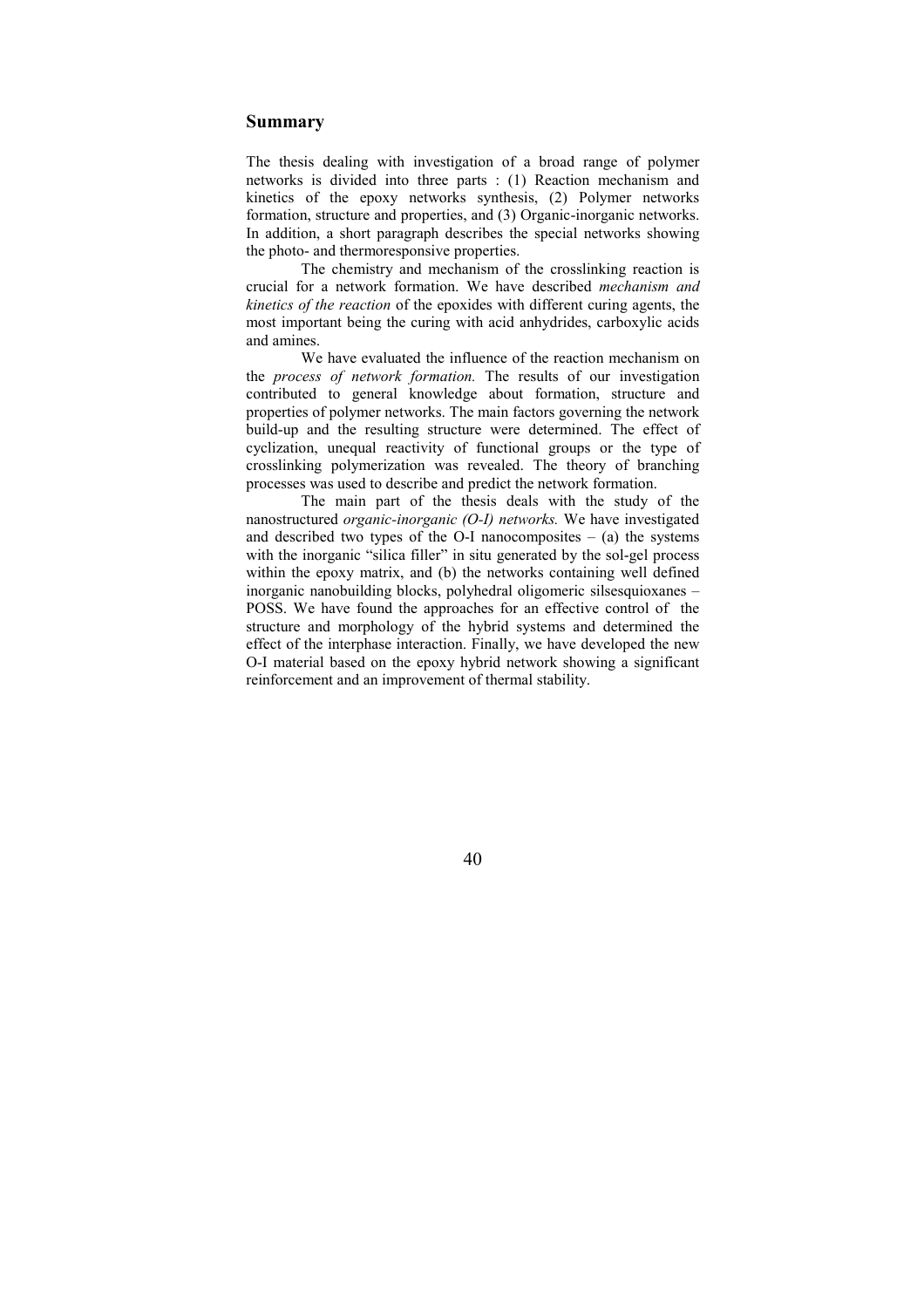#### Other author's papers

- B1. L.Matějka, S.Nešpůrek, M.Kucharski, K.Dušek : A photosensitive polymer as recording material in holography Polymer Bulletin 1, 167-170 (1978)
- B2. L. Matějka, K.Dušek : Photochromic polymers : Photoinduced conformational changes and effect of polymeric matrix on the isomerization of photochromes Makromolekulare Chemie 182, 3223-3236 (1981)
- B3. K. Dušek, S.Luňák, L. Matějka: Gelation in the curing of epoxy resins with anhydrides Polymer Bulletin 7, 145-152 (1982)
- B4. K. Dušek, M.Ilavský, L. Matějka: Statistical treatment of allophanate crosslinking in the formation of polyurethane networks Polymer Bulletin 12, 33-40 (1984)
- B6. K.Kajiwara, W.Burchard, K.Dušek, M.Kowalski, L.Matějka, D.Nerger, Y.Tuzar : Dynamic and static light scattering from critically branched polymer solutions Makromolekulare Chemie 185, 2543-2552 (1984)
- B7. K. Dušek, L. Matějka: Transesterification and gelation of polyhydroxyesters formed from diepoxides and dicarboxylic acids in "Rubber-modified thermoset resins", Adv.Chem.Ser.208, ACS, Washington, D.C., 1984, pp.15-26
- B8. K.Dušek, L.Matějka : Amine curing of epoxy resins derived from N,Ndiglycidylamines Polym.Mater.Sci.Eng. 56, 356-360 (1987)
- B9. K.Dušek, L.Matějka : Advances in network formation and rheology during curing of epoxy resin systems including reactive liquid elastomers Polym.Mater.Sci.Eng. 57, 765-769 (1987)
- B10. K.Dušek, L.Matějka : Special features of network build-up in curing of polyepoxides based on N,N-diglycidylaniline derivatives in : Biological and Synthetic Polymer Networks, Elsevier Publ., Amsterdam 1988, pp.335-344
- B11. L.Matějka, L.Lochmann, P.Schmidt: An infrared study of interactions in the system sodium tert-butoxide - tetrahydrofuran Collection Czech.Chem.Commun. 54, 308-315 (1989)
- B12. K.Dušek, L.Matějka : Formation of epoxy networks, including reactive liquid elastomers

 Adv.Chem.Ser.222, ACS Washington, D.C. 1989, in : Rubber-Toughened Plastics , pp.303-318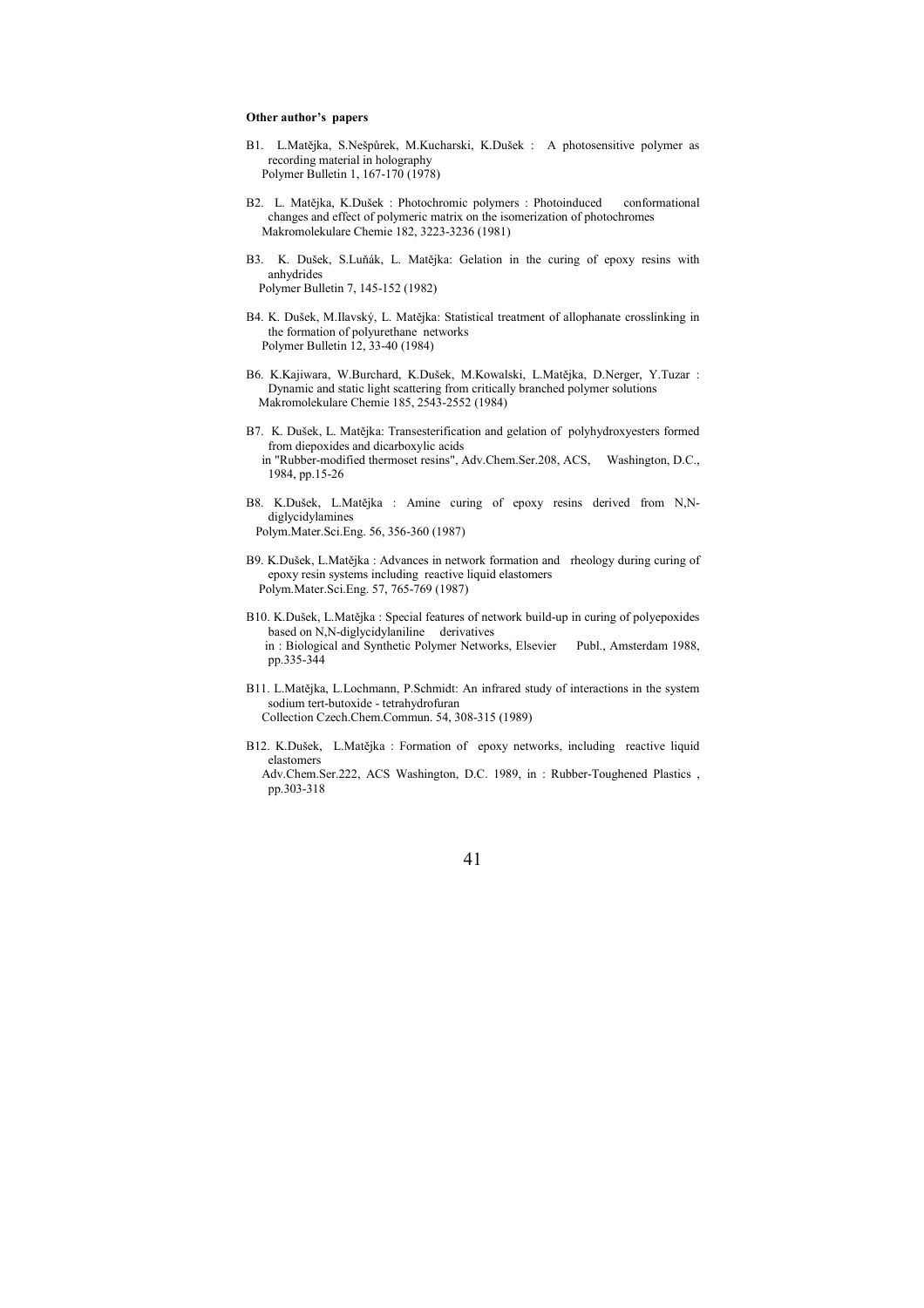- B13. L.Matějka: Thermoreactive matrices (in Czech) in : Polymeric composites (J.Kahovec, J.Pouchlý, Eds.), Inst.Macromol.Chem.,
- Praha 1990 , pp.94-100 B14. K. Dušek, J.Šomvársky, M.Ilavský L.Matějka: Gelation and network formation by polyetherification of polyepoxides Initiated by hydroxyl groups:Theory Computational Polymer Sci. 1,2,90 (1991)
- B15. M. Špírková , L.Matějka, K. Dušek: Epoxy-silica hybrid networks In: "Silicon-Containing Polymers", (R.G.Jones, Ed.), Royal Society of Chemistry, Cambridge, Canterbury, 1995, pp. 51-56
- B16. L.Matějka, J.Pleštil : Structure development during sol-gel process in organic-silica networks Macromol.Symp. 122, 191-196 (1997)

B17. L.Matějka, K.Dušek, J.Noga : Formation, structure and mechanical properties of the organic-silica hybrid networks Wiley Polymer Networks Goup Review(W.J.Nijs, K.de Nijenhuis,Eds), Ser.Vol.1,1997, pp. 301-311

B18. N.C.Beck Tan, B.J.Bauer, J.Pleštil, J.D.Barnes, D.Liu, L.Matějka, K.Dušek, W.L.Wu : Network structure of bimodal epoxies – a small angle X-ray scattering study

Polymer 40, 4603-4614 (1999)

- B19. L.Matějka : Silica structures formed by sol-gel process as modifiers of epoxy networks Polymer Preprints 39, 573-574 (1998)
- B20. M.Špírková, L.Matějka, D.Hlavatá, B.Meissner : Polybutadiene-based polyurethanes with controlled properties : Preparation and characterizaton J.Appl.Polym.Sci. 77 (2), 381-389 (2000)
- B21. B.Meissner, L.Matějka : Description of the tensile stress-strain behavior of filler reinforced rubberlike networks using a Langevin theory-based approach. Part I. Polymer 41, 7749-7760 (2000)
- B22. L.Matějka, O.Dukh, D.Hlavatá, J.Brus, W.J.Simonsick,Jr. : Sol-gel polymerization of alkyl(trialkoxy)silanes – formation of cage-like silsesquioxane structures Polymer Preprints 41(1), 502 (2000)
- B23. L.Matějka: In-situ formed siloxane-silica filler for rubbery organic networks in "Silicones and Silicone-Modified Materials",(ACS, Washington,DC, eds.S.J.Clarson, J.J.Fitzzgerald, M.J.Owen, S.S.Smith) , ACS Symp.Ser.729, 2000, pp.485-502
- B24. B.Meissner, L.Matějka : Description of the tensile stress-strain behavior of filler reinforced rubberlike networks using a Langevin theory-based approach. Part II. Polymer 42 (3), 1143-1156 (2001)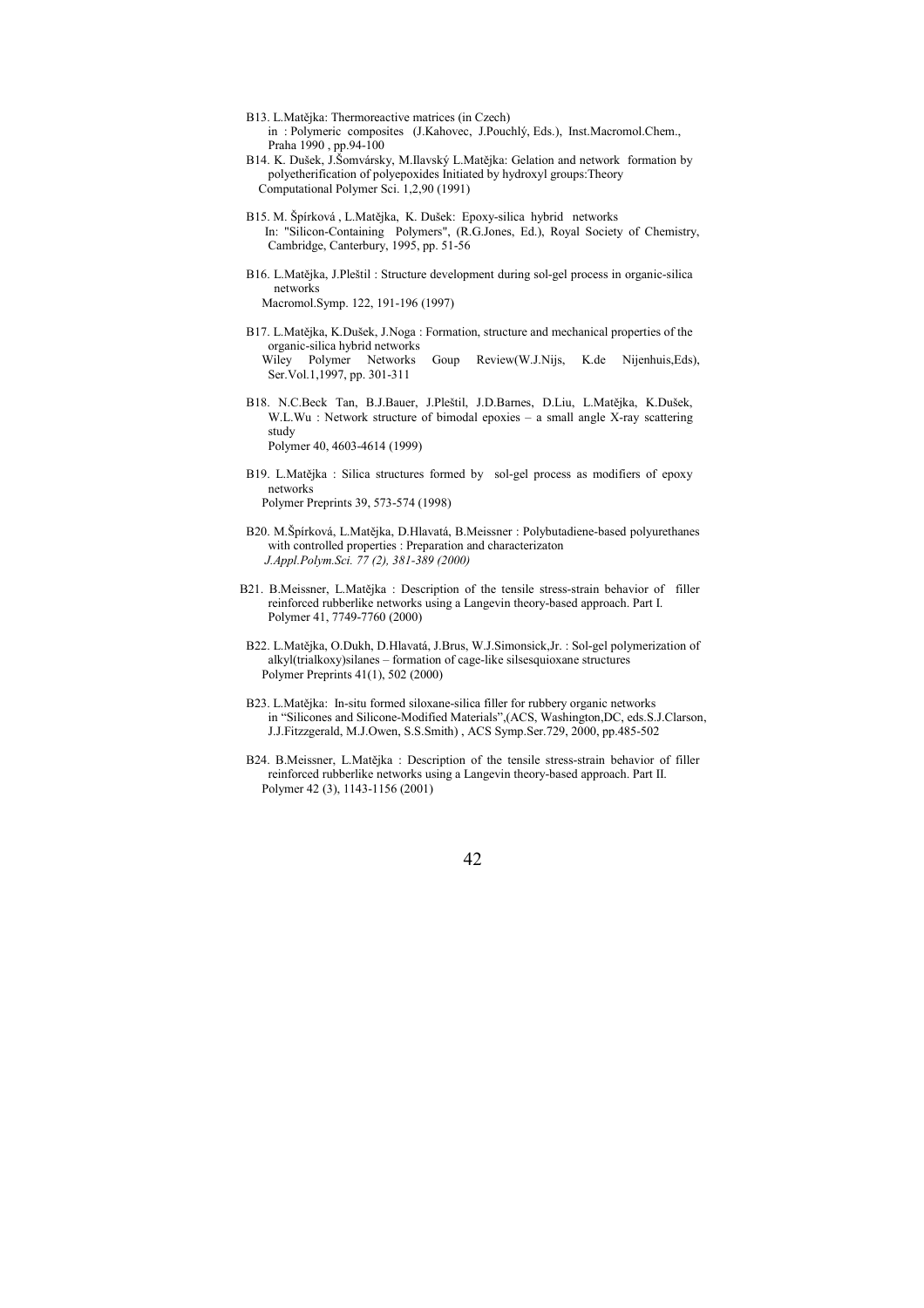- B25. B.Meissner, L.Matějka : Comparison of recent rubber-elasticity theories with biaxial stress-strain data: the slip-link theory of Edwards and Vilgis Polymer 43 (13), 3803-3809 (2002)
- B26. A.Strachota, G.Tishchenko, L.Matějka, M.Bleha : Chitosan oligo(silsesquioxane) blend membranes : Preparation, morphology, and diffusion permeability Journal of Inorganic and Organometallic Polymers 11 (3), 165-182 (2001)
- B27. L.Matějka : Structure characterization of organic-inorganic nanocomposites formed by the sol-gel polycondensation MRS Symp.Proc. 726, 57-63 (2002)
- B28. M. Špírková, J. Brus, D. Hlavatá, H. Kamišová, L. Matějka, A. Strachota : Preparation and characterization of hybrid organic-inorganic coatings and films Surf. Coat. International B 86, B3,187 (2003)
- B29. M.Špírková, J.Brus, D.Hlavatá,H.Kamišová, L.Matějka, A.Strachota: Preparation and characterization of hybrid organic-inorganic epoxide-based free standing films and coating films prepared by sol-gel process J. Appl. Polym. Sci. 92 (2), 937-950 (2004)
- B30. B.Meissner , L.Matějka : A Langevin-elasticity-theory-based constitutive equation for rubberlike networks and its comparison with biaxial stress-strain data. Part I. Polymer 44, 4599-4610 (2003)
- B31. B.Meissner , L.Matějka .: Langevin-elasticity-theory-based description of the tensile properties of double network rubbers. Polymer 44, 4611-4617 (2003)
- B32. B. Meissner , L.Matějka : Analysis of the biaxial stress-strain behavior of poly(dimethylsiloxane) networks from the viewpoint of the slip-link model of rubber elasticity
- J Polym Sci, Part B, Polym. Phys 42 (12), 2318-2328 (2004) B33. B. Meissner, L.Matějka : A Langevin-elasticity-theory-based constitutive equation for rubberlike networks and its comparison with biaxial stress-strain data. Part II. Polymer 45, 7247-7260 (2004)
- B34. M.Špírková, J.Brus, L.Matějka : Epoxy-based organic-inorganic nanocomposite coatings and films prepared by sol-gel process Scientific Israel-Technological Advantages 6 (3-4), 7 –15 (2004)
- B35. B.Meissner, L.Matějka : Kinetic limitations in the formation of end-linked elastomer networks Polymer 46, 10618-10625 (2005)
- 43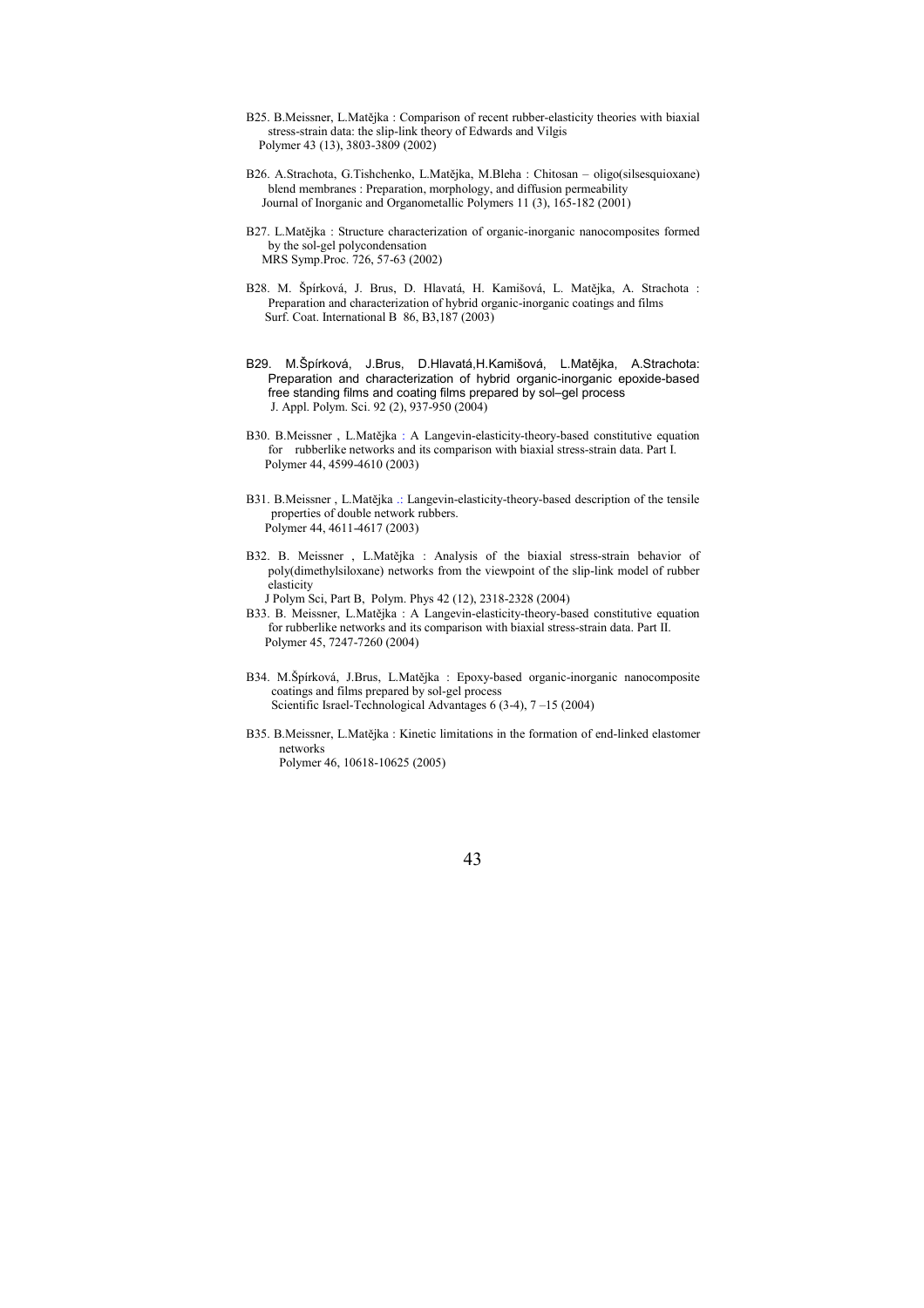- B36. J.Vraštil, L.Matějka, V.Špaček, M.Večeřa, L.Prokůpek : Organization in sol-gel polymerization of methacrylate co-oligomers containing trimethoxysilylpropylmethacrylate Polymer 46(25), 11232-11240 (2005)
- B37. E. Martinez-Ferrero, F. Ribot, L. Rozes, C. Sanchez, and L. Matějka : Functionalized tin clusters as nanobuilding blocks for hybrid materials Progress inn Solid State Chemistry 33, 89-97 (2005)
- B38. D.P.Fasce, R.J.J.Williams, L.Matějka, J.Pleštil, J.Brus, B.Serrano, J.C. Cabanelas, J. Baselga: Photoluminiscence of bridged silsesquioxanes containing urea or urethane groups with nanostructures generated by the competition between the rates of selfassembly of organic domains and the inorganic polycondensation Macromolecules 39 (11), 3794-3801 (2006)
- B39. B. Meissner, L. Matějka : A structure-based constitutive equation for filler-reinforced rubber-like networks and for the description of the Mullins effect Polymer 47, 7997-8012 (2006)
- B40. H.E. Romeo, M. A. Fanovich, R. J. J. Williams, L. Matějka, J.Pleštil, J. Brus: Self-Assembly of a Bridged Silsesquioxane Containing a Pendant Hydrophobic Chain in the Organic Bridge Macromolecules 40, 1435-1443 (2007)
- B41. H.E. Romeo, M. A. Fanovich, R. J. J. Williams, L. Matějka, J.Pleštil, J. Brus: Bridged silsesquioxanes with organic domains self-assembled as functionalized molecular channels Macromol. Chem. Phys. 208, 1202 (2007)
- B42. M.L.Gómez, D.P. Fasce, R.J.J. Williams, C.M. Previtali, L.Matějka, J. Pleštil, J. Brus : Tuning the photoluminescence of silsesquioxanes with short substituted urea bridges Macromol. Chem. Phys. 2008
- B43. B. Meissner, L. Matějka: Constitutive equation describing the biaxial stress-strain behavior of poly(dimethylsiloxane) networks reinforced with silica generated in situ. European Polymer Journal, 44(7), 1940-1948 (2008)
- B44. B. Meissner, L. Matějka: Biaxial stress-strain behavior of chemical and physical gels of poly(vinyl alcohol) Polymer 49, 2560 (2008)
- B45. I.A. Zucchi, C.E. Hoppe, M.J. Galante, R.J.J. Williams, M.A. López-Quintela, L. Matějka, M. Šlouf, J. Pleštil : Self-assembly of gold nanoparticles as colloidal crystals induced by polymerization of amphiphilic monomers Macromolecules 41 (13), 4895-4903, (2008)

44 and 2012 and 2014 and 2014 and 2014 and 2014 and 2014 and 2014 and 2014 and 2014 and 2014 and 2014 and 2014